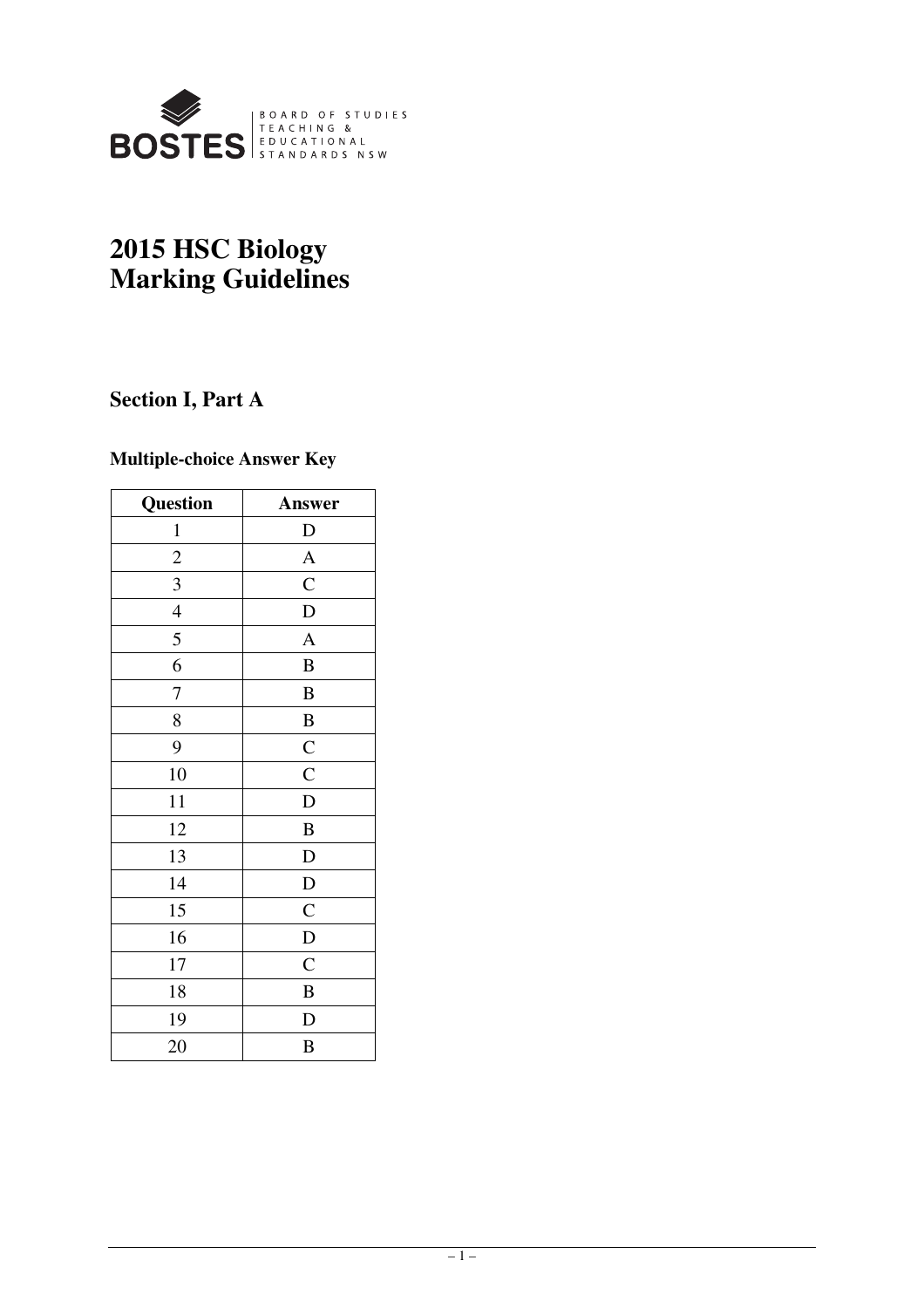## **Section I, Part B**

## **Question 21**

| <b>Criteria</b>                                                   | Marks |
|-------------------------------------------------------------------|-------|
| • Identifies an appropriate control measure                       |       |
| • Relates the measure to the control of malaria                   |       |
| • Provides some information appropriate to the control of malaria |       |

## *Sample answer:*

Use of mosquito nets at night prevents mosquito bites.

## **Question 22**

| <b>Criteria</b>                                                                             | Marks |
|---------------------------------------------------------------------------------------------|-------|
| Relates a property of uric acid to its suitability as nitrogenous waste in<br>insects       |       |
| Provides some information appropriate to the elimination of nitrogenous<br>waste in insects |       |

## *Sample answer:*

Insects need to conserve water within their bodies and so must minimise water loss in their nitrogenous waste. Uric acid can be safely excreted in concentrated form as it has low toxicity.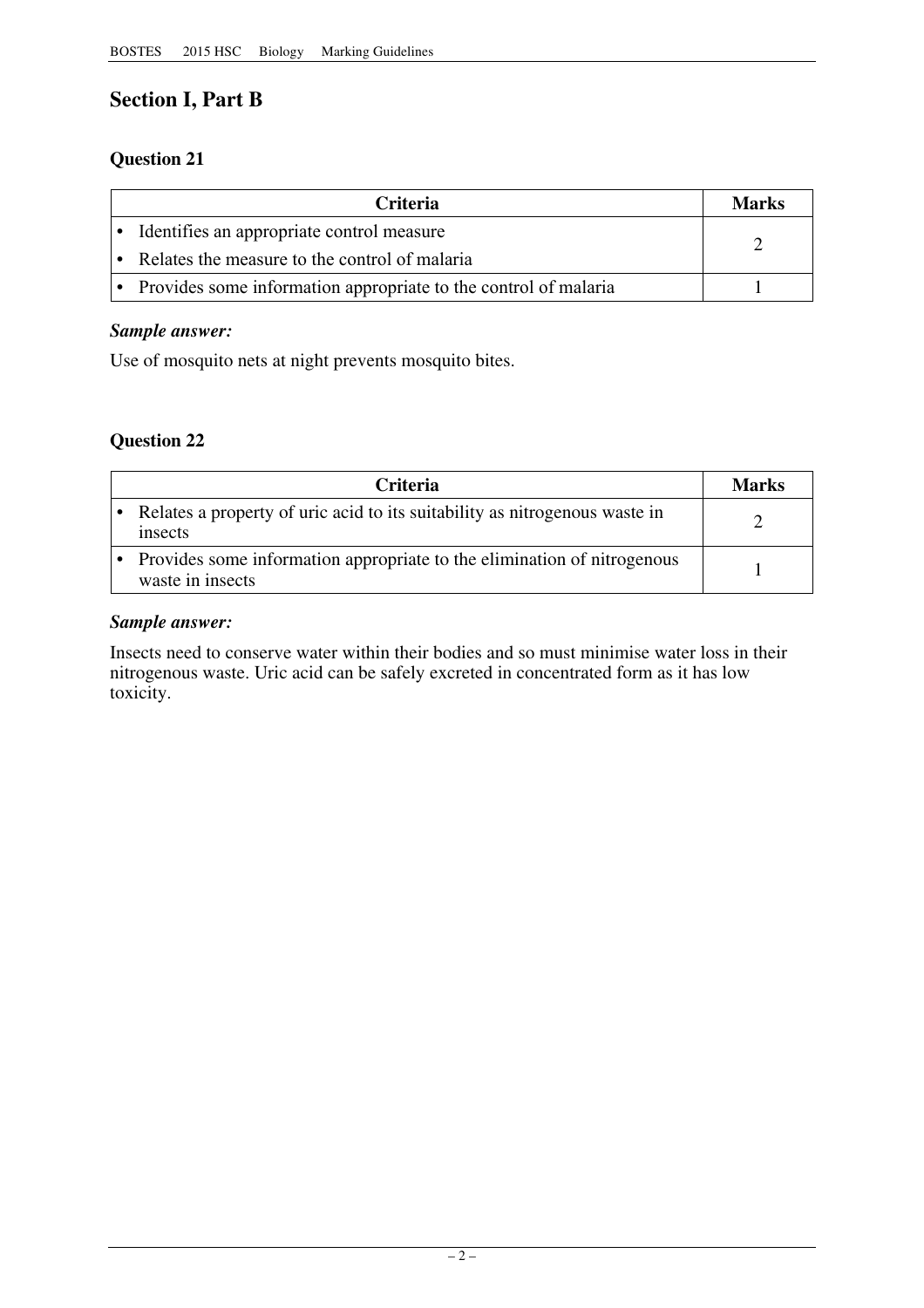## **Question 23 (a)**

| <b>Criteria</b>        | Marks |
|------------------------|-------|
| Identifies the process |       |

### *Sample answer:*

DNA replication

### **Question 23 (b)**

| <b>Criteria</b>                    | Marks |
|------------------------------------|-------|
| Identifies TWO structural features |       |
| Identifies ONE structural feature  |       |

#### *Sample answer:*

- Sugar-phosphate backbone
- Double helix.

#### **Question 24 (a)**

| <b>Triteria</b>                 | Marks |
|---------------------------------|-------|
| Provides correct reading<br>∣ ● |       |

#### *Sample answer:*

97%

### **Question 24 (b)**

| <b>Criteria</b>                                            | <b>Marks</b> |
|------------------------------------------------------------|--------------|
| • Outlines TWO limitations of using only the data provided |              |
| • Provides ONE limitation of using the data provided       |              |

#### *Sample answer:*

- The data is provided without context eg is the person sleeping, resting or exercising when the data was collected?
- There are many other parameters of physical health: disease status, blood levels of toxic environmental substances, presence of cancers etc. There are other aspects of health eg mental health.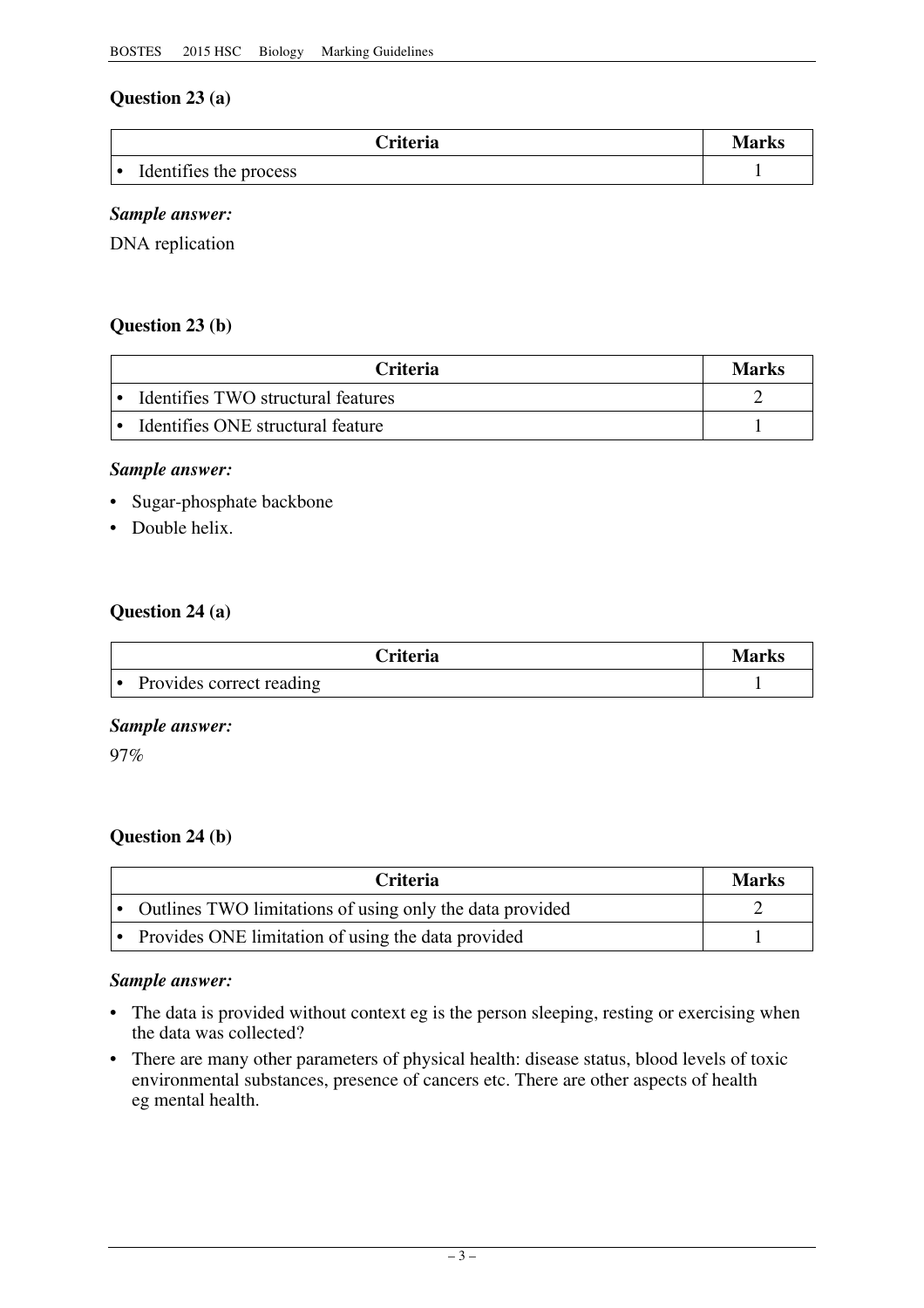## **Question 24 (c)**

|           | Criteria                                                                                                   | <b>Marks</b>                |
|-----------|------------------------------------------------------------------------------------------------------------|-----------------------------|
|           | Identifies TWO advantages of using a pulse oximeter                                                        |                             |
|           | Names one other technology for measuring blood gases                                                       | $\overline{4}$              |
|           | Compares this technology to the pulse oximeter in terms of efficacy of use<br>in the same specific setting |                             |
|           | Identifies TWO advantages of using a pulse oximeter                                                        |                             |
|           | Names/outlines one other technology for measuring blood gases                                              |                             |
|           | Compares this technology to the pulse oximeter in terms of efficacy of use                                 |                             |
| 0R        |                                                                                                            | 3                           |
|           | Identifies ONE advantage of using a pulse oximeter                                                         |                             |
|           | Names/outlines one other technology for measuring blood gases                                              |                             |
|           | Compares this technology to the pulse oximeter in terms of efficacy of use<br>in the same specific setting |                             |
|           | Identifies at least ONE advantage of using a pulse oximeter in a specific<br>setting                       |                             |
| <b>OR</b> |                                                                                                            | $\mathcal{D}_{\mathcal{L}}$ |
|           | Identifies TWO advantages of using a pulse oximeter                                                        |                             |
|           | Provides some information relevant to the question                                                         |                             |

### *Sample answer:*

The pulse oximeter can give you immediate and continuous data and is very portable being compact and battery operated. This makes it better than arterial blood gas determination from a blood sample that requires the sample to be analysed in a laboratory with a delayed and one-off reading. The pulse oximeter is better for an ambulance where fast and continuous data delivery in an emergency setting is required.

### **Question 25 (a)**

| <b>Criteria</b>                                                | Marks |
|----------------------------------------------------------------|-------|
| Identifies a relevant hazard                                   |       |
| • Provides characteristics of a means of addressing the hazard |       |
| • Identifies a relevant hazard                                 |       |
| OR                                                             |       |
| Identifies a general safety technique relevant to the question |       |

### *Sample answer:*

The students might culture a pathogenic microbe. After the experiment they must heat the agar plates under high pressure to kill all cultured microbes before disposing of the plates.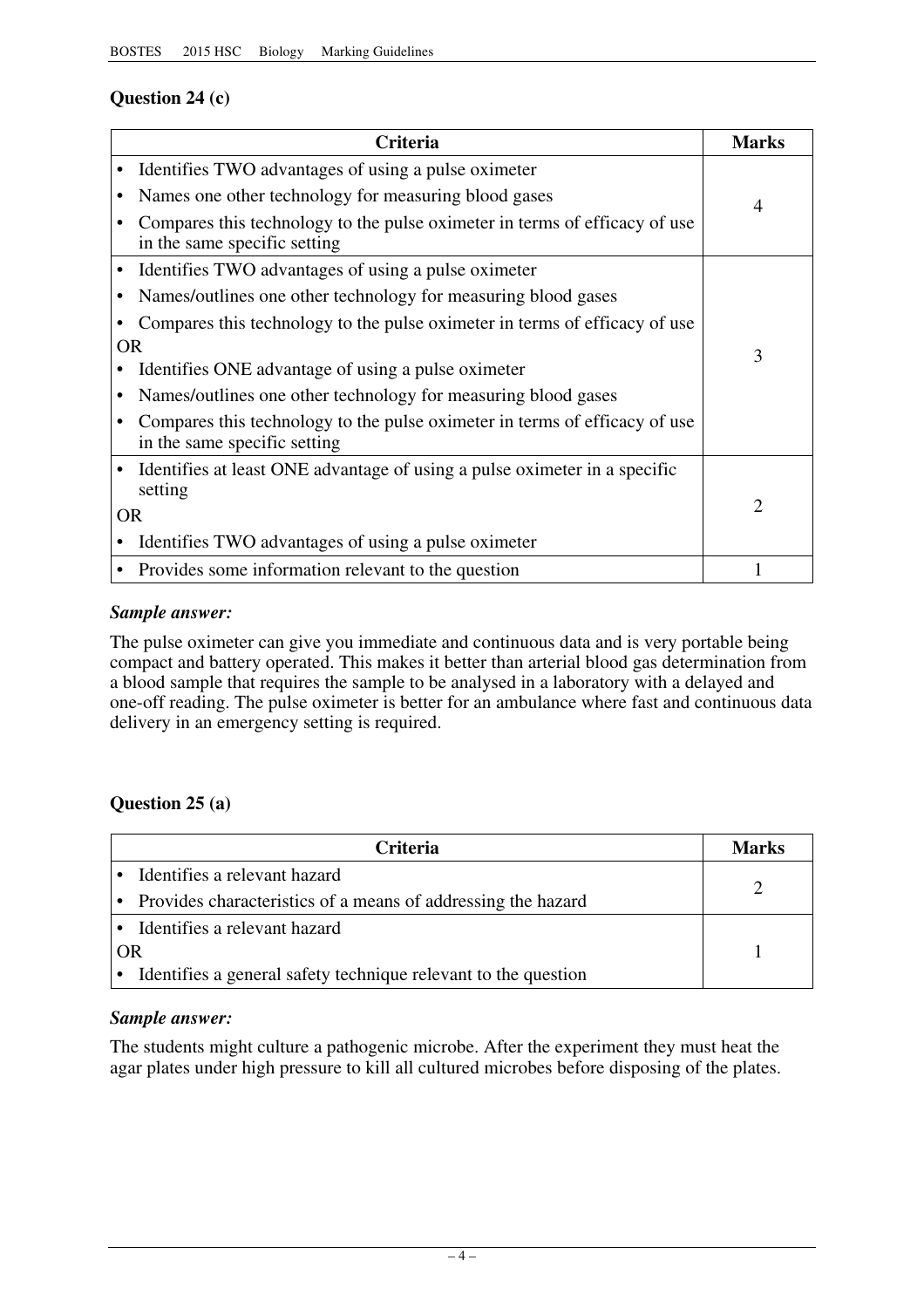## **Question 25 (b)**

| Criteria                                                                   | <b>Marks</b>  |
|----------------------------------------------------------------------------|---------------|
| Uses clearly labelled diagrammatic form to illustrate experimental results |               |
| Results include a comparison of treated and untreated water                | 3             |
| Provides appropriate data which support the conclusion                     |               |
| Uses labelled diagrammatic form to illustrate experimental results         |               |
| Results relate to treated and untreated water                              |               |
| <b>OR</b>                                                                  | $\mathcal{D}$ |
| Uses labelled diagrammatic form to illustrate experimental results         |               |
| Results relate only to treated water                                       |               |
| Provides data to support the conclusion                                    |               |
| • Shows results appropriate to conclusion drawn                            |               |

## *Sample answer:*

Agar Plates After 3 Days Incubation



Untreated creek water

Treated creek water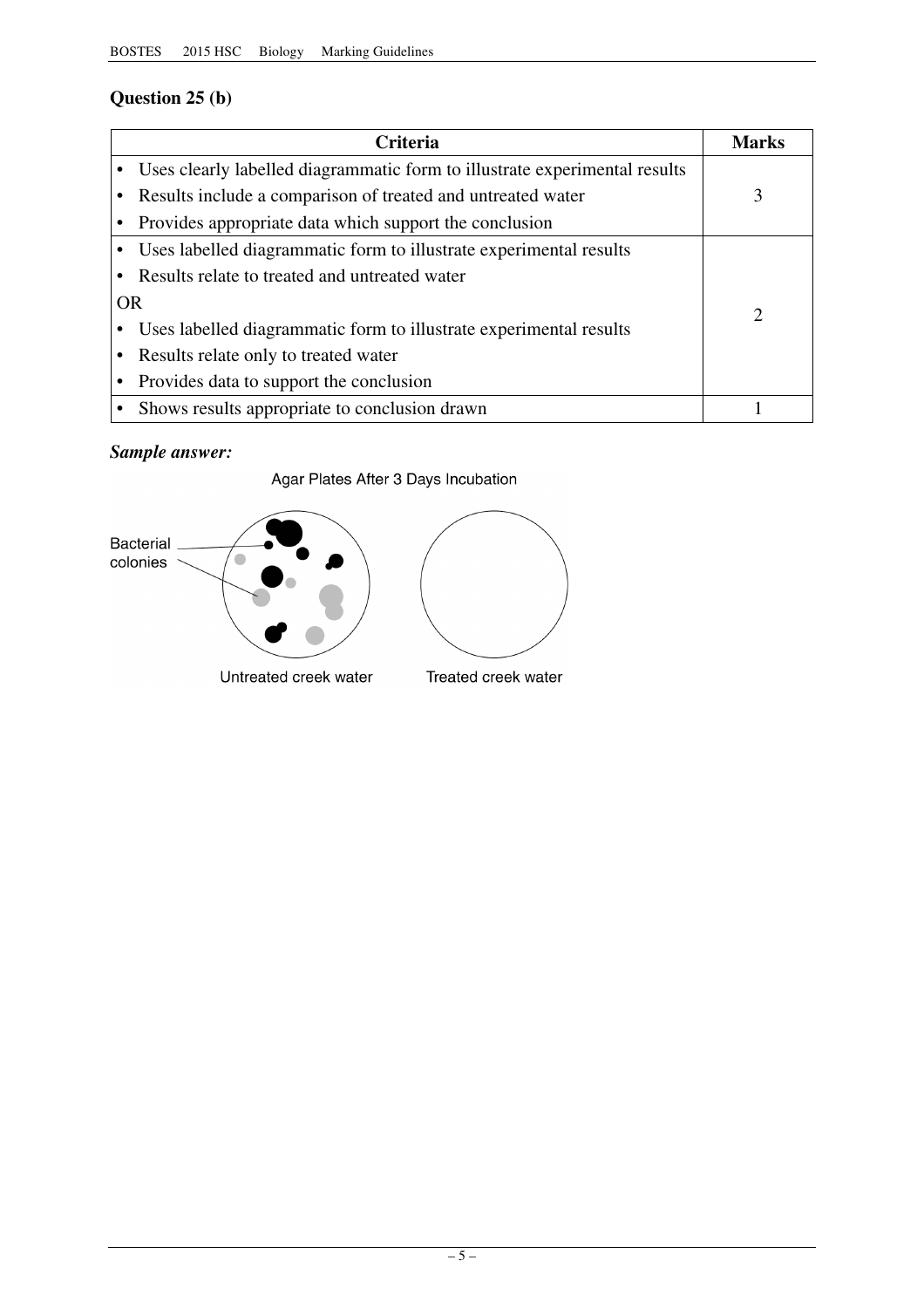# **Question 26**

|           | <b>Criteria</b>                                                                                | <b>Marks</b>   |
|-----------|------------------------------------------------------------------------------------------------|----------------|
|           | Correctly identifies a relevant tissue for a plant and an animal                               |                |
|           | Describes the structure of each tissue with correctly named features                           |                |
|           | Describes the workings of each tissue using correct scientific language                        | 5              |
|           | Provides corresponding structure and workings to contrast the plant and<br>animal tissues      |                |
|           | Correctly identifies a relevant tissue for a plant and an animal                               |                |
|           | Describes the structure of each tissue with correctly named feature(s)                         | $\overline{4}$ |
|           | Describes the workings of each tissue using correct scientific language                        |                |
|           | Correctly identifies a relevant tissue for a plant and an animal                               |                |
|           | Describes the structure for both organisms OR the workings of the tissue<br>for both organisms |                |
| <b>OR</b> |                                                                                                | 3              |
|           | Correctly identifies a relevant tissue for a plant and an animal                               |                |
|           | Describes the structure and the workings of the tissue for either organism                     |                |
|           | Correctly identifies a relevant tissue for a plant or an animal                                | $\mathfrak{D}$ |
|           | Outlines the structure and/or the workings of the tissue                                       |                |
|           | Provides some relevant information                                                             |                |

## *Sample answer:*

|             | Plants                                                                                                                                  | Animals                                                                                                 |
|-------------|-----------------------------------------------------------------------------------------------------------------------------------------|---------------------------------------------------------------------------------------------------------|
| Tissue name | <b>Phloem</b>                                                                                                                           | Artery                                                                                                  |
| Structure   | A tube made from single cells<br>joined end on end with ends<br>of cells perforated to allow<br>sap to flow from one cell to<br>another | A tube made from many living<br>muscle cells arranged in<br>concentric layers around a<br>hollow lumen. |
| Workings    | Pressure flow due to active<br>transport of sugar into tube<br>followed by passive osmosis                                              | Pressure flow due to pump<br>action of the heart muscle and<br>recoil of stretched artery               |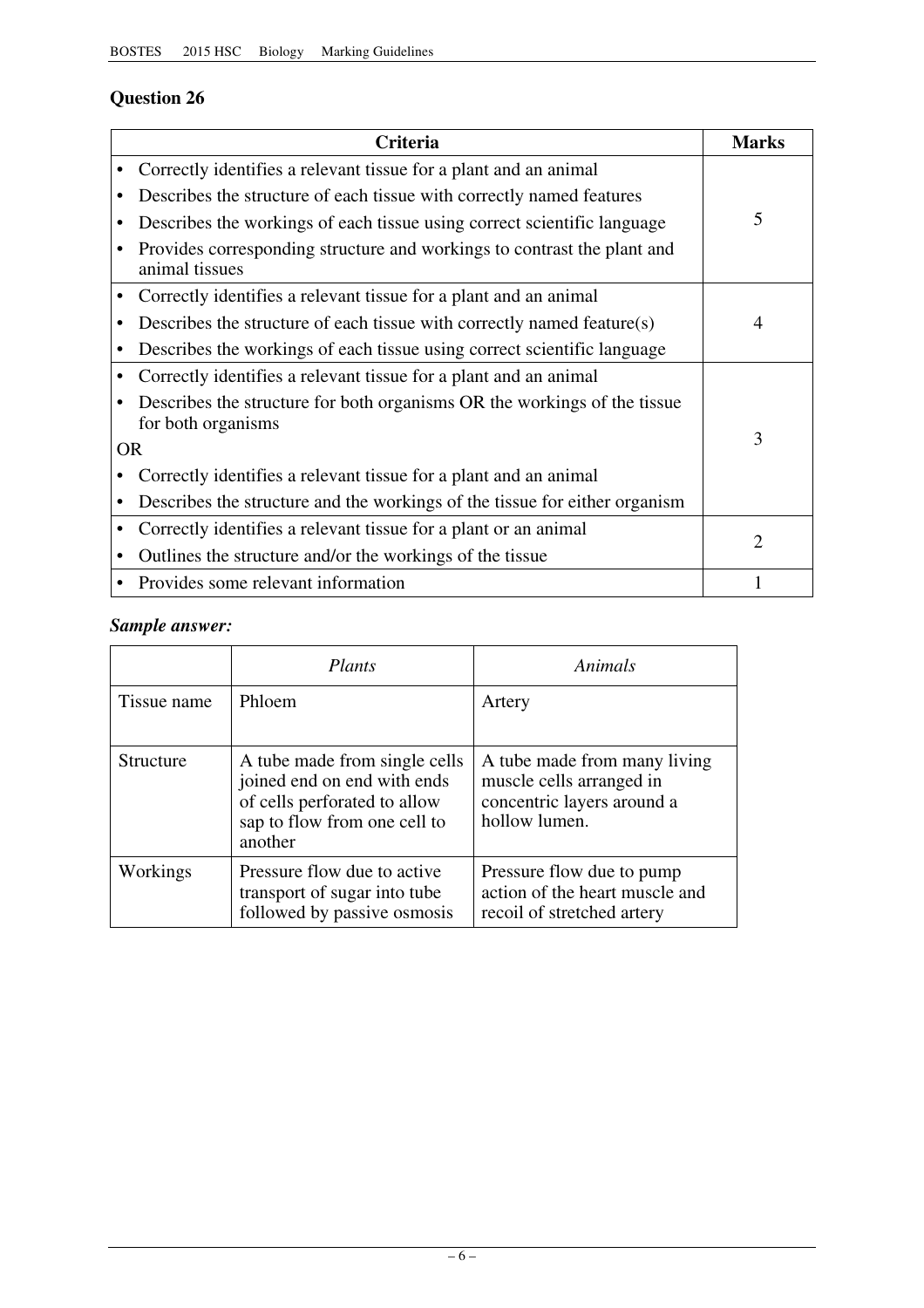## **Question 27 (a)**

| <b>Criteria</b>                                                  | <b>Marks</b> |
|------------------------------------------------------------------|--------------|
| • Outlines TWO differences between whole blood and plasma        |              |
| • Identifies a correct difference between whole blood and plasma |              |

### *Sample answer:*

Whole blood contains cells, plasma does not.

Plasma is a straw coloured liquid and whole blood is a thick red liquid.

## **Question 27 (b)**

| <b>Criteria</b>                                                                                        | Marks |
|--------------------------------------------------------------------------------------------------------|-------|
| Identifies the features of the protocol which are relevant to effective<br>treatment                   |       |
| Explains the effectiveness of the features for this disease treatment                                  |       |
| Identifies a feature of the protocol with an explanation of its effectiveness<br>for disease treatment |       |
| • Provides some relevant information                                                                   |       |

### *Sample answer:*

The plasma will contain antibodies for this disease because it has been taken from someone who has survived the disease. This will help to immobilise pathogen in recipients bloods stream.

Screening blood prevents the spread of Ebola and other blood-borne diseases from donor to recipient.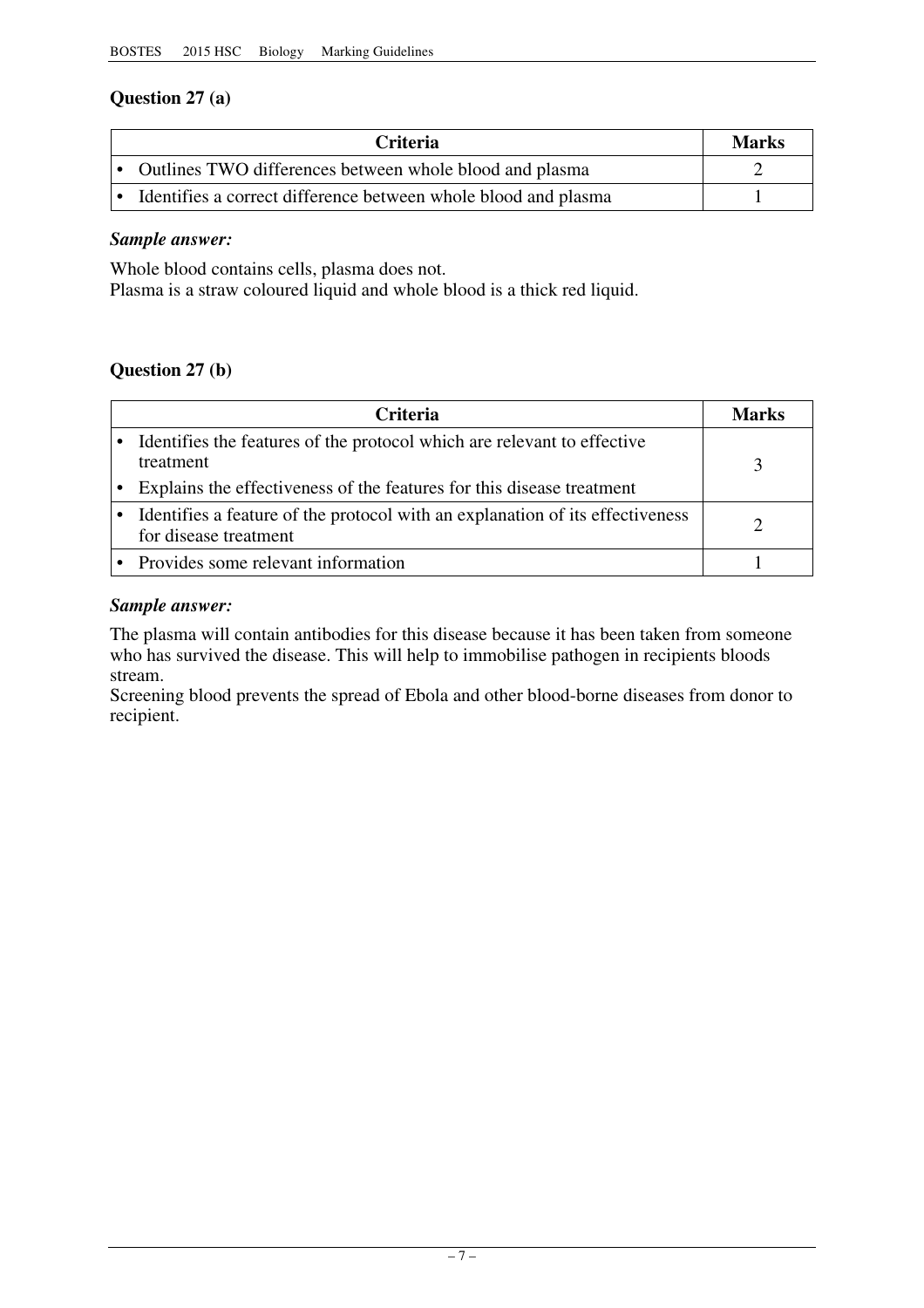## **Question 28 (a)**

| Criteria                                                                                                                   | Marks |
|----------------------------------------------------------------------------------------------------------------------------|-------|
| Demonstrates an understanding of the validity of an experiment                                                             |       |
| - Identifies some positive aspects of the experimental design                                                              |       |
| - Identifies a variable that is not well controlled and explains why this<br>variable would affect plant growth            |       |
| Makes correct judgement on the validity of the experiment                                                                  |       |
| Identifies a positive and a negative aspect of the experimental design OR<br>identifies a variable which is not controlled | 2     |
| Makes an appropriate judgement on the validity of an aspect of the<br>experiment                                           |       |
| • Provides some information relevant to the question                                                                       |       |

## *Sample answer:*

The experiment is invalid because it does not control all variables well. As such, variables other than elevation could affect the height of the plants. Differences in plant height observed in different locations may be due to these uncontrolled variables and not elevation, or maybe not. Also, there is no reference made to the initial heights of the cuttings at planting, which may have been uncontrolled. The data cannot be used to support or refute the hypothesis.

While some variables, genotype, planting technique (watering and fertiliser), are all well controlled, there are other variables significant to plant growth that are not well controlled: exposure to prevailing wind, aspect (amount of direct sunlight on the plant).

The experiment has low validity.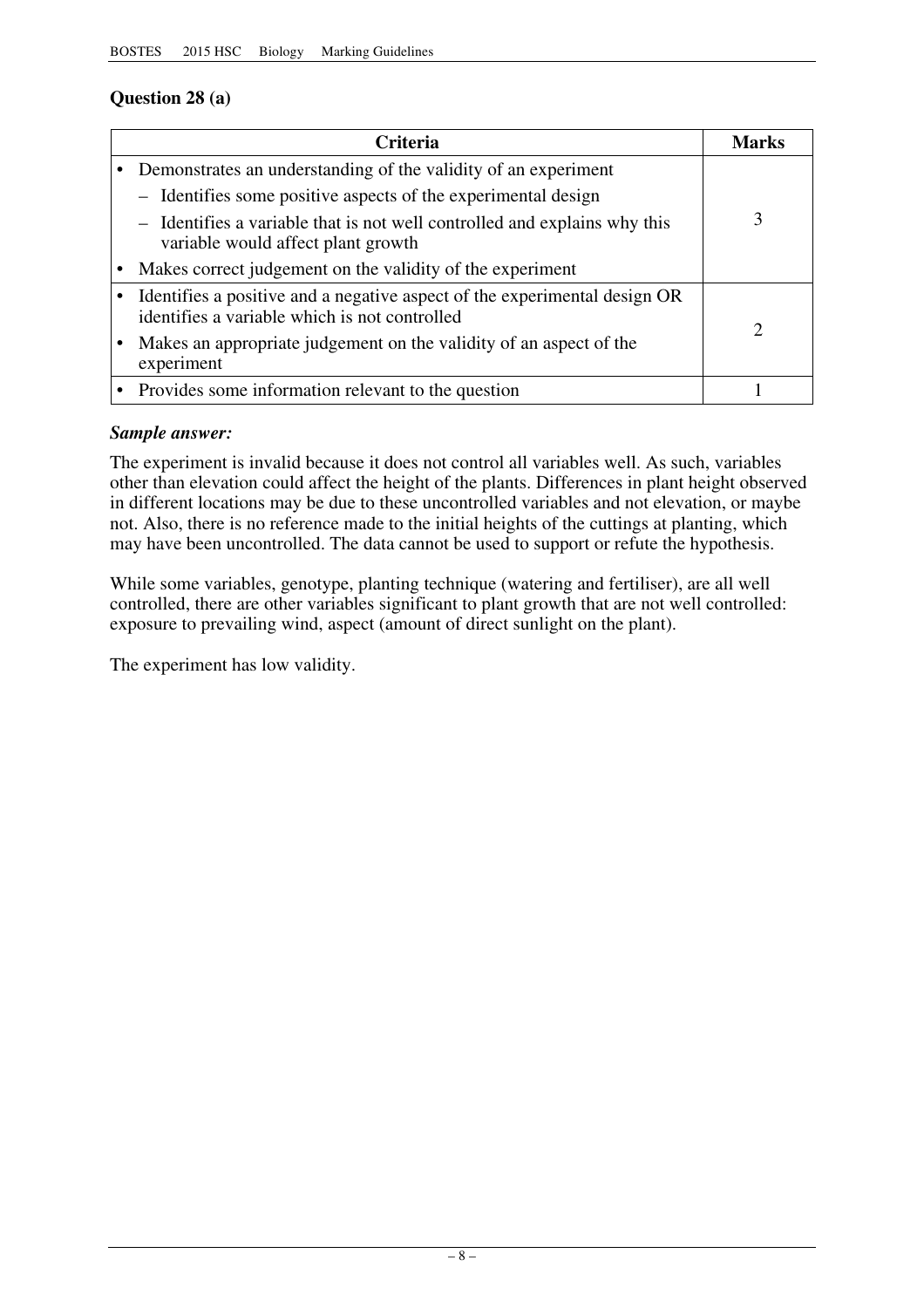# **Question 28 (b)**

| <b>Criteria</b>                                                                  | <b>Marks</b> |
|----------------------------------------------------------------------------------|--------------|
| • Uses elevation in first column                                                 |              |
| Lists correct elevations in numerical order                                      |              |
| • Columns contain appropriate headings and units                                 |              |
| • Uses elevation in first column                                                 |              |
| • Lists elevations in numerical order OR columns contain appropriate<br>headings |              |
| OR                                                                               |              |
| Lists elevations in numerical order                                              |              |
| • Uses elevation in first column OR columns contain appropriate headings         |              |

## *Sample answer:*

| Elevation $(10^2 \text{ m})$ | Plant Height (m) |
|------------------------------|------------------|
| 1.2                          | 10               |
| 1.4                          | 15               |
| 1.6                          |                  |
| 1.9                          | 12               |
| 22                           |                  |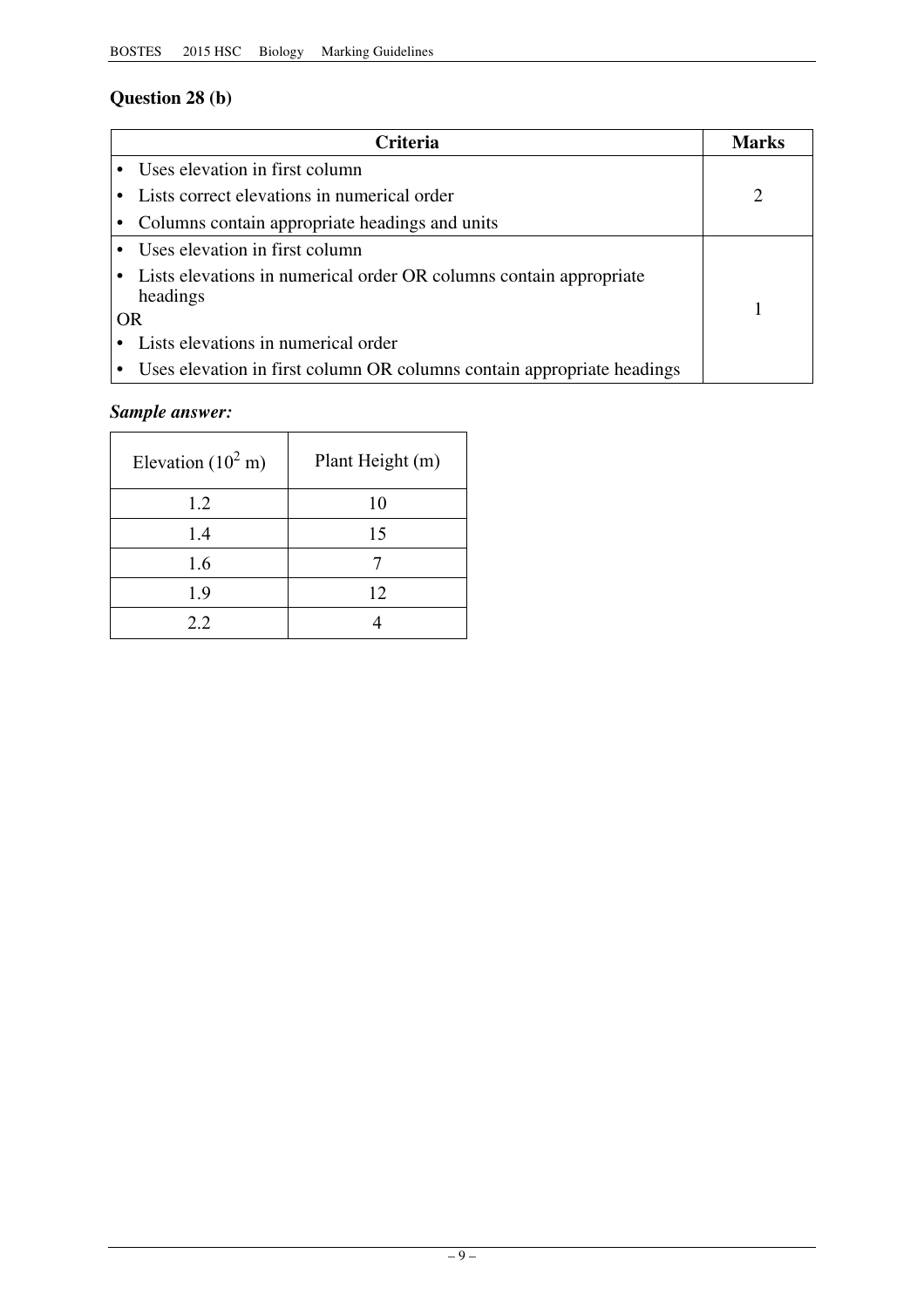## **Question 29**

| Criteria                                                                                                                                              | Marks   |
|-------------------------------------------------------------------------------------------------------------------------------------------------------|---------|
| Describes a reproductive technique used in plant breeding                                                                                             |         |
| Describes a reproductive technique used in animal breeding                                                                                            |         |
| Provides arguments that these techniques limit genetic diversity                                                                                      | 6       |
| Provides an argument that these techniques do not limit genetic diversity                                                                             |         |
| Outlines a reproductive technique used in plant breeding and one used in<br>animal breeding OR outlines one technique and identifies the other        | $4 - 5$ |
| Provides arguments that these techniques limit genetic diversity AND/OR<br>provides an argument that these techniques do not limit genetic diversity  |         |
| Identifies a reproductive technique used in plant breeding AND/OR one<br>used in animal breeding                                                      | $2 - 3$ |
| Provides an argument that this technique limits genetic diversity AND/OR<br>provides an argument that this technique does not limit genetic diversity |         |
| Provides some information relevant to the question                                                                                                    |         |

### *Sample answer:*

Artificial pollination is the transfer of pollen from the anther of one plant to the stigma of another. Artificial insemination is the collection of semen and its delivery into the reproductive system of a female, using equipment.

Both techniques can be used to increase the number of offspring that can be generated by one parent and therefore can result in decreased genetic diversity in the population. Other individuals in the population do not contribute to the next generation. For example semen from the same bull can be used to impregnate hundreds of cows, or pollen from one male flower is more likely to be transferred to a female flower.

However the reproductive techniques can both overcome geographical barriers and therefore allow genes to be spread more widely across the world. These techniques could increase genetic diversity by allowing interbreeding between geographically separated organisms, and generating new hybrids.

### *Answers could include:*

Banks of sperm and pollen can be created to preserve endangered genes and allow them to be more prevalent in subsequent generations. This helps to prevent the loss of genetic diversity.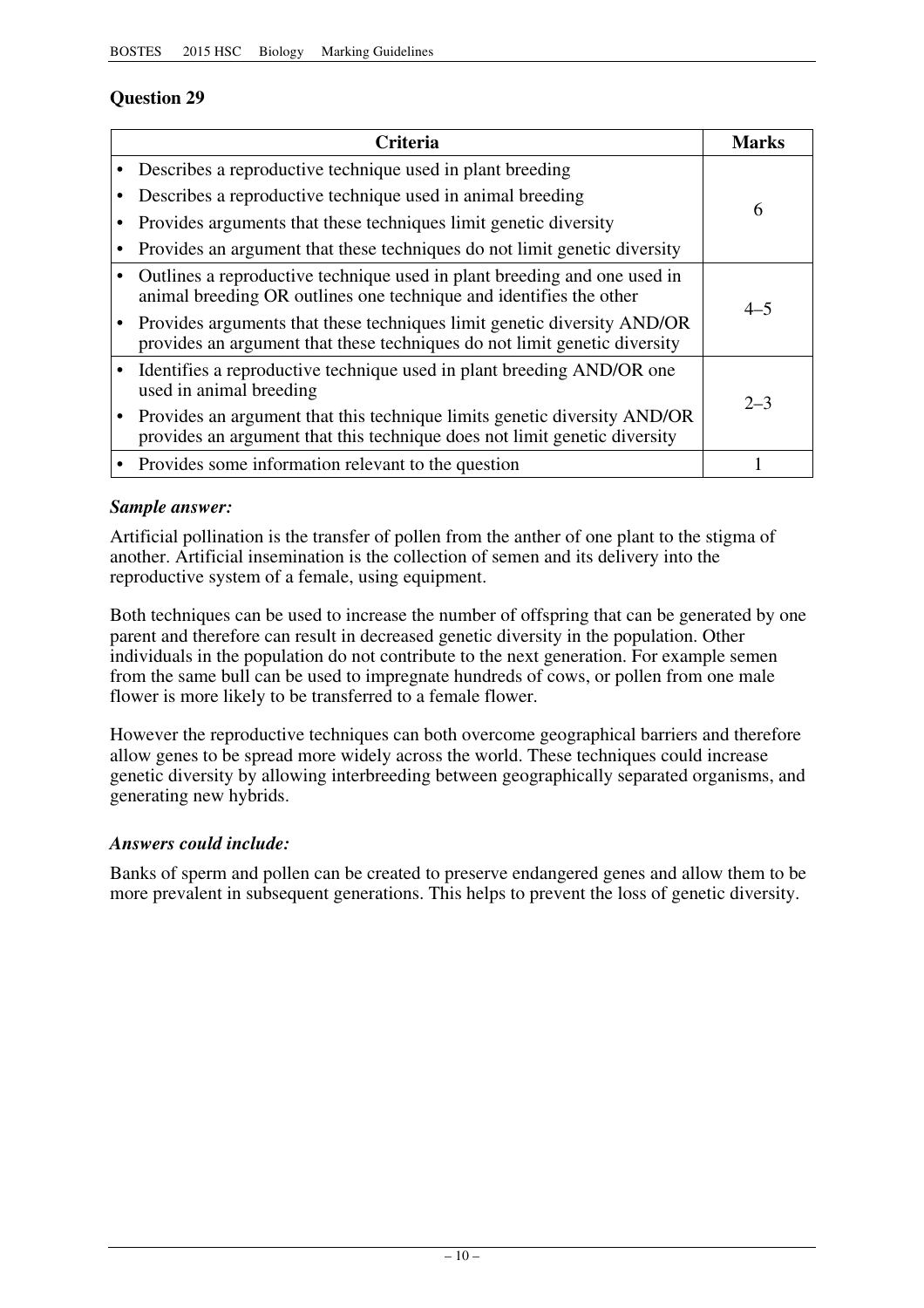## **Question 30 (a)**

| <b>Triteria</b>                 | Marks |
|---------------------------------|-------|
| Provides correct bird varieties |       |

## *Sample answer:*

Varieties *Z* and *Y* 

## **Question 30 (b) (i)**

|    | <b>Criteria</b>                                                                   | Marks |
|----|-----------------------------------------------------------------------------------|-------|
|    | Identifies all the population changes in section $(1)$ : fall of Y, rise of Z and |       |
|    | plateau of $Z$                                                                    |       |
|    | Explains the population changes in terms of natural selection                     |       |
|    | Identifies a change in each population in section $(1)$                           |       |
| OR |                                                                                   |       |
|    | Explains population changes in either $Z$ or $Y$ in terms of natural selection    |       |

### *Sample answer:*

In Section 1 Variety *Z* is naturally selected as its numbers grow over time. The numbers of Variety *Z* plateau off as it reaches the limits of resources the environment can provide. Variety *Y* is not naturally selected as it is not suited to the environment and becomes extinct as its numbers fall over time to zero.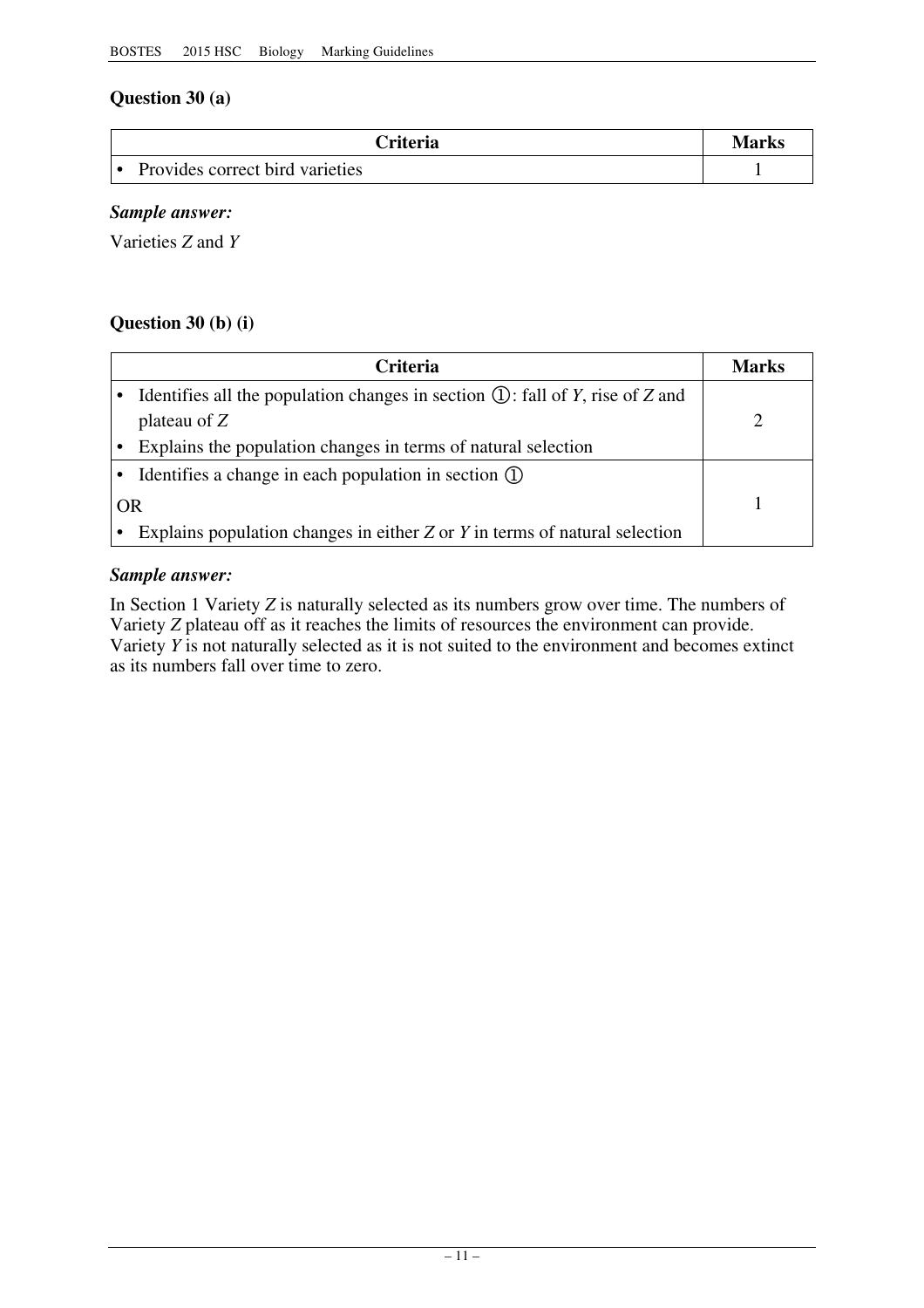## **Question 30 (b) (ii)**

| Criteria                                                                                                                                                                                                                     | Marks |
|------------------------------------------------------------------------------------------------------------------------------------------------------------------------------------------------------------------------------|-------|
| Provides evidence for variety X being generated by mutation                                                                                                                                                                  |       |
| Provides evidence for competition between varieties $X$ and $Z$                                                                                                                                                              |       |
| Provides evidence for variety Z continuing as a minority variety in the<br>species because it does not compete as well OR provides evidence for<br>growth of the population of variety $X$ stopping due to natural selection | 4     |
| Provides some evidence for variety X being generated                                                                                                                                                                         |       |
| Provides evidence for competition between varieties $X$ and $Z$                                                                                                                                                              |       |
| Provides evidence for variety Z continuing as a minority variety in the<br>species because it does not compete as well OR provides evidence for<br>growth of the population of variety $X$ stopping                          | 3     |
| Provides a natural selection argument for the rise of variety $X$ and fall of<br>variety $Z$                                                                                                                                 |       |
| Provides some information relevant to the question                                                                                                                                                                           |       |

### *Sample answer:*

In Section 2 Variety *X* develops, likely from mutation: a slowly growing population starting from zero.

Variety *Z* faces competition from variety *X*: the numbers of variety *Z* quickly fall as the numbers of variety *X* quickly grow.

Variety *Z* population remains at low levels due to the difficulty of competing for resources with variety  $\overline{X}$ , yet they do not become extinct but become a minority variety in the species. The numbers of variety *X* plateau off at a lower level than variety *Z* as it reaches the limits of resources the environment can provide as some variety *Z* survive to use some of these resources.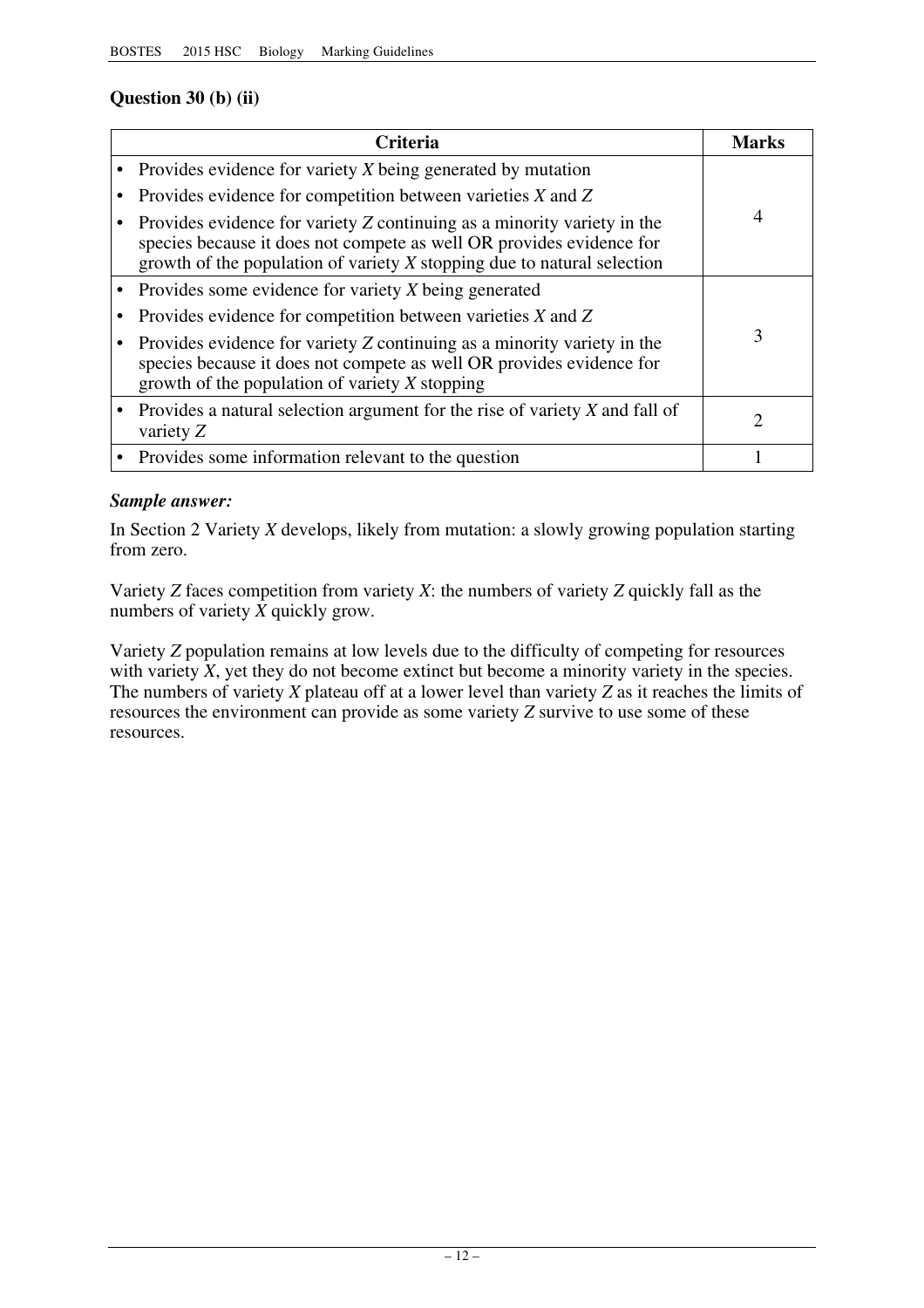## **Question 31**

|           | Criteria                                                                                                    | <b>Marks</b> |
|-----------|-------------------------------------------------------------------------------------------------------------|--------------|
| $\bullet$ | Identifies the relevant medical condition                                                                   |              |
| $\bullet$ | Explains how the treatments are very different from each other                                              |              |
| ٠         | Describes biological knowledge relevant to the development of renal<br>dialysis                             |              |
| $\bullet$ | Analyses a feature of renal dialysis as an innovation based on the<br>identified biological knowledge       | 8            |
| $\bullet$ | Describes biological knowledge relevant to the development of successful<br>organ transplantation           |              |
| $\bullet$ | Analyses features of organ transplantation as innovations based on the<br>identified biological knowledge   |              |
| $\bullet$ | Identifies the relevant medical condition                                                                   |              |
| ٠         | Explains how the treatments are very different from each other                                              |              |
| $\bullet$ | Describes biological knowledge relevant to the development of renal<br>dialysis                             | $6 - 7$      |
| $\bullet$ | Describes biological knowledge relevant to the development of successful<br>organ transplantation           |              |
| $\bullet$ | Identifies the relevant medical condition                                                                   |              |
| ٠         | Explains how the treatments are very different from each other                                              |              |
| $\bullet$ | Outlines biological knowledge relevant to the development of renal<br>dialysis                              | $4 - 5$      |
|           | Outlines biological knowledge relevant to the development of successful<br>organ transplantation            |              |
| $\bullet$ | Identifies the relevant medical condition OR identifies how the treatments<br>are different from each other | $2 - 3$      |
| $\bullet$ | Identifies biological knowledge relevant to the development of either<br>treatment                          |              |
| $\bullet$ | Provides some information relevant to the question                                                          | $\mathbf{1}$ |

### *Sample answer:*

#### Medical condition

Both renal dialysis and kidney transplants can be used to treat kidney failure.

#### Different treatments

They are different treatments in that renal dialysis cleans the blood of the wastes outside the body by passing it through a machine, while a kidney transplant removes the damaged organ and replaces it with a new functional organ removed from a healthy person.

#### Renal dialysis: new application of biological knowledge

Diffusion is the movement of substances from regions of high concentration to regions of low concentration. Diffusion can happen across a semi-permeable membrane.

The new application of this knowledge in the design of a dialysis machine is to pass the blood through narrow tubing, which is permeable to urea. The dialysing solution surrounding the tubing is replenished to maintain a steep concentration gradient for the urea to be passed out of the blood by diffusion.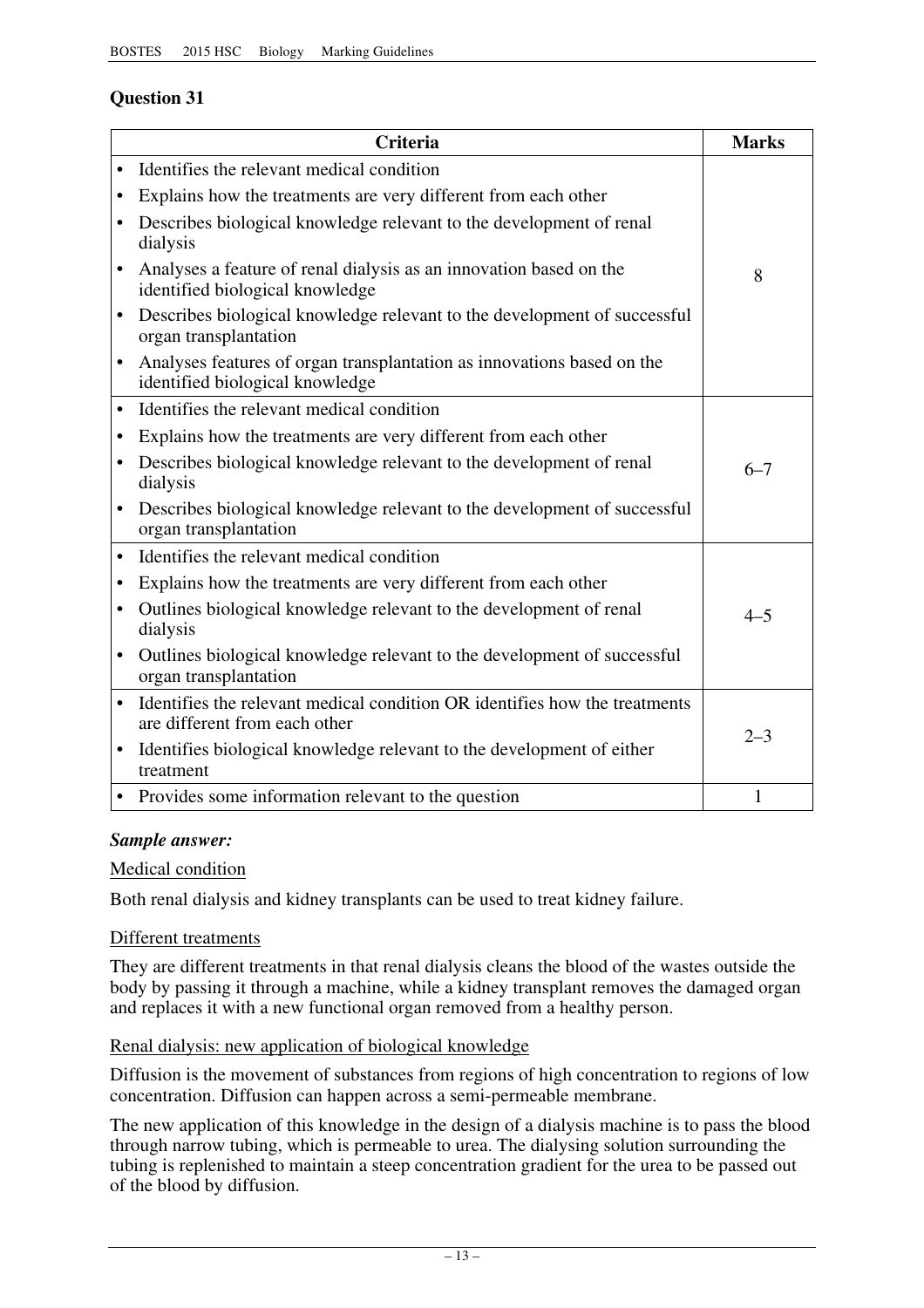### Kidney transplant: new application of biological knowledge

Knowledge of the immune system helped in the understanding of organ rejection in organ transplantation. Cell markers on donated organs are read by the specific immune system (B and T cells), which attacks the organ. Also, the switching off of the immune system by suppressor T cells stops the immune system after an infection has been removed.

The new application of this knowledge is immune suppressor drugs, developed to prevent the immune system from rejecting donated organs. Recipients use the drugs for their lifetime after receiving a donated organ.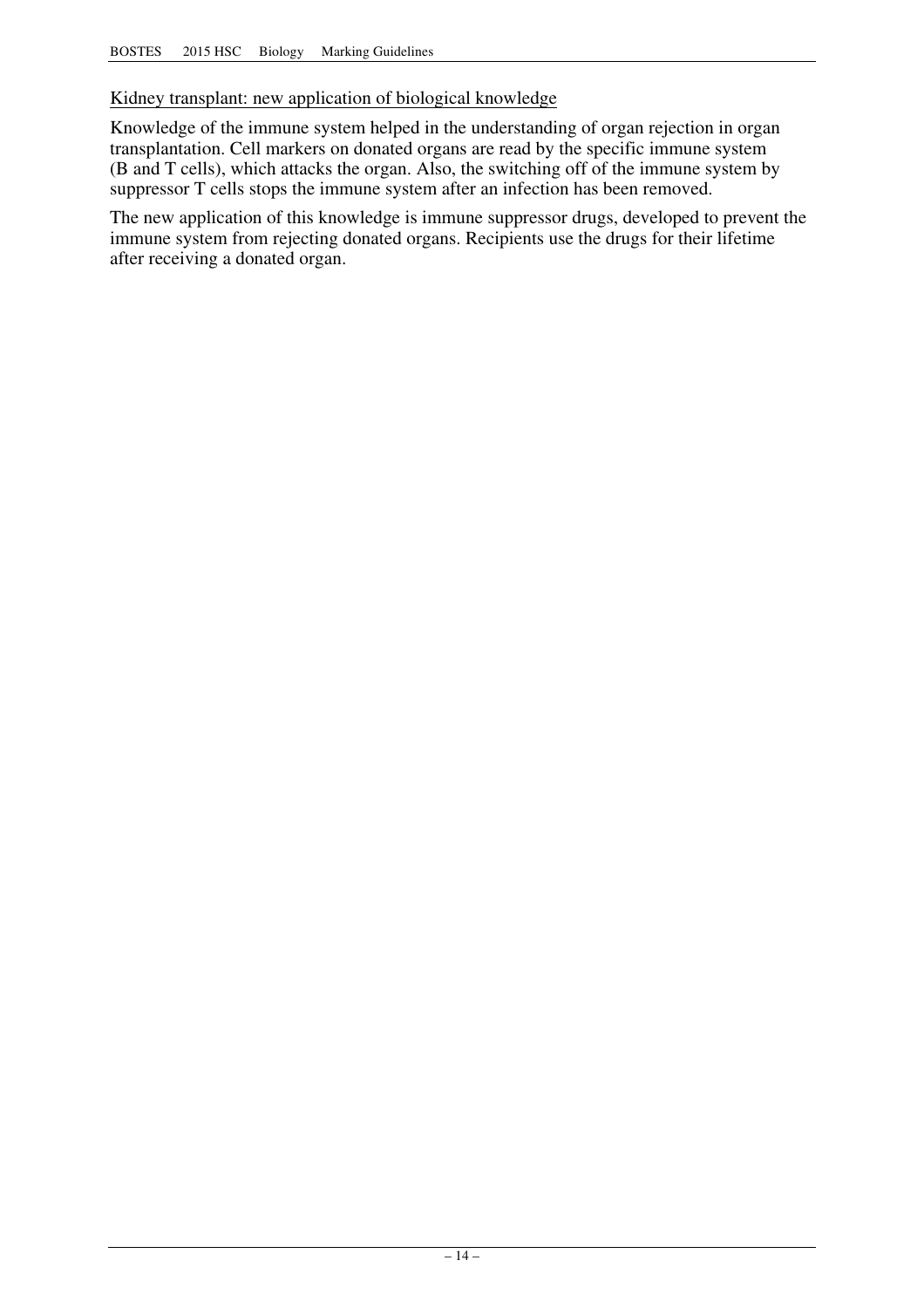# **Section II**

## **Question 32 (a) (i)**

| <b>Criteria</b>                                                                | <b>Marks</b> |
|--------------------------------------------------------------------------------|--------------|
| Provides appropriate numerical value with correct sign and appropriate<br>unit |              |
| Provides appropriate numerical value                                           |              |

## *Sample answer:*

 $-70$  mV

## **Question 32 (a) (ii)**

| <b>Criteria</b>                                                                                      | Marks |
|------------------------------------------------------------------------------------------------------|-------|
| Explains that threshold potential not achieved (or stimulus is too weak<br>during refractory period) |       |
| Makes reference to data in graph                                                                     |       |
| • Provides that threshold potential not achieved (or stimulus is too weak)                           |       |
| <b>OR</b>                                                                                            |       |
| Makes reference to data in graph                                                                     |       |

## *Sample answer:*

If the stimulus is not intense enough, the threshold potential (–60 mV) is not achieved and an action potential is not set up.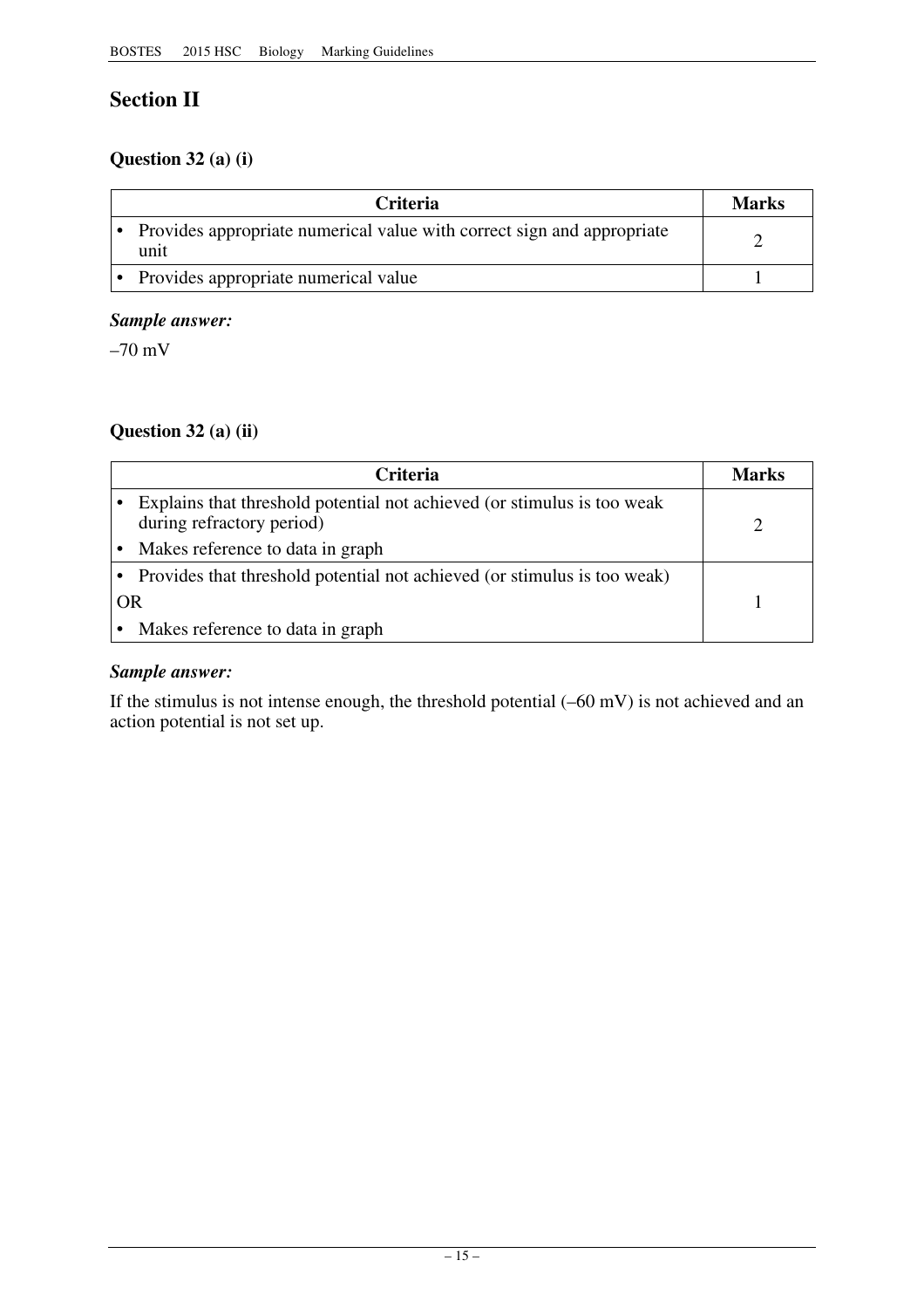## **Question 32 (b)**

|           | <b>Criteria</b>                                                                                            | <b>Marks</b>   |
|-----------|------------------------------------------------------------------------------------------------------------|----------------|
|           | Provides features of detection of different wavelengths by two or more<br>named animals                    |                |
|           | - identifies in broad terms the ranges of each                                                             | $\overline{4}$ |
|           | describes how this results in a difference in vision                                                       |                |
|           | - links to perceiving the same environment differently                                                     |                |
|           | Provides features of detection of different wavelengths by two or more<br>named animals                    |                |
|           | - describes how this results in a difference in vision OR identifies range<br>of vision in only one animal | 3              |
|           | $-$ links to their environment                                                                             |                |
|           | Provides features of ONE animal and links to its environment                                               |                |
| <b>OR</b> |                                                                                                            | $\overline{2}$ |
|           | Provides features of detection of different wavelengths by two animals                                     |                |
|           | Provides some relevant information about vision in animals                                                 |                |

### *Sample answer:*

Snakes are able to detect a range of the EM spectrum that includes infrared radiation as well as visible light. This enables them to detect endotherms for prey in the environment in the dark. Animals which do not detect infrared radiation, for example some insects, would not see the prey in the dark environment. Other predators without infrared receptivity will only see their prey in the light and may need to see the animal move in order to detect it.

#### *Answers could include:*

Insects can detect the visible part of the EM spectrum as well as ultraviolet light. Insects can see tracking lines on the petals of flowers that reflect ultraviolet radiation from the sun that cannot be seen by mammals. Mammals can only see the visible light wavelength spectrum and can therefore see the overall colour of the petals.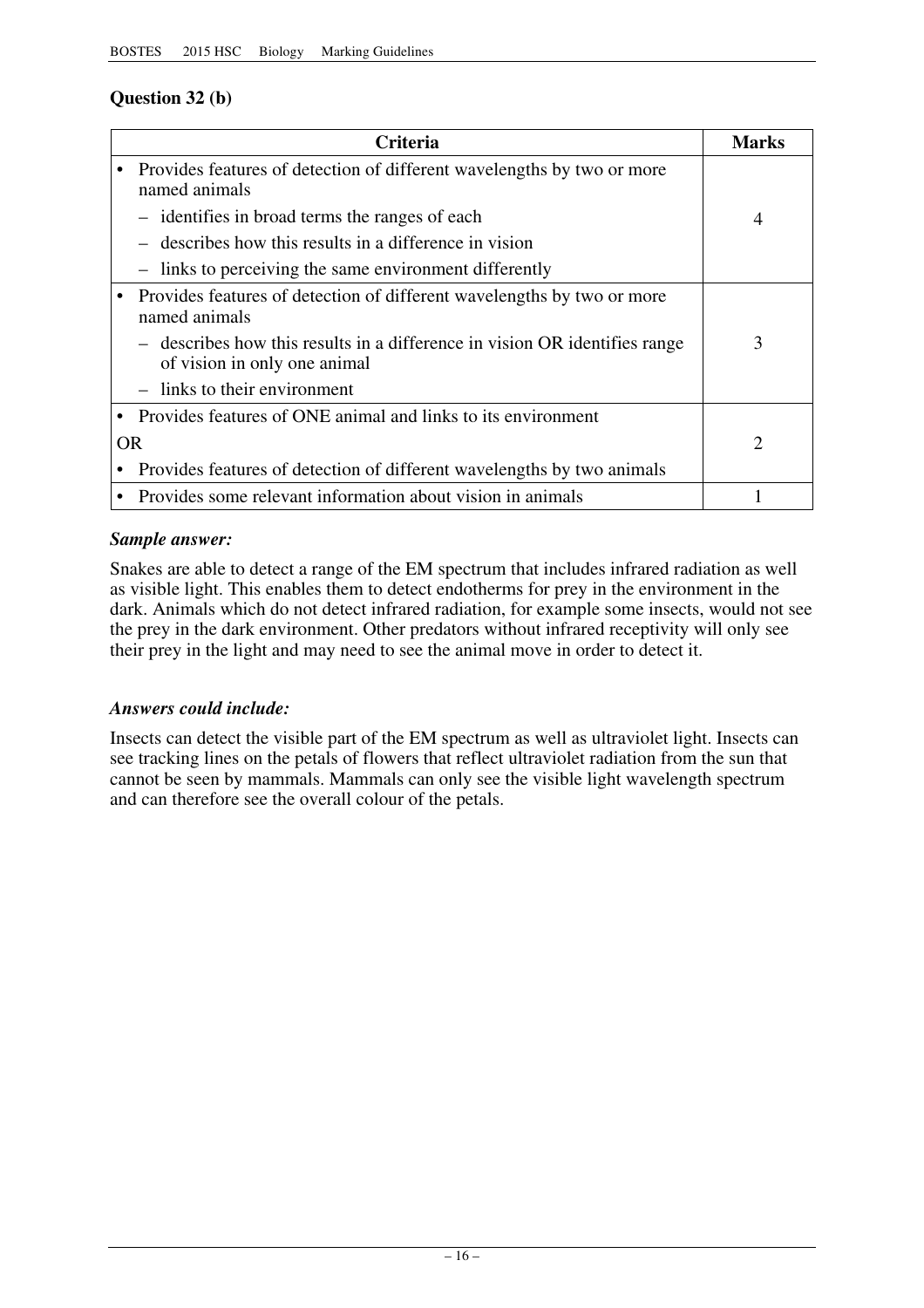## **Question 32 (c)**

| <b>Criteria</b>                                                                              | Marks |
|----------------------------------------------------------------------------------------------|-------|
| • Provides reasons for diversity of receptors in humans in relation to a range<br>of stimuli |       |
| Provides features of TWO relevant types of receptors                                         | 4     |
| Outlines the brain region involved for each receptor type                                    |       |
| • Provides TWO types of receptors and their stimuli                                          |       |
| Outlines the brain region involved for each receptor type named                              |       |
| Identifies a type of receptor and identifies the brain region involved                       |       |
| • Identifies a receptor or brain region                                                      |       |

### *Sample answer:*

Humans are able to detect stimuli using several senses. Not all changes in the environment are from a single source and therefore humans have a range of receptor types. Each receptor is specific to a particular stimulus. Once activated these receptors send signals to the appropriate specific regions of the brain along sensory neurons. This leads to the detection and processing of a range of stimuli in the environment.

Photoreceptors in the retina of the eye detect light and relay information to the visual cortex of the cerebrum via the optic nerve.

Hair cells in the Organ of Corti in the ear detect different frequencies of sound and transmit this information via the auditory nerve to the hearing centre of the brain where it is interpreted.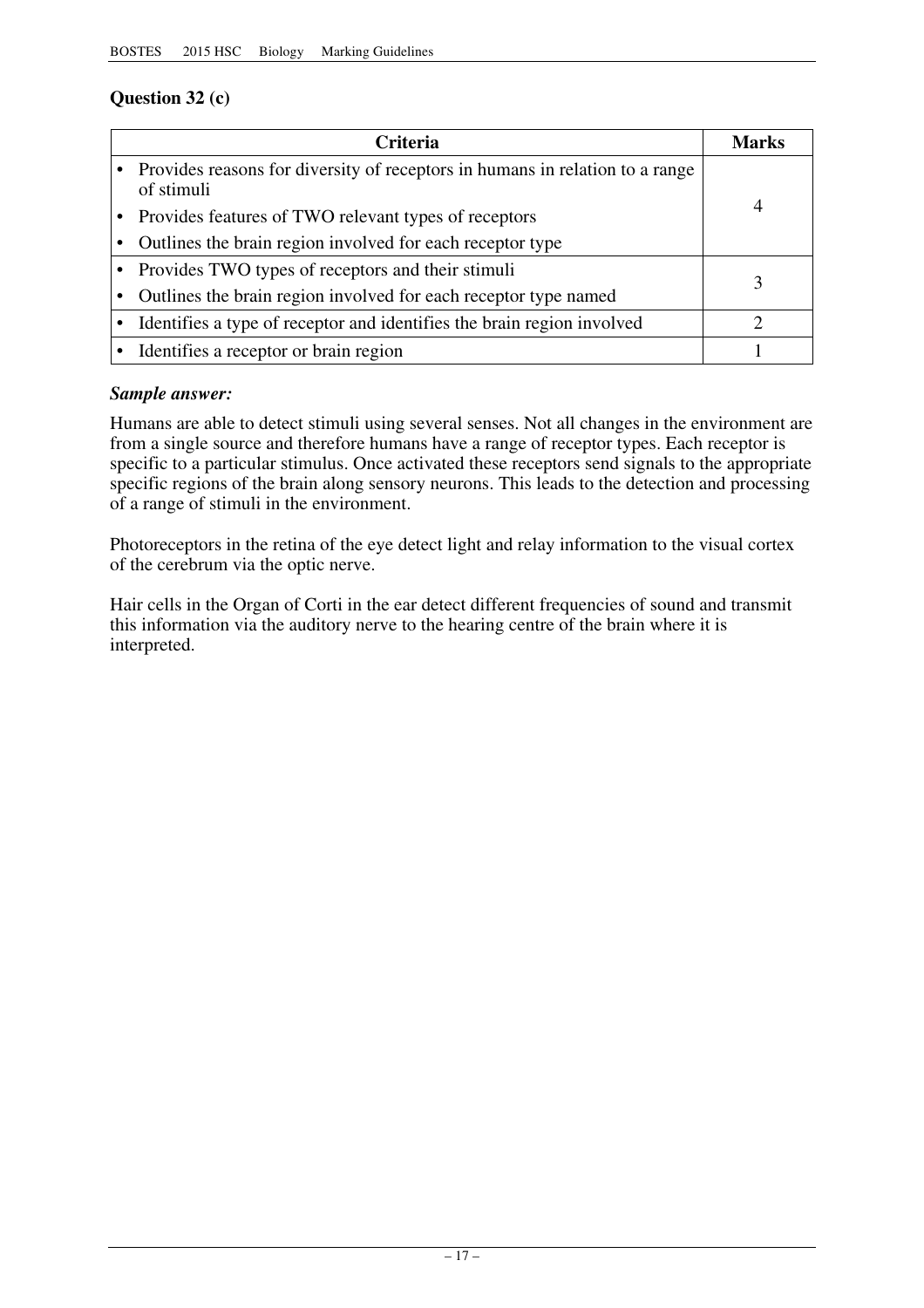## **Question 32 (d) (i)**

| <b>Criteria</b>                                      | Marks |
|------------------------------------------------------|-------|
| • Correctly predicts the relative volume in each ear |       |
| • Provides a correct reason for the difference       |       |
| • Predicts the relative volume in each ear           |       |

### *Sample answer:*

If the wavelength of the sound is shorter than the length of the head, the ear closer to the source of the sound will detect a louder volume than the ear further away from the source of the sound. This is because the head blocks the path of the sound waves to the ear further away from the sound source.

## **Question 32 (d) (ii)**

|           | <b>Criteria</b>                                                                                                           | <b>Marks</b>                |
|-----------|---------------------------------------------------------------------------------------------------------------------------|-----------------------------|
|           | Correctly determines frequency is greater than 1400 Hz                                                                    |                             |
|           | Provides relevant steps                                                                                                   |                             |
|           | converts cm to m                                                                                                          |                             |
|           | interpolates on graph (Figure 2)                                                                                          | 4                           |
|           | uses the relationship in Figure 1, $\lambda < \ell$                                                                       |                             |
|           | uses Figure 2 to determine the range                                                                                      |                             |
|           | Makes ONE error in determining frequency range and provides the<br>relevant steps                                         |                             |
|           | <b>OR</b>                                                                                                                 | 3                           |
|           | Correctly articulates some relevant steps using data from figures 1 and 2<br>and correctly determines the frequency range |                             |
|           | Correctly articulates some relevant steps                                                                                 |                             |
| <b>OR</b> |                                                                                                                           | $\mathcal{D}_{\mathcal{A}}$ |
|           | Determines correct frequency range without providing the relevant steps                                                   |                             |
|           | Provides some information relevant to the question                                                                        |                             |

### *Sample answer:*

Step 1:  $\ell = 25$  cm = 0.25 m

Step 2: Using Figure 2, when  $\lambda = 0.25 \lambda \Rightarrow$  frequency = 1400 Hz

Step 3: Using Figure 1,  $\lambda < \ell$ 

∴ $\lambda$  < 0.25

Step 4: Using Figure 2, frequency > 1400 Hz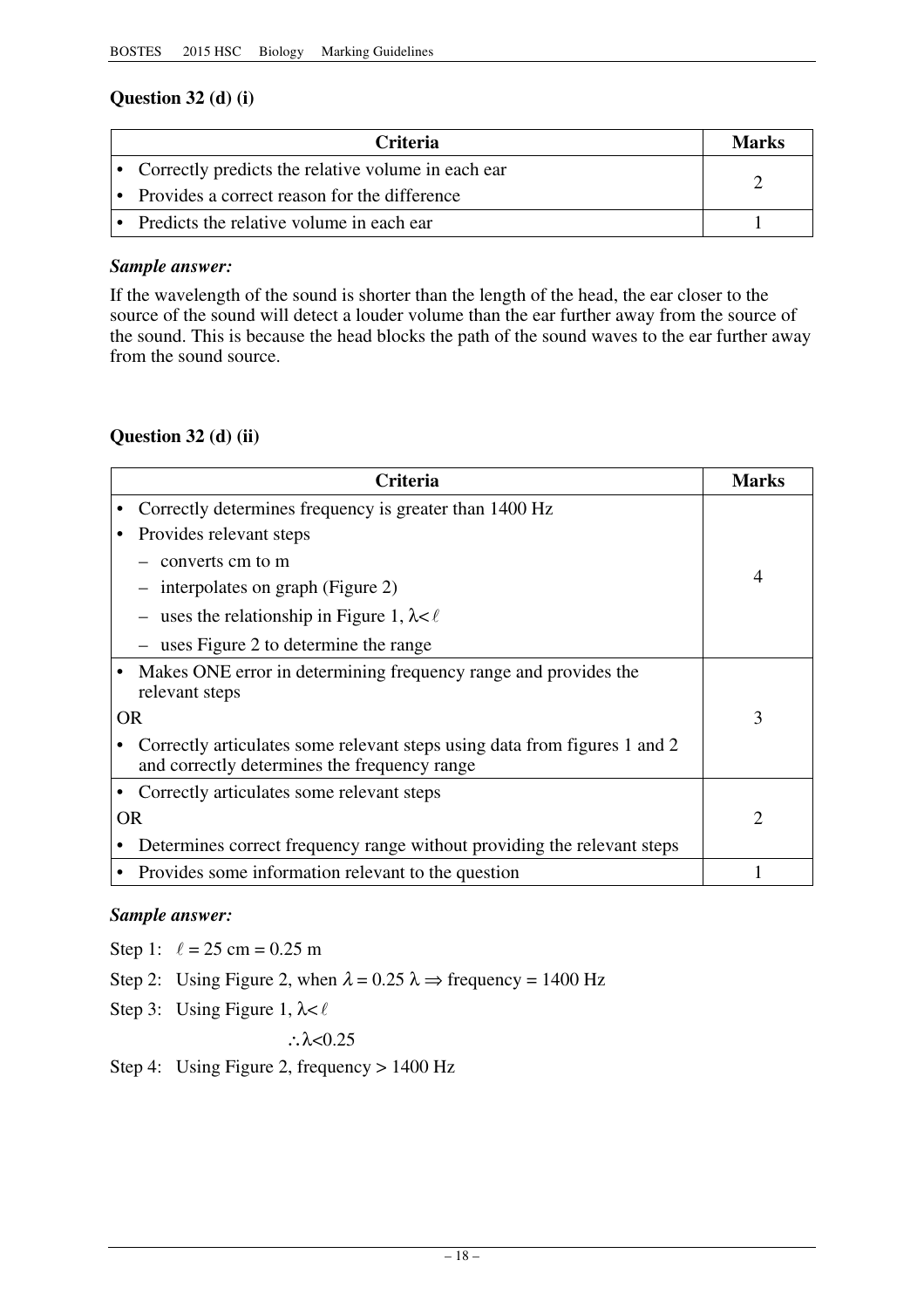## **Question 32 (e)**

|           | Criteria                                                                                      | <b>Marks</b>   |
|-----------|-----------------------------------------------------------------------------------------------|----------------|
| ٠         | Demonstrates a thorough understanding of accommodation                                        |                |
|           | Identifies a problem in visual accommodation                                                  |                |
|           | Explains a solution to the accommodation problem using scientific<br>knowledge                |                |
|           | Describes a benefit to society of using the solution to solve the problem in<br>accommodation | $\overline{7}$ |
| ٠         | Identifies a problem in hearing                                                               |                |
|           | Explains the solution to the hearing problem using scientific knowledge                       |                |
|           | Describes a benefit to society of applying the solution to the problem in<br>hearing          |                |
| ٠         | Demonstrates a sound understanding of accommodation                                           |                |
| $\bullet$ | Identifies a problem in visual accommodation                                                  |                |
| $\bullet$ | Describes a solution to the accommodation problem using scientific<br>knowledge               |                |
| ٠         | Identifies a benefit to society or the individual of using the solution                       | 6              |
| ٠         | Identifies a problem in hearing                                                               |                |
| ٠         | Describes a solution to the hearing problem using scientific knowledge                        |                |
|           | Identifies a benefit to society or the individual of using the solution                       |                |
| ٠         | Demonstrates an understanding of accommodation                                                |                |
| ٠         | Identifies a problem in visual accommodation                                                  |                |
|           | Outlines a solution to the accommodation problem using scientific<br>knowledge                |                |
| ٠         | Identifies a benefit to society or the individual of using the solution                       | 5              |
| $\bullet$ | Identifies a problem in hearing                                                               |                |
| ٠         | Outlines a solution to the hearing problem using scientific knowledge                         |                |
|           | Identifies a benefit to society or the individual of using the solution                       |                |
|           | Identifies a problem in vision                                                                |                |
| ٠         | Identifies a solution to the problem in vision                                                |                |
| ٠         | Identifies a benefit of using the solution to solve the problem in vision                     | 4              |
| ٠         | Identifies a problem in hearing                                                               |                |
| ٠         | Identifies a solution to the problem in hearing                                               |                |
| ٠         | Identifies a benefit of applying the solution to the problem in hearing                       |                |
| ٠         | Identifies a problem in vision AND                                                            |                |
|           | Identifies a solution to the problem in vision AND                                            |                |
|           | Identifies a benefit of using the solution to solve the problem in vision                     |                |
| <b>OR</b> |                                                                                               | 3              |
|           | Identifies a problem in hearing AND                                                           |                |
|           | Identifies a solution to the problem in hearing AND                                           |                |
| ٠         | Identifies a benefit of applying the solution to the problem in hearing                       |                |
|           | Identifies a problem in vision                                                                | $\overline{2}$ |
|           | Identifies a solution to the problem in vision OR identifies a benefit of                     |                |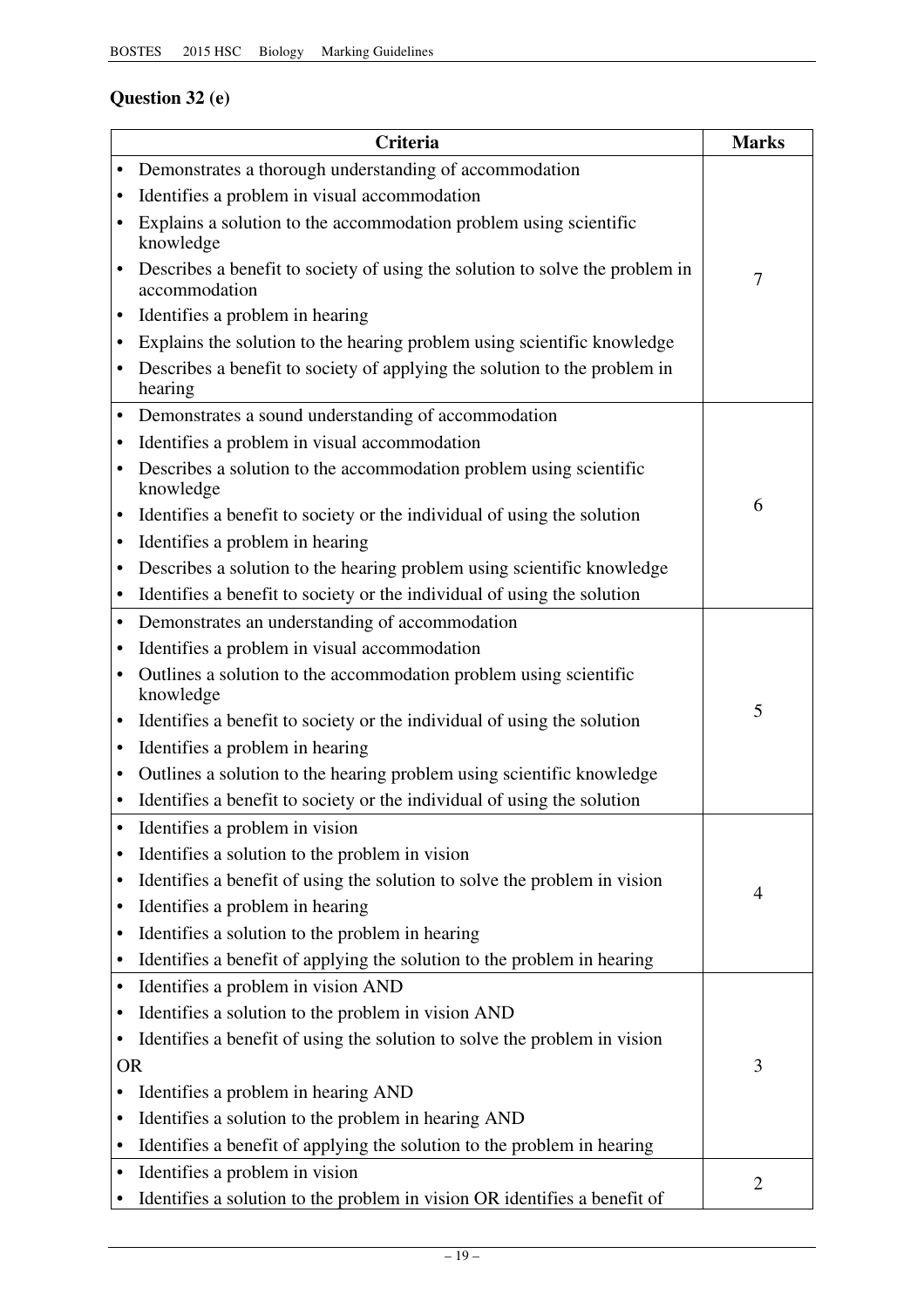| using the solution to the problem in vision                                                         |  |
|-----------------------------------------------------------------------------------------------------|--|
| OR                                                                                                  |  |
| Identifies a problem in hearing                                                                     |  |
| Identifies a solution to the problem in hearing OR identifies a benefit of<br>applying the solution |  |
| Provides any information relevant to the question                                                   |  |

### *Sample answer:*

Problems with hearing and vision pose a problem for society because they limit a person's ability to function normally in jobs or at home.

Such problems limit the ability of people to communicate, which can cause personal distress and limit their capacity to contribute to society. By overcoming these problems, both individuals and society benefit. When these problems are solved, people can continue to make an economic contribution. Additionally, they will not need carers, which may be costly to the public.

#### One problem in hearing: limited transmission of sound through the ear

Deafness can be due to failure of sound waves to produce vibrations in the tympanic membrane because of inadequate transmission through the ear canal. The mechanical energy of the vibration is transferred to the cochlea where it is transformed into action potentials that are transmitted into the cerebrum to allow sound to be perceived. A hearing aid works by amplifying the sound waves within the ear canal, increasing the energy being transmitted through the ear. In order to develop this technology, scientists relied on their understanding of the role of the eardrum and the science of electronics, which enabled them to produce a small amplifier.

#### One problem in accommodation: myopia

Accommodation is the change of the shape of the lens to focus on near or far objects. Without accommodation problems sharp images of objects at any distance can be focused on the retina.

One problem with accommodation arises when the lens cannot focus a clear image on the retina due to an elongated eyeball. Light rays converge in front of the retina. No clear image of distant objects is seen. This is called myopia.

The solution is to use another lens (concave) outside the eye to cause the light rays to bend before they move into the lens of the eye. This allows the light rays to converge on the retina allowing the person to see sharp images of distant objects.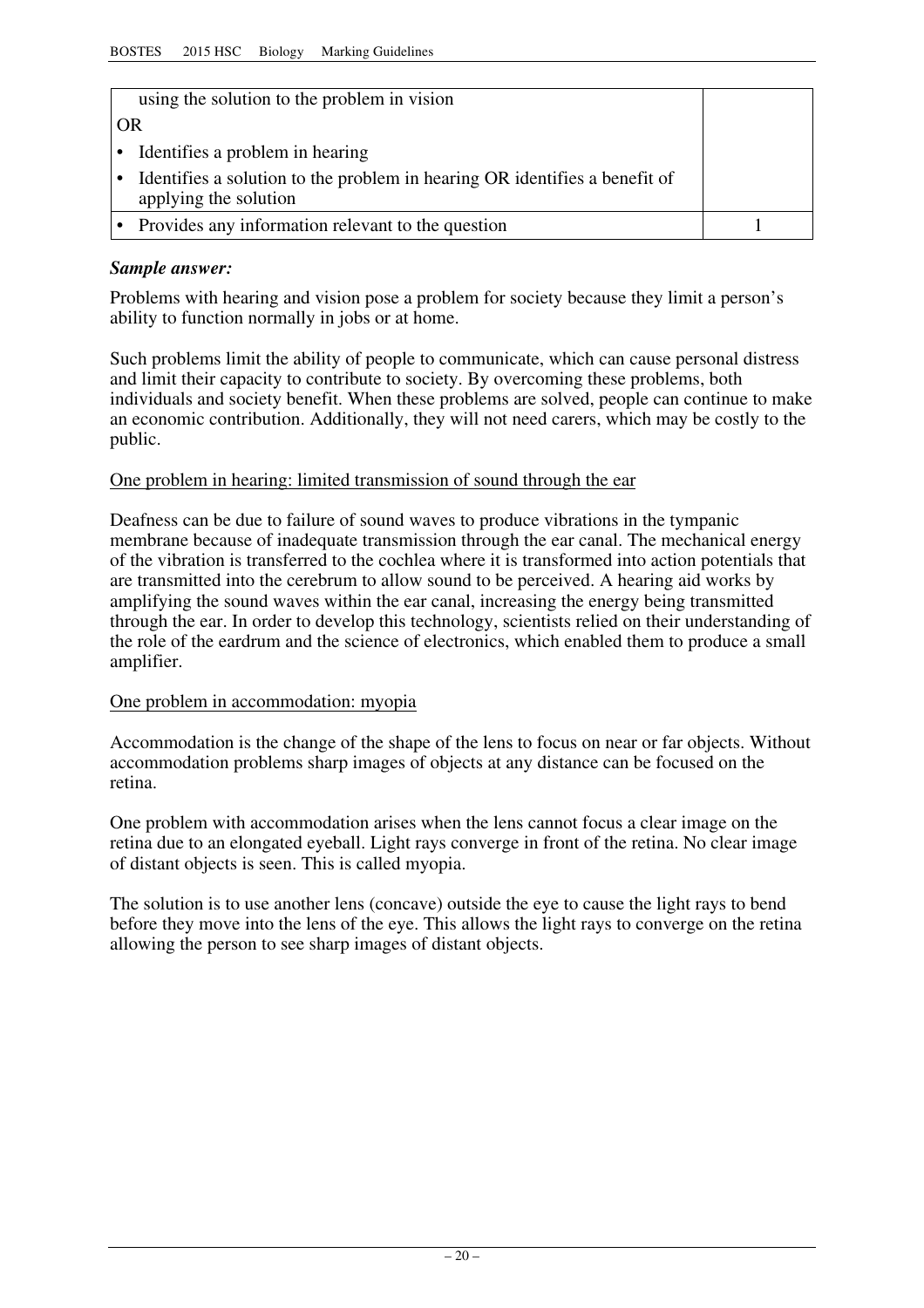## **Question 33 (a) (i)**

| <b>Criteria</b>                      | Marks |
|--------------------------------------|-------|
| • Correctly identifies both products |       |
| • Correctly identifies one product   |       |

## *Sample answer:*

Carbon dioxide and alcohol (ethanol)

## **Question 33 (a) (ii)**

| <b>Criteria</b>                                                                           | <b>Marks</b> |
|-------------------------------------------------------------------------------------------|--------------|
| Provides characteristics and features of a relevant change to the<br>fermentation process |              |
| Provides some information relevant to the question                                        |              |

### *Sample answer:*

The conditions changed from anaerobic conditions to conditions with high levels of oxygen. This was achieved by continuous aeration during the fermentation process.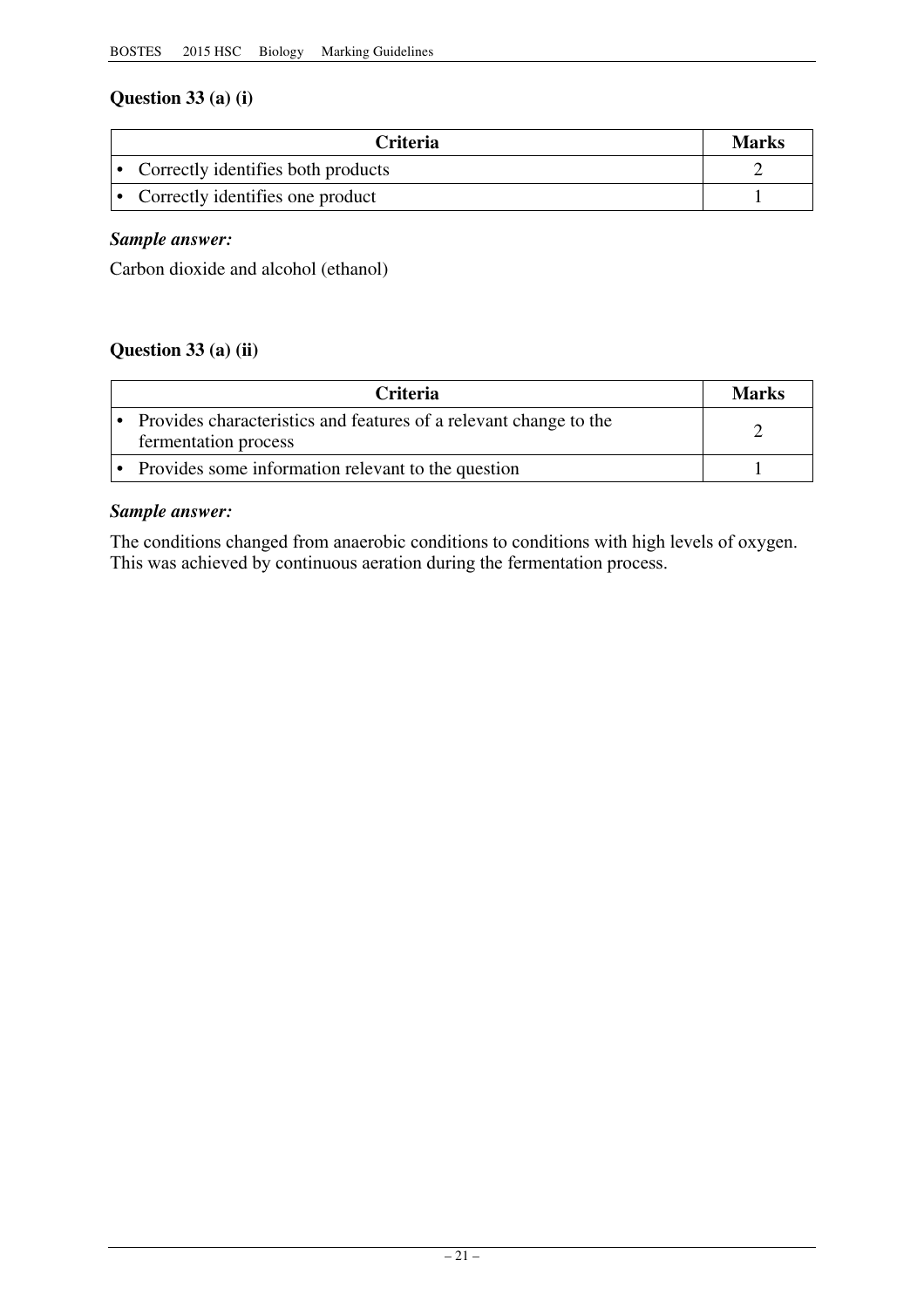## **Question 33 (b)**

|           | <b>Criteria</b>                                                                                                                          | Marks                                                                                                                                      |
|-----------|------------------------------------------------------------------------------------------------------------------------------------------|--------------------------------------------------------------------------------------------------------------------------------------------|
|           | Identifies the release of DNA from cells as a step AND specifies the<br>chemical(s) and conditions used to achieve this                  | 4                                                                                                                                          |
|           | Identifies the separation of DNA as a step AND specifies the chemical,<br>conditions and techniques used to achieve this                 |                                                                                                                                            |
|           | Recalls a detailed procedure for the extraction of DNA from a cellular<br>source without reference to cell breakdown or isolation of DNA |                                                                                                                                            |
| <b>OR</b> |                                                                                                                                          | 3                                                                                                                                          |
|           | Identifies one step used to release DNA from cells stating its purpose                                                                   |                                                                                                                                            |
|           | Identifies one step used to separate the DNA from a cell suspension stating<br>its purpose                                               |                                                                                                                                            |
|           | Identifies a chemical and a condition used in either the release of DNA<br>from cells or separation of DNA from the cell                 | $\mathcal{D}_{\mathcal{A}}^{(n)}(\mathcal{A}) = \mathcal{D}_{\mathcal{A}}^{(n)}(\mathcal{A}) \mathcal{D}_{\mathcal{A}}^{(n)}(\mathcal{A})$ |
|           | Provide some information relevant to the question                                                                                        |                                                                                                                                            |

## *Sample answer:*

• Getting DNA out of cell Combine pulped cellular material with detergent in a clean beaker of water. Add salt and stir for several minutes.

• Isolating the DNA

Gently pour chilled ethanol into the cellular mixture in a clean test tube creating a bi-layer. Use forceps to wind threads onto a stirring rod.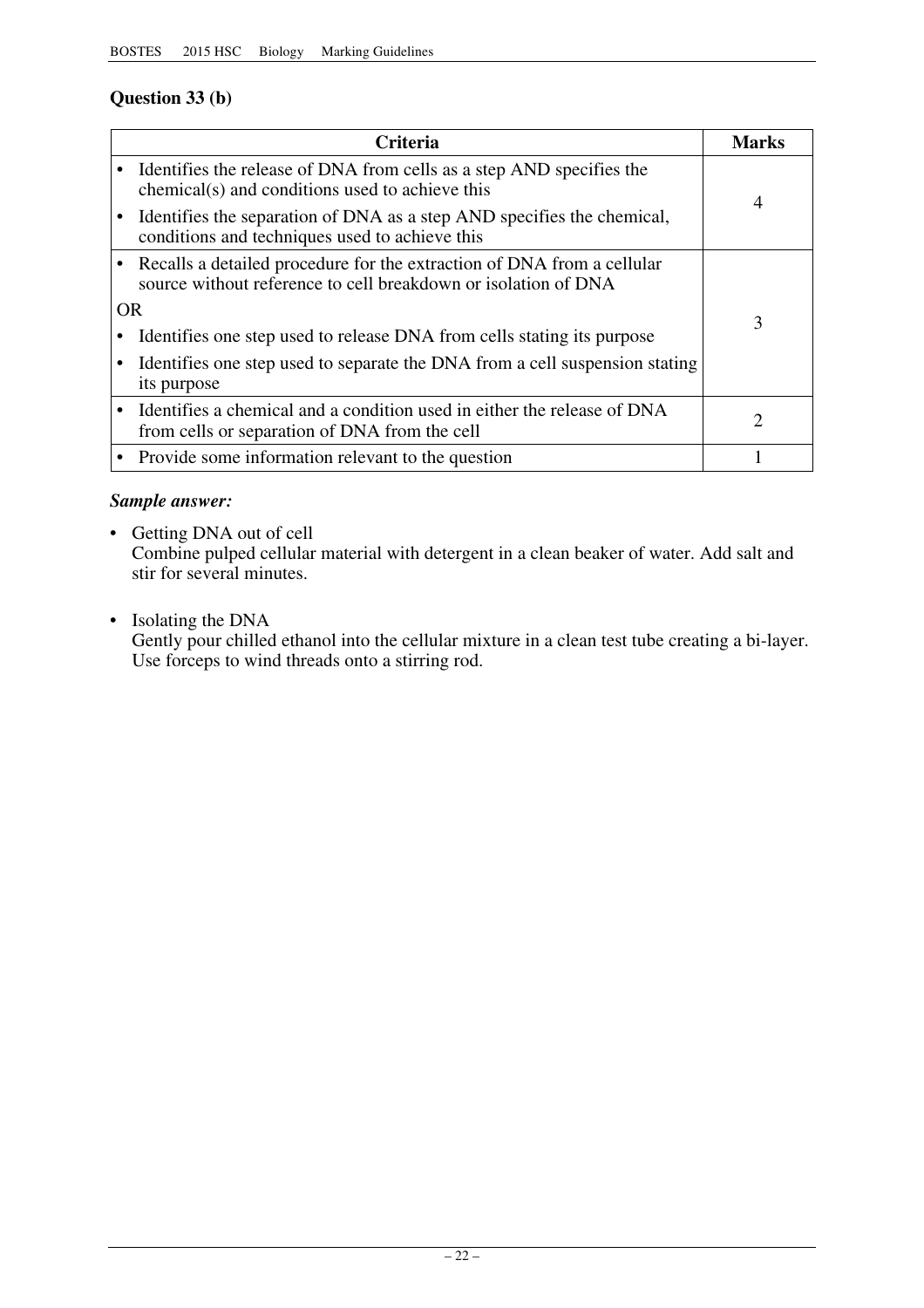## **Question 33 (c)**

|           | <b>Criteria</b>                                                                                                                   | <b>Marks</b>   |
|-----------|-----------------------------------------------------------------------------------------------------------------------------------|----------------|
|           | Demonstrates a thorough understanding of biotechnology                                                                            |                |
|           | Explains the process of domestication of species for agriculture                                                                  |                |
|           | Describes the specific traits selected for an identified domesticated plant<br>or animal used in agriculture                      | 4              |
|           | Relates the processes of domestication to aspects of biotechnology                                                                |                |
| $\bullet$ | Demonstrates an understanding of biotechnology                                                                                    |                |
|           | Describes the process of domestication of species for agriculture                                                                 |                |
|           | Describes a specific improved characteristic in the domesticated species                                                          |                |
| <b>OR</b> |                                                                                                                                   | 3              |
|           | Demonstrates a thorough understanding of biotechnology                                                                            |                |
|           | Describes the process of domestication of species for agriculture                                                                 |                |
|           | Relates the process of domestication to aspects of biotechnology                                                                  |                |
|           | Outlines the process of domestication of species and identifies a specific<br>improved characteristic in the domesticated species |                |
| <b>OR</b> |                                                                                                                                   |                |
|           | Demonstrates an understanding of biotechnology and identifies a specific<br>improved characteristic in the domesticated species   | $\overline{2}$ |
|           | <b>OR</b>                                                                                                                         |                |
|           | Demonstrates a thorough understanding of biotechnology and explains the<br>process of domestication of species for agriculture    |                |
| ٠         | Provides some information relevant to the question                                                                                | 1              |

### *Sample answer:*

Biotechnology is the use of biological processes, organisms or systems to manufacture useful products to improve the quality of human life.

Domestication of species for agriculture was achieved by selective breeding (a biological process) of organisms to achieve favourable traits in offspring (useful product). Organisms with unfavourable traits were culled. In general terms this increased farm yields and reduced hunger within human populations (quality of life).

For example artificial selection of wild grasses (organisms) for non-brittle seed heads allowed for larger crop yields. Seeds were not lost from the plant during harvesting. Selection of plants with larger seeds also increased the food value of each grain harvested. These two new traits made the now domesticated grasses (wheats) useful and abundant food products.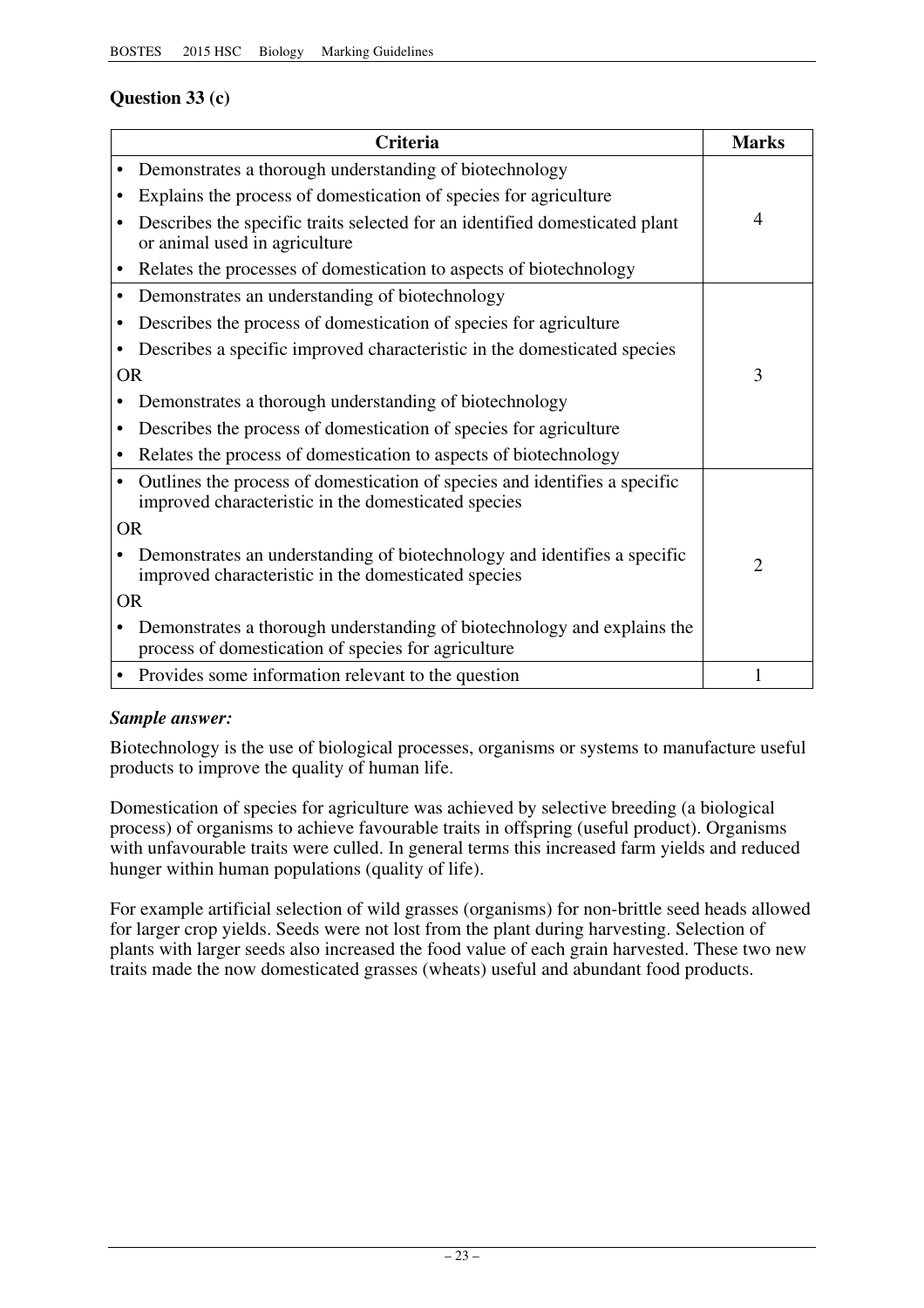## **Question 33 (d) (i)**

| <b>Criteria</b>                                                                      |  | <b>Marks</b> |
|--------------------------------------------------------------------------------------|--|--------------|
| Explains a benefit of using lactic acid fermentation in the production of<br>cheese  |  |              |
| OR                                                                                   |  |              |
| Identifies benefits of using lactic acid fermentation in the production of<br>cheese |  |              |
| • Provide some relevant information about the better production of cheese            |  |              |

## *Sample answer:*

The fermentation of dairy products, eg using lactic acid to make cheese, prolongs the usability of the dairy product by lowering the pH and water availability, preventing unwanted bacterial growth as well as giving desired characteristics to the cheese such as flavour and texture.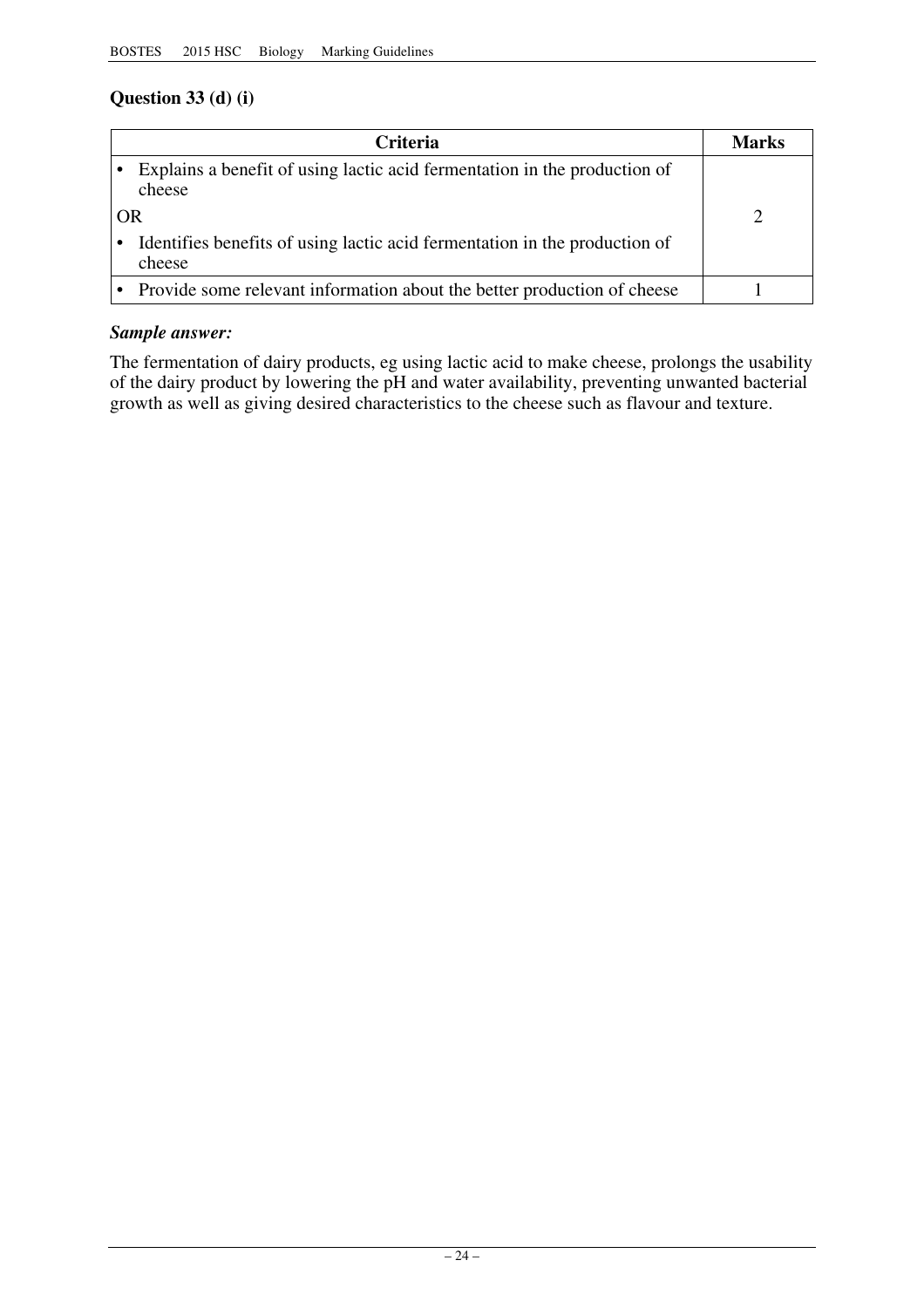## **Question 33 (d) (ii)**

|           | <b>Criteria</b>                                                                                                                | <b>Marks</b> |
|-----------|--------------------------------------------------------------------------------------------------------------------------------|--------------|
|           | Makes an appropriate judgement about the students' conclusion using the<br>data provided from both experiments                 |              |
|           | Explains appropriate data to support that $25^{\circ}$ C produces the greatest<br>conversion of lactose to lactic acid at pH 5 | 4            |
|           | Explains appropriate data to support that pH 5 produces the greatest<br>conversion of lactose to lactic acid at 25°C           |              |
|           | Makes a judgement about the students' conclusion using the data                                                                |              |
|           | Identifies some data to support their judgement from experiment 1 and<br>experiment 2                                          |              |
| <b>OR</b> |                                                                                                                                | 3            |
|           | Identifies optimum temperature with a justification with reference to data<br>from experiment 1                                |              |
|           | Identifies optimum pH with a justification with reference to data from<br>experiment 2                                         |              |
|           | Identifies optimum temperature with a justification with reference to data<br>from experiment 1                                |              |
| <b>OR</b> |                                                                                                                                | 2            |
|           | Identifies optimum pH with a justification with reference to data from<br>experiment 2                                         |              |
|           | Provides some information relevant to the question                                                                             |              |

#### *Sample answer:*

The conversion of lactose to lactic acid occurs due to the metabolism of the added bacteria. As lactose decreases, lactic acid increases in concentration in the substrate.

The students' conclusion was incorrect in that the data were not contradictory. In experiment 1, 25°C shows the greatest conversion of lactose to lactic acid. This was a total of 2.3% after 60 hours, whereas both 2°C and 35°C had less lactic acid produced with a total of 0.6% and 1.3% conversion to lactic acid respectively. Having identified 25°C as their optimum temperature, the pH experiment was conducted at this temperature – increasing the validity of the 2nd experiment.

In experiment 2, the lactose concentration (substrate) is lowest for pH 5. The other pH runs were higher. This means that more substrate was converted at pH 5. This value increases the validity of experiment 1.

Their data are not contradictory because both show that the conversion of lactose to lactic acid occurs optimally at 25°C and at pH 5.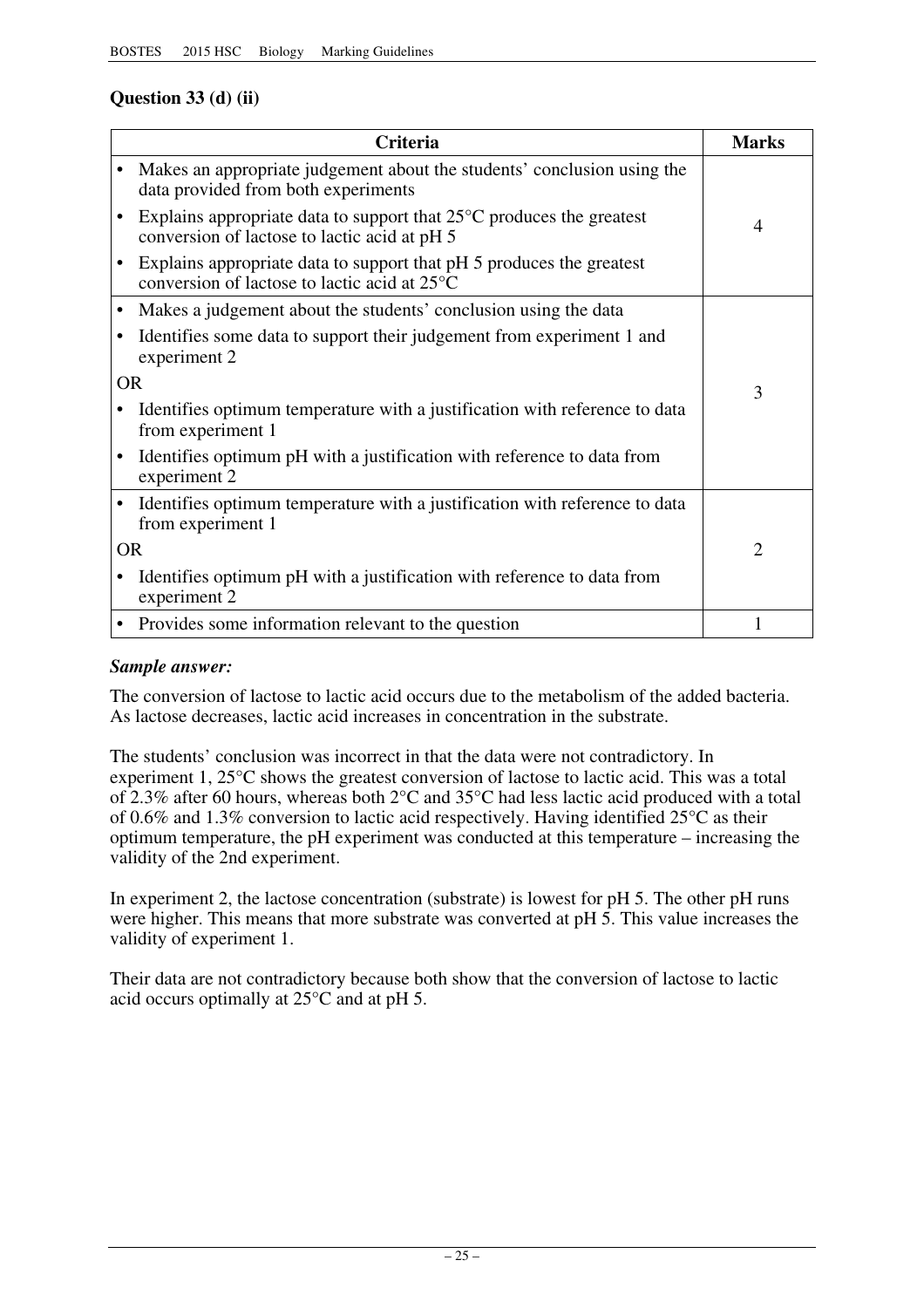## **Question 33 (e)**

|           | <b>Criteria</b>                                                                                      | <b>Marks</b> |
|-----------|------------------------------------------------------------------------------------------------------|--------------|
| ٠         | Demonstrates a thorough understanding of DNA technology                                              |              |
|           | Identifies a medical condition which can be solved with a DNA/medical<br>technology                  |              |
| ٠         | Describes the scientific knowledge behind this named technology                                      |              |
|           | Explains a benefit to society of using the technology in this medical<br>setting                     | 7            |
| ٠         | Describes a forensic setting in which a DNA technology can be used to<br>solve a problem             |              |
| ٠         | Describes the scientific knowledge behind this named technology                                      |              |
| ٠         | Explains the benefits to society of using the technology in this forensic<br>setting                 |              |
| ٠         | Demonstrates a sound understanding of DNA technology                                                 |              |
|           | Identifies a medical condition which can be solved with a DNA/medical<br>technology                  |              |
| ٠         | Describes the scientific knowledge behind this named technology                                      |              |
|           | Identifies a benefit to society or an individual of using the technology in<br>this medical setting  | $5 - 6$      |
|           | Describes a forensic setting in which a DNA technology can be used to<br>solve a problem             |              |
| ٠         | Describes the scientific knowledge behind this named technology                                      |              |
| ٠         | Identifies a benefit to society or an individual of using the technology in<br>this forensic setting |              |
|           | • Demonstrates some understanding of DNA technology                                                  |              |
|           | <b>AND</b>                                                                                           |              |
|           | Identifies a medical condition which can be solved with a DNA/medical<br>technology                  |              |
|           | Describes the scientific knowledge behind this technology                                            |              |
| ٠         | Identifies a benefit of using the technology in this medical setting                                 | $3 - 4$      |
| <b>OR</b> |                                                                                                      |              |
|           | Describes a forensic setting in which a DNA technology can be used to<br>solve a problem             |              |
| ٠         | Describes the scientific knowledge behind this technology                                            |              |
| ٠         | Identifies a benefit of using the technology in this forensic setting                                |              |
|           | Identifies a medical condition which can be solved with a DNA/medical<br>technology                  |              |
| ٠         | Outlines the scientific knowledge behind this technology                                             |              |
| ٠         | Identifies a benefit                                                                                 |              |
| <b>OR</b> |                                                                                                      | 2            |
|           | Identifies a forensic setting in which a DNA technology can be used to<br>solve a problem            |              |
| ٠         | Outlines the scientific knowledge behind this technology<br>Identifies a benefit                     |              |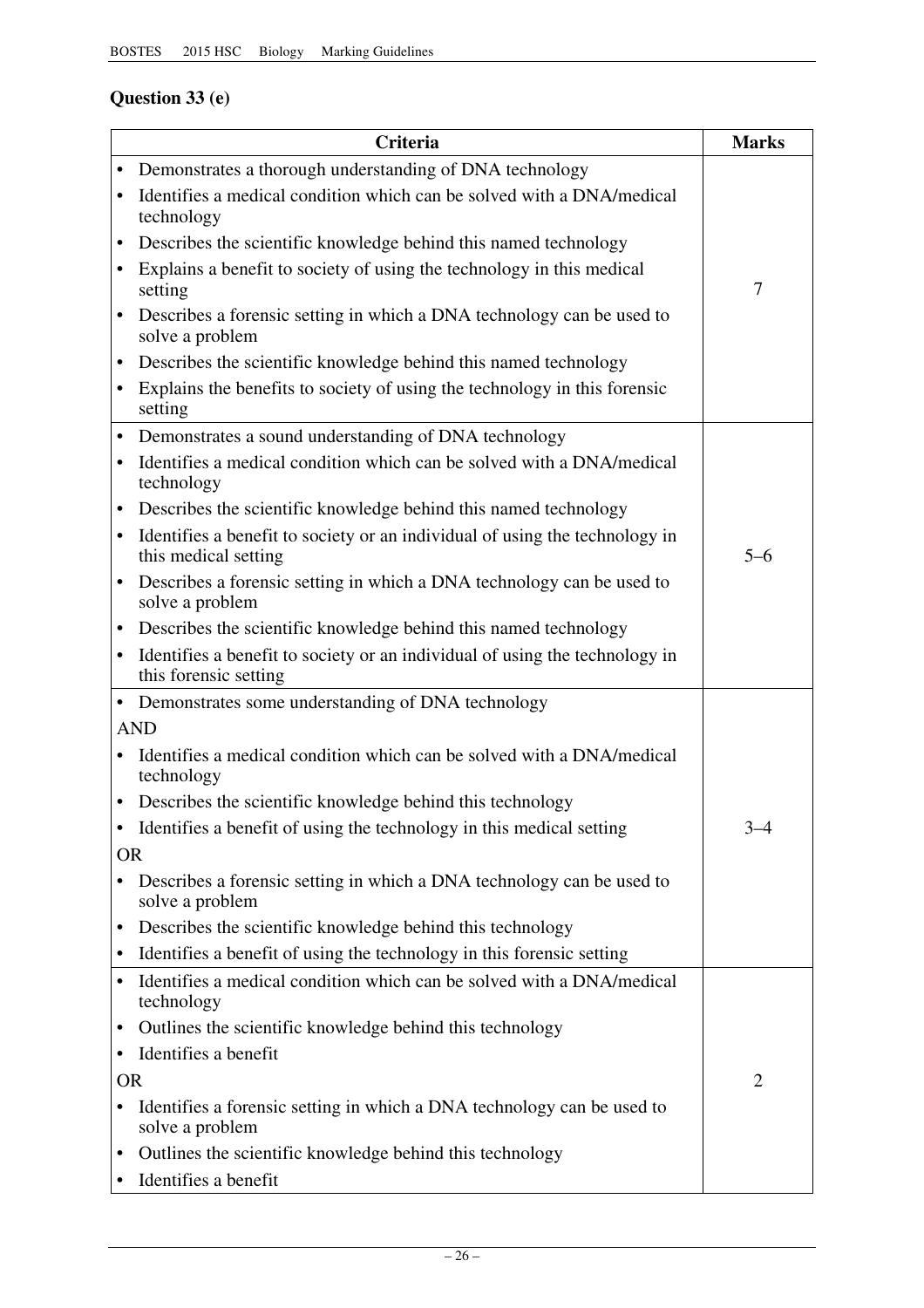## $\overline{OP}$

| $\cdots$ | Identifies a medical AND a forensic setting which can be solved with a<br>DNA/medical technology |  |
|----------|--------------------------------------------------------------------------------------------------|--|
|          | $\cdot$ Identifies a benefit                                                                     |  |
|          | • Provides information relevant to the question                                                  |  |

#### *Sample answer:*

DNA technologies: Manipulation of DNA for useful purposes

#### Examples

#### Medicine

The treatment of diabetics with mass-produced insulin. This insulin is produced using genetic engineering and large-scale fermentation.

#### Forensics

DNA fingerprinting can be used to compare genetic samples gathered from crime scene and suspects. In this way police can both eliminate suspects and confirm criminals.

#### Science behind the technologies

#### Medicine

Normal genes for insulin are isolated from cells of a healthy individual using restriction enzymes. These genes are spliced into bacterial DNA using DNA ligase, and the hybrid bacteria are mass cultured to produce insulin.

#### Forensics

Restriction enzymes are used to cut gene sequences from crime scene samples. They are loaded onto gel electrophoresis equipment, along with the same genes from other samples. The genes traverse the gel at different rates providing a pattern of bands. Matching bands between samples can prove they are from the same source.

#### Solving problems of benefits to society

#### Medicine

A cheap and safe treatment for diabetics allows them to fully participate in society and in the workplace.

#### Forensics

This prevents innocent people from being wrongly incarcerated and allows them to participate fully in society. It also allows some crimes to be solved which were previously unsolved.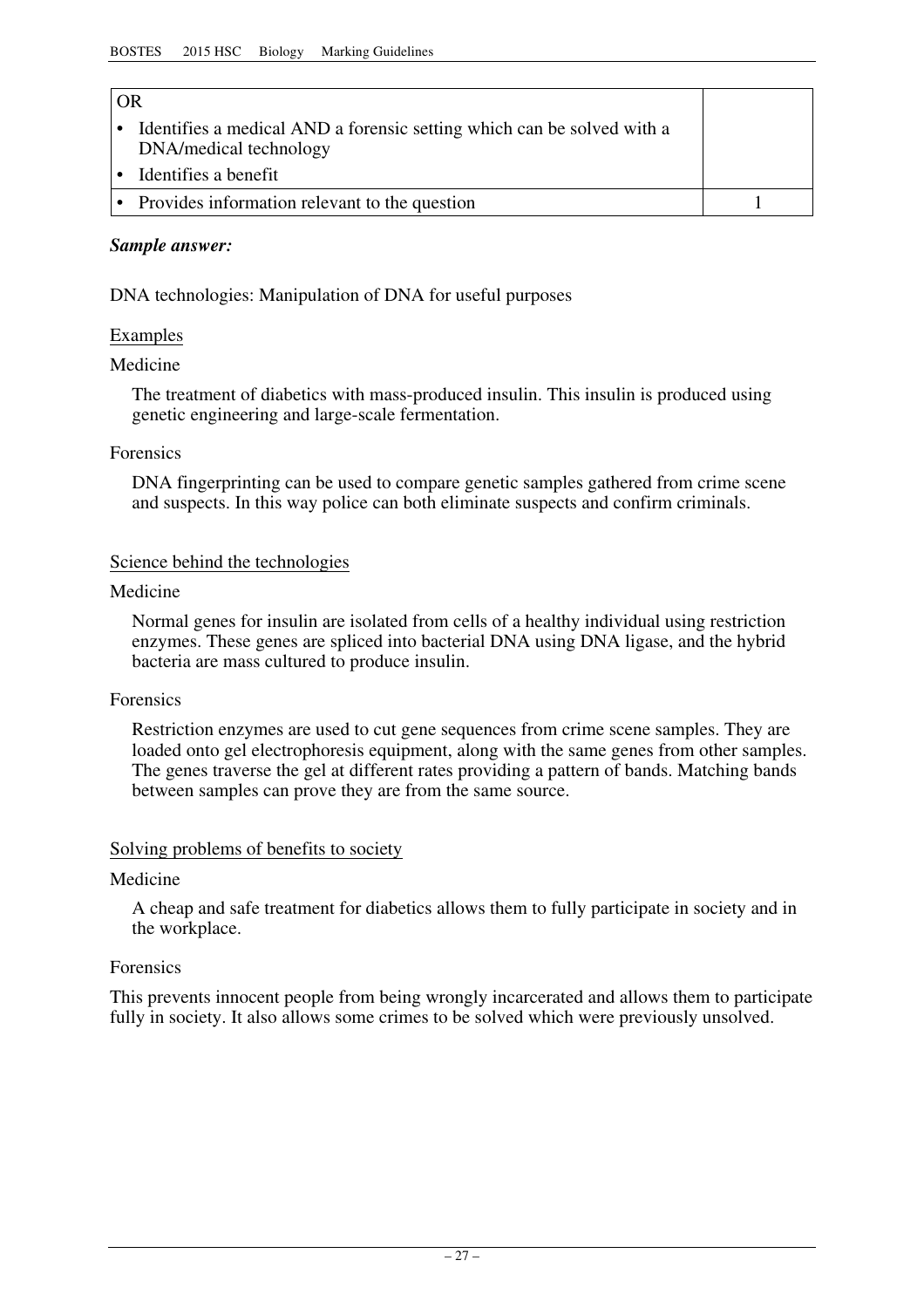## **Question 34 (a) (i)**

| <b>Triteria</b>                   | Marks |
|-----------------------------------|-------|
| Identify B as Haploid or a gamete |       |

## *Sample answer:*

Haploid

## **Question 34 (a) (ii)**

| Criteria                                                                                   | Marks |
|--------------------------------------------------------------------------------------------|-------|
| • Identifies that mutation in somatic cell (A) only affects that organism                  |       |
| Identifies that mutation in gamete $(B)$ can be passed on to all cells of the<br>offspring | 3     |
| Identifies that gamete mutation would become more prevalent in the<br>population/species   |       |
| Identifies that mutation in somatic cell (A) only affects that organism                    |       |
| Identifies that mutation in gamete $(B)$ can be passed on to all cells of the<br>offspring | ာ     |
| Shows some relevant information                                                            |       |

### *Sample answer:*

A mutation in cell A would just affect that one cell in one individual, not changing the species.

Cell B is a gamete. It could possibly be passed on to subsequent generations. Thus this mutation could become a feature within the population of that species.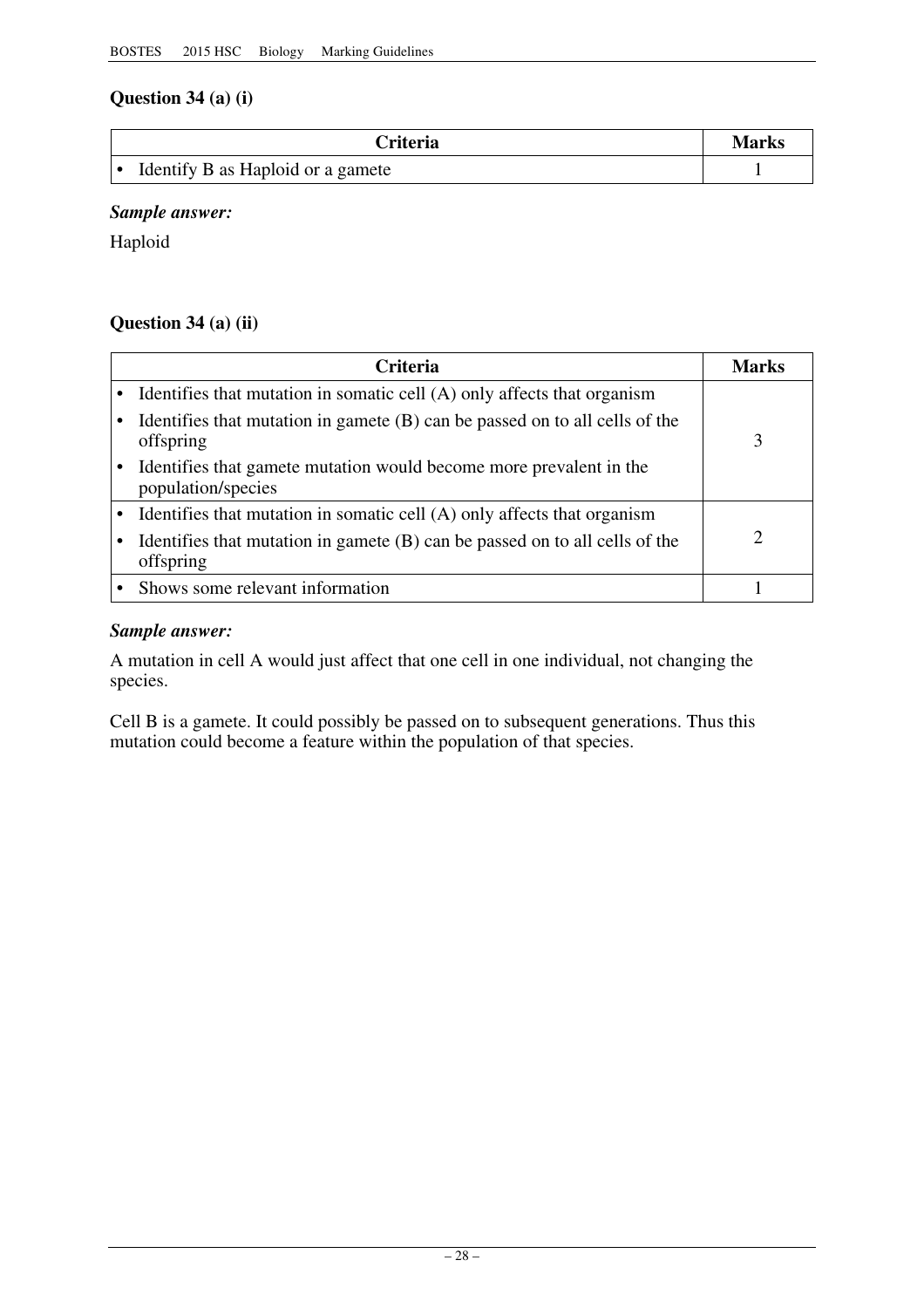## **Question 34 (b)**

|            | <b>Criteria</b>                                                                        | <b>Marks</b>   |
|------------|----------------------------------------------------------------------------------------|----------------|
|            | Clearly describes structure of both mRNA and tRNA                                      |                |
|            | Provides link between the tRNA anticodon (or equivalent) and a specific<br>amino acid  |                |
|            | Clearly describes the interaction between mRNA and tRNA                                | $\overline{4}$ |
|            | Identifies the linkage of amino acids on adjacent tRNAs                                |                |
|            | Outlines the benefit of models in the comprehension of complex processes               |                |
| $\bullet$  | Outlines the structure of both mRNA and tRNA                                           |                |
|            | Provides link between the tRNA anticodon (or equivalent) and a specific<br>amino acid. |                |
|            | Outlines the interaction between mRNA and tRNA                                         |                |
| <b>AND</b> |                                                                                        | 3              |
|            | Identifies the linkage of amino acids on adjacent tRNAs                                |                |
| <b>OR</b>  |                                                                                        |                |
|            | Outlines the benefit of models in the comprehension of complex processes               |                |
| $\bullet$  | Identifies the structure of mRNA or tRNA                                               |                |
|            | <b>AND</b>                                                                             |                |
|            | Identifies the interaction between mRNA and tRNA                                       | $\overline{2}$ |
| <b>OR</b>  |                                                                                        |                |
|            | Identifies the use of models to comprehend complex ideas                               |                |
| ٠          | Provides some information relevant to the question                                     | 1              |

### *Sample answer:*

mRNA – single strand RNA with nitrogenous bases exposed



tRNA – curved molecule of RNA. 3 nitrogenous bases exposed (anticodon) on one end of the molecule and a matching amino acid carried on the opposite end. [ie the amino acid carried on one end of tRNA is determined by the anticodon]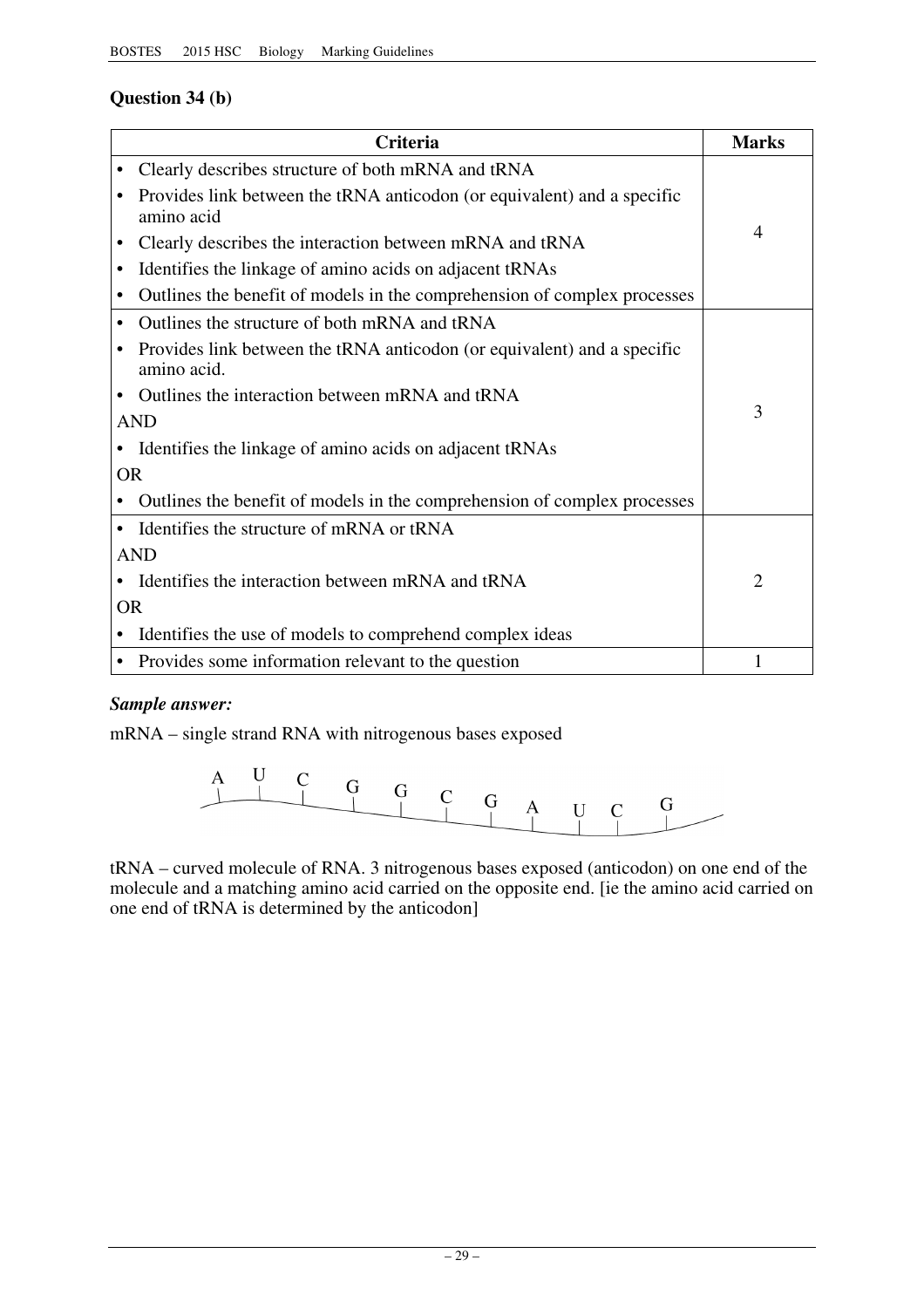### *Sample answer (continued):*



The anticodon on the tRNA pairs with a triplet code on the mRNA (codon) and the amino acids carried by the tRNA are then placed in order according to their codon-anticodon matching. The amino acids on adjacent tRNA molecules lined up on mRNA then form peptide bonds. Thus the structure of mRNA [sequence of bases] and tRNA offer a clear mechanism explaining how a sequence of amino acids is built. This model allows us to visualise this complex process.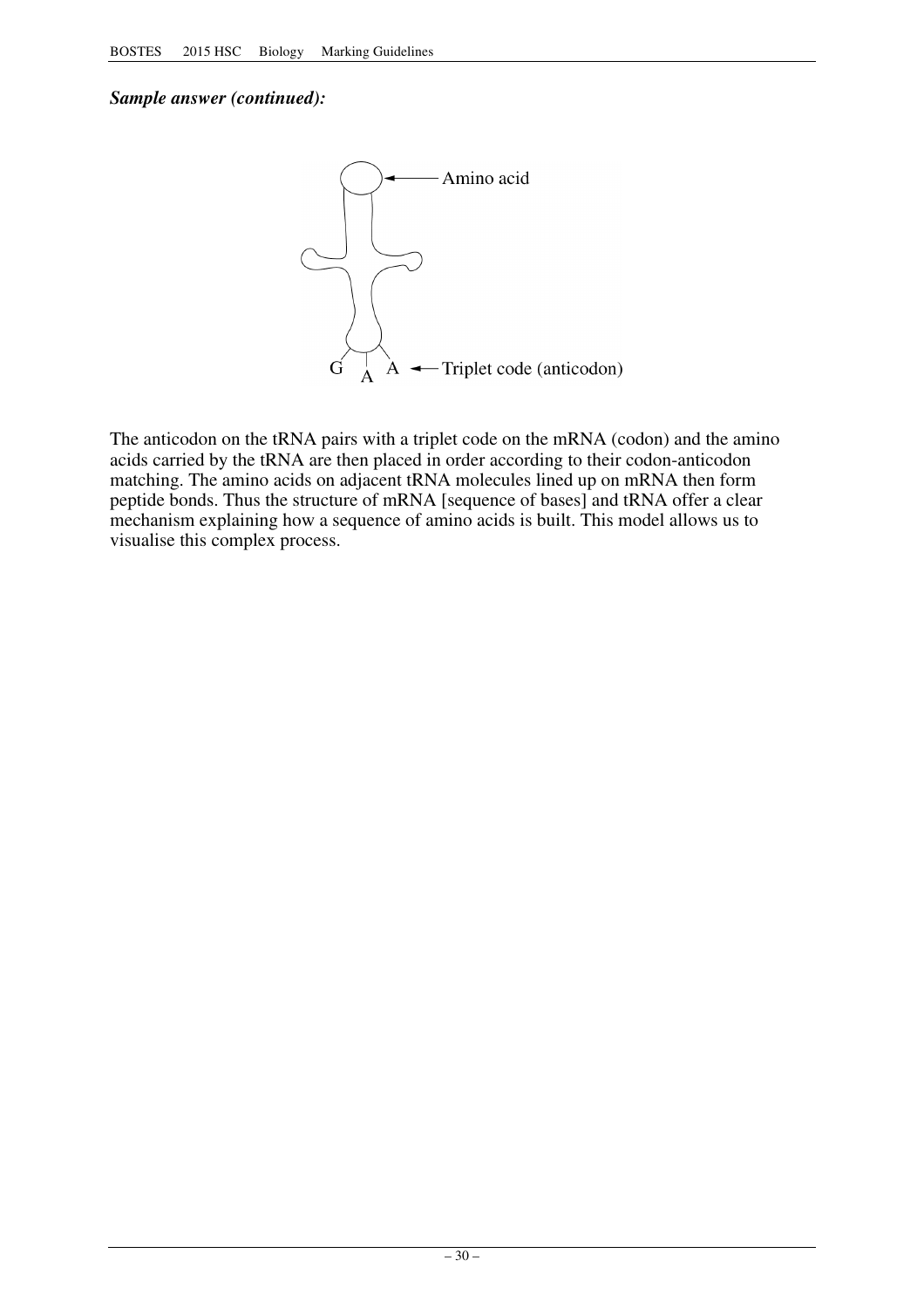## **Question 34 (c)**

| <b>Criteria</b>                                                            | Marks |
|----------------------------------------------------------------------------|-------|
| • Provides relevant information on ideas on the action of genes            |       |
| • Links each idea to a correct identified feature of embryonic development | 4     |
| • Provides relevant information on an idea on the action of genes          |       |
| • Links the idea to a correct identified feature of embryonic development  |       |
| • Provides relevant information on an idea on the action of genes          |       |
| • Provides some information relevant to the question                       |       |

### *Sample answer:*

When genes are expressed they can produce proteins, which form part of the cell as a structural protein or an enzyme, or transcription factor that switches on another specific gene.

This explains how the embryo follows a step-by-step developmental pathway as each gene is switched on in a specific sequence and the embryo changes form in a specific order.

Some genes (master genes or hox genes) act to switch on the development of major body parts or segments. The transcription factors they produce switch on a sequence of genes called a gene cascade to build a complex body part like a limb. If the wrong master gene is stimulated the wrong body part will develop in a place in the embryo.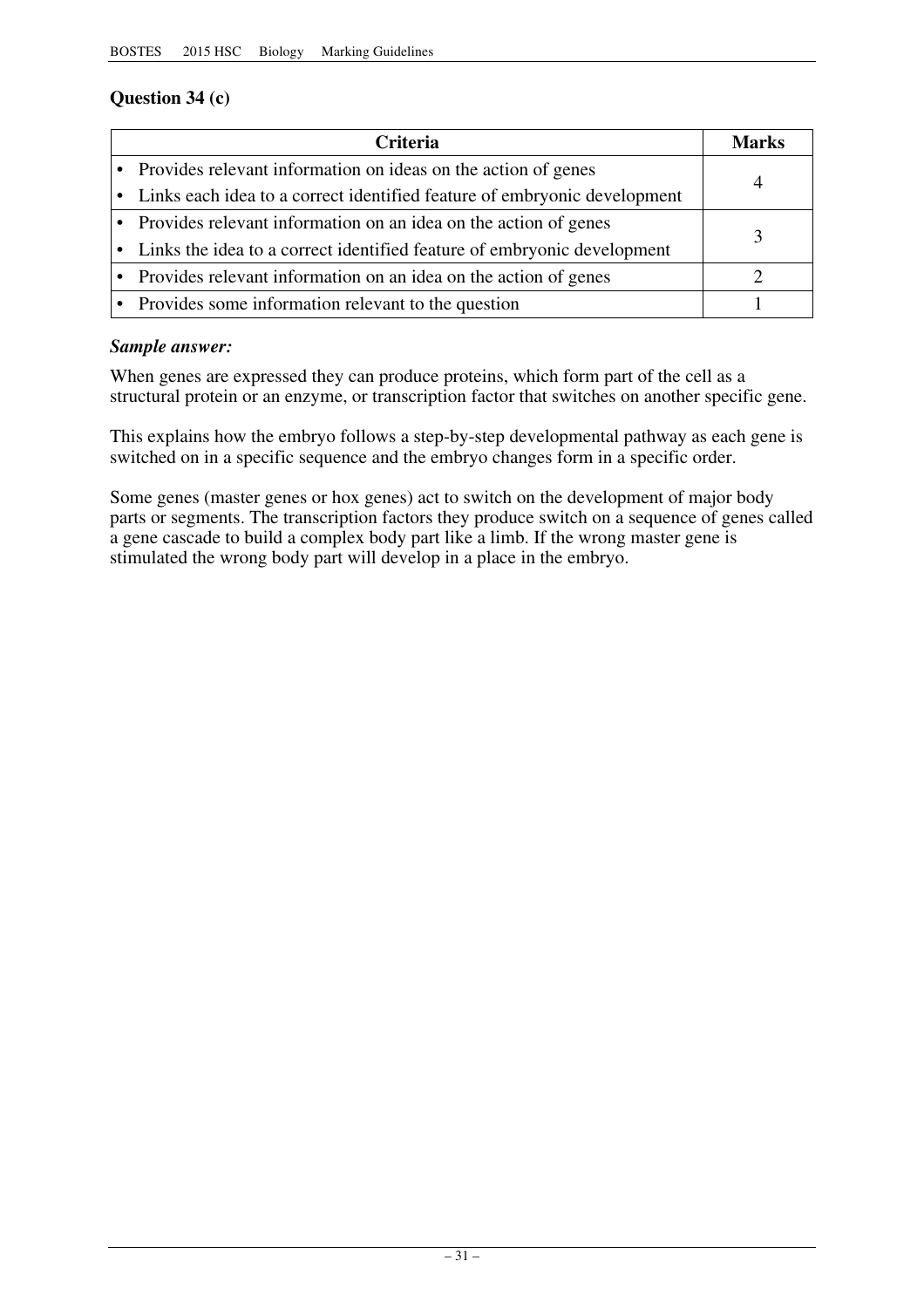## **Question 34 (d) (i)**

|    | <b>Criteria</b>                                                 | <b>Marks</b> |
|----|-----------------------------------------------------------------|--------------|
|    | • Calculates percentage of recombinants                         |              |
|    | • Use data from experiment 1                                    |              |
| OR |                                                                 |              |
|    | • Shows a correct method of calculating percentage recombinants |              |

#### *Sample answer:*

% recombinants = 
$$
\frac{6}{60} \times 100
$$
  
= 10%

### **Question 34 (d) (ii)**

| <b>Criteria</b>                                                                 | Marks |
|---------------------------------------------------------------------------------|-------|
| Correctly reads from the reference graph the distance for gene loci B<br>from E |       |
| Compares the distances between B and A from E                                   |       |
| Makes a correct judgement on the conclusion of the student                      |       |
| Makes a correct judgement of the conclusion based on qualitative analysis       |       |

#### *Sample answer:*

Reading from the graph, the distance between B and E is 17.5 map units Therefore the distance between A and E (10) is less than the distance between B and E (17.5) The student's conclusion is correct.

### **Question 34 (d) (iii)**

| <b>Criteria</b>                                                                                                                   | Marks |
|-----------------------------------------------------------------------------------------------------------------------------------|-------|
| States and justifies the need of results from cross breeding experiment to<br>work out the distance between the gene loci A and B |       |
| States the need of results to find the distance between gene loci A and B                                                         |       |

### *Sample answer:*

You would need to do another cross breeding experiment and use the results to work out the distance between the gene loci A and B because this data is not known.

#### *Answer could include:*

The cross breeding experiment should be  $AaBb \times aabb$ .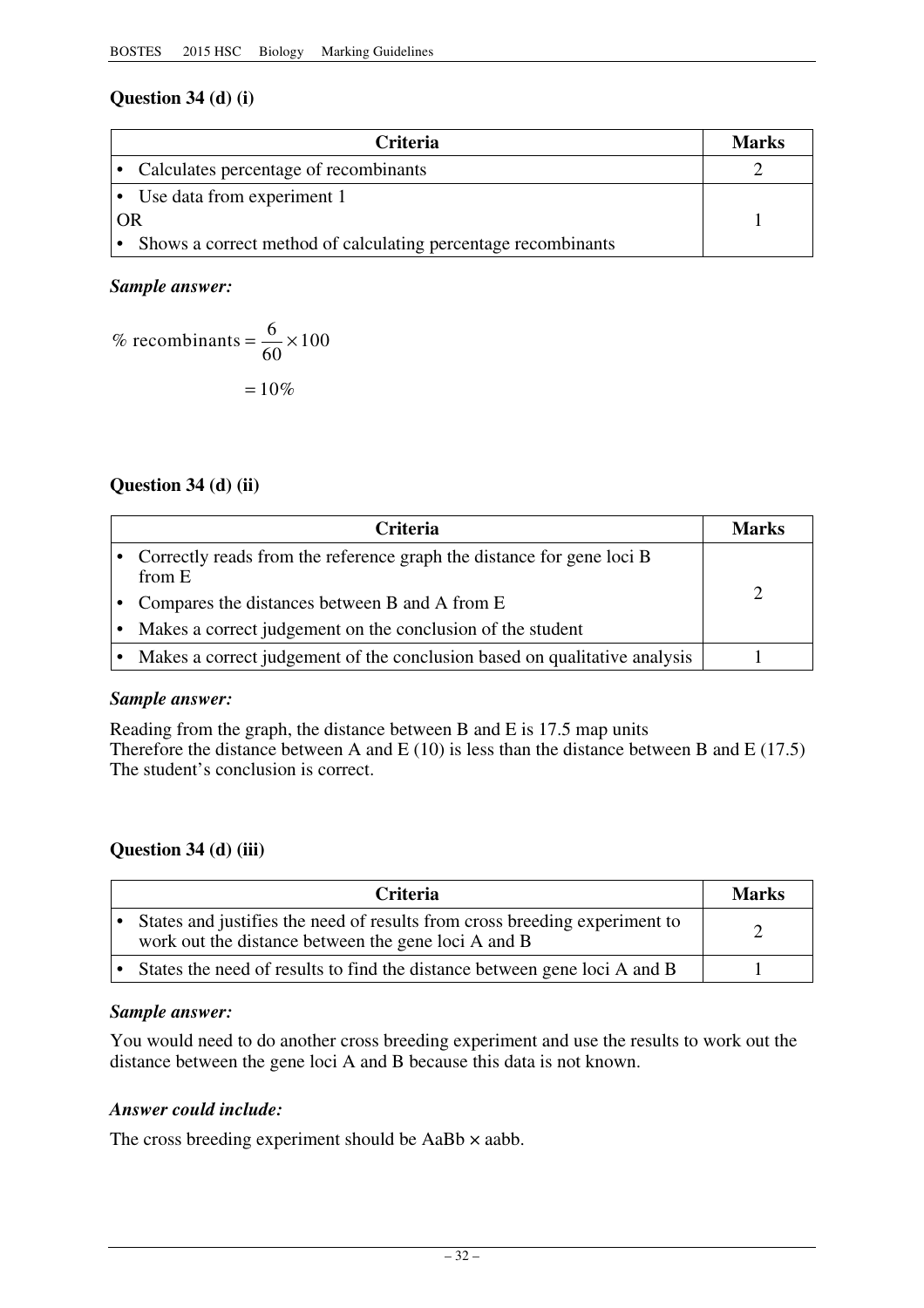## **Question 34 (e)**

|           | Criteria                                                                                                                 | <b>Marks</b> |
|-----------|--------------------------------------------------------------------------------------------------------------------------|--------------|
| ٠         | Demonstrates a thorough understanding of DNA technology                                                                  |              |
|           | Outlines both a medical condition and a forensic setting which can be<br>solved with a DNA technology                    |              |
| $\bullet$ | Describes the scientific knowledge behind both named technologies                                                        | 7            |
| $\bullet$ | Explains a benefit to society of using this technology in each of medical<br>and forensic settings                       |              |
| $\bullet$ | Demonstrates a sound understanding of DNA technology                                                                     |              |
|           | Outlines both a medical condition and a forensic setting which can be<br>solved with a DNA technology                    | 6            |
| ٠         | Describes the scientific knowledge behind both named technologies                                                        |              |
| $\bullet$ | Outlines a benefit to society of using this technology in each of the<br>medical and forensic settings                   |              |
| $\bullet$ | Demonstrates a sound understanding of DNA technology                                                                     |              |
|           | Identifies both a medical condition and a forensic setting which can be<br>solved with a DNA technology                  |              |
|           | <b>AND</b>                                                                                                               |              |
|           | Outlines the scientific knowledge behind both named technologies                                                         |              |
| $\bullet$ | Identifies a benefit to society of using this technology in each of the<br>medical and forensic settings                 | 5            |
| <b>OR</b> |                                                                                                                          |              |
|           | Identifies the scientific knowledge behind both named technologies                                                       |              |
| $\bullet$ | Outlines a benefit to society or the individual of using this technology in<br>each of the medical and forensic settings |              |
| $\bullet$ | Identifies a medical condition which can be solved with a DNA<br>technology                                              |              |
|           | Outlines the scientific knowledge behind this technology                                                                 |              |
|           | Outlines a benefit to the individual of using this technology in this medical<br>setting                                 |              |
| <b>OR</b> |                                                                                                                          |              |
|           | Identifies a forensic setting which can be solved with a DNA technology                                                  |              |
| ٠         | Outlines the scientific knowledge behind this technology                                                                 | 4            |
|           | Outlines a benefit to the individual of using this technology in this forensic<br>setting                                |              |
| <b>OR</b> |                                                                                                                          |              |
|           | Identifies a medical condition and a forensic setting which can be solved<br>with a DNA technology                       |              |
| ٠         | Identifies scientific knowledge behind both technologies                                                                 |              |
| ٠         | Identifies a benefit to the individual of using each of these technologies                                               |              |
| $\bullet$ | Identifies a medical condition OR a forensic setting which can be solved<br>with a DNA technology                        |              |
| $\bullet$ | Identifies the relevant DNA technology OR relevant scientific knowledge                                                  | 3            |
| ٠         | Identifies a benefit of this technology                                                                                  |              |
| <b>OR</b> |                                                                                                                          |              |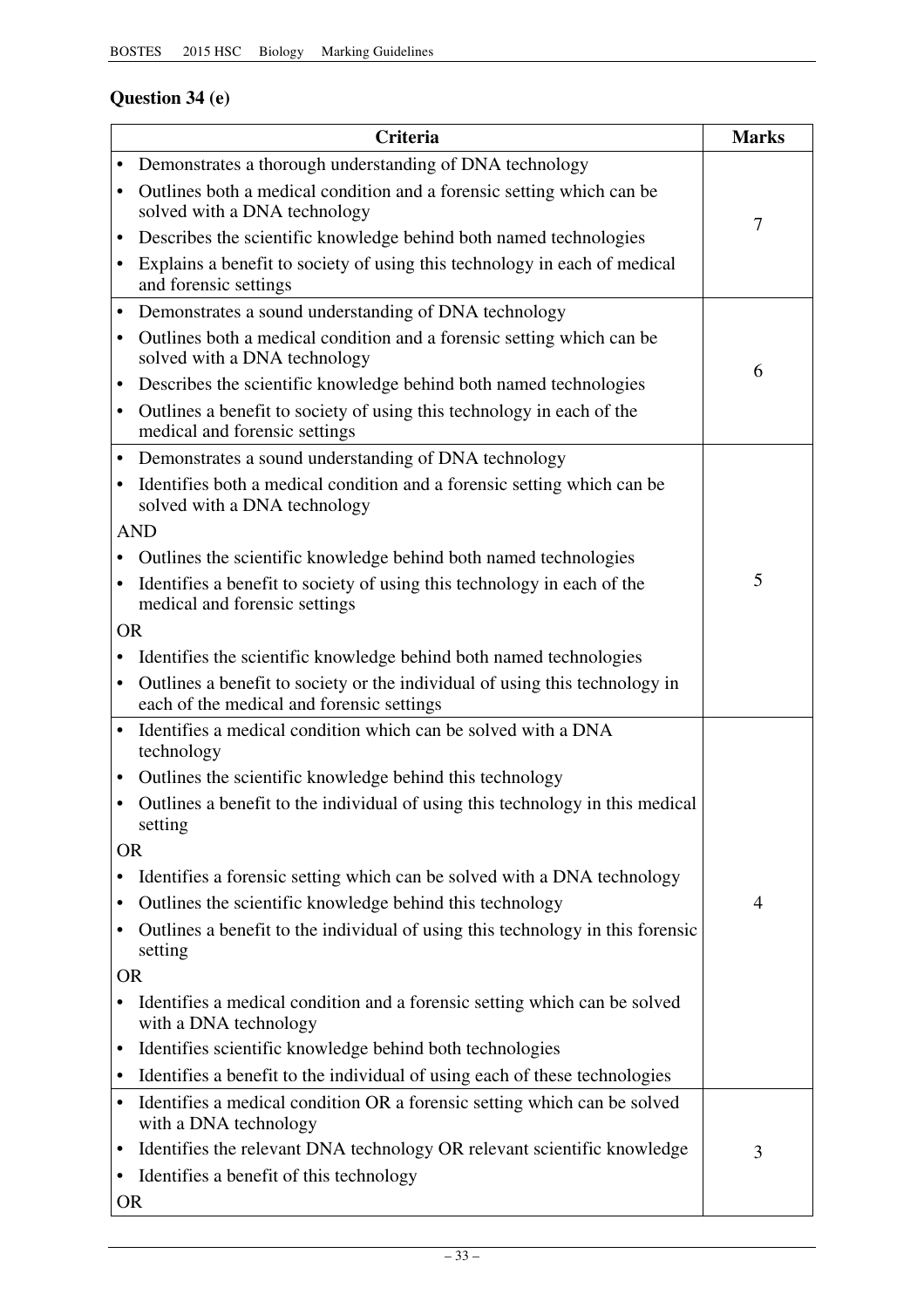| Identifies a medical condition OR a forensic setting which can be solved<br>with a DNA technology  |  |
|----------------------------------------------------------------------------------------------------|--|
| Outlines a relevant technology OR outlines a benefit to the individual of a<br>relevant technology |  |
| Identifies a medical condition OR a forensic setting which can be solved<br>with a DNA technology  |  |
| Identifies a relevant technology OR identifies a benefit of this technology                        |  |
| • Provides information relevant to the question                                                    |  |

#### *Sample answer:*

DNA technologies:

Manipulation of DNA for useful purposes

#### Examples:

#### Medicine

The genome of cystic fibrosis sufferers contains a defective gene which causes the build up of mucous in the lungs. Gene therapy introduces the normal gene into the epithelial cells of lungs through a modified 'flu virus using a nasal spray.

#### Forensics

In forensics, DNA fingerprinting can be used to compare genetic samples gathered from crime scenes and suspects. In this way police can both eliminate suspects and confirm criminals.

#### Science behind the technologies:

#### Medicine

Sections of DNA can be identified as genes that code for the production of proteins. These genes can be removed, using restriction enzymes, and inserted, using ligases, into viruses. The virus infects the lung cells and joins its genetic information (containing the normal gene) with that in the lung cells.

#### Forensics

Multiple copies of genes are made through PCR. These genes are compared to genes from other sources through gel electrophoresis. Similar banding patterns on gel electrophoresis for genes from the same locus suggest the genes are from the same source, particularly if a number of gene locii are tested.

#### Problems in society:

#### Medicine

CF individuals traditionally required daily physiotherapy and find it difficult to fully participate in jobs. High mortality meant early losses of people before they could contribute to society. This treatment is of benefit to society as the CF sufferers can be more productive members of society and less costly for the health system.

#### Forensics

Difficulty in finding evidence to decide guilt or innocence with accuracy in the criminal justice system: some guilty people go free and are dangerous to other members of society, some innocent people wrongly incarcerated and their talents and economic power are lost to society. Forensic evidence has a high degree of accuracy.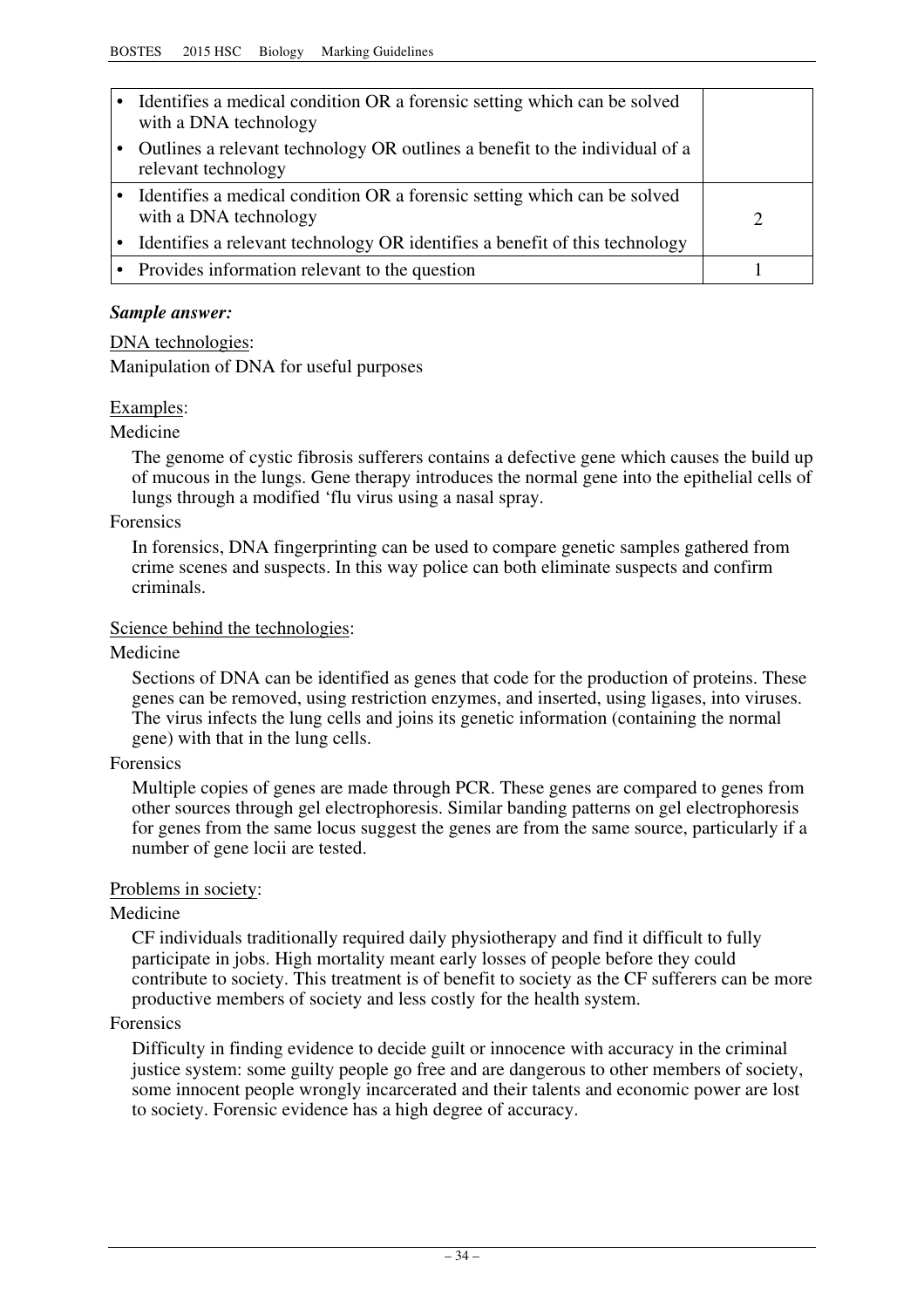## **Question 35 (a) (i)**

| <b>Criteria</b>                                 | <b>Marks</b> |
|-------------------------------------------------|--------------|
| • Correctly identifies tails in Figures 1 and 2 |              |
| • Correctly describes tail in Figure 1          |              |
| OR                                              |              |
| • Correctly describes tail in Figure 2          |              |

### *Sample answer:*

Fig 1 – prehensile

Fig  $2$  – non prehensile

## **Question 35 (a) (ii)**

|           | Criteria                                                                              | <b>Marks</b> |
|-----------|---------------------------------------------------------------------------------------|--------------|
|           | Provides a reason to classify both baboons and spider monkeys into the<br>same phylum | 2            |
|           | Provides a reason to classify baboons and spider monkeys into separate<br>genus       |              |
|           | Provides a reason to classify both baboons and spider monkeys into the<br>same phylum |              |
|           | <b>OR</b>                                                                             |              |
|           | Provides a reason to classify baboons and spider monkeys into separate<br>genus       |              |
| <b>OR</b> |                                                                                       |              |
|           | Provides relevant information about the hierarchical classification system            |              |

### *Sample answer:*

In a hierarchical classification system, classification will be identical in higher levels, not necessarily the same in the lower levels.

Since *phylum* is above *order* in the classification system, these two animals in the same order will be in the same phylum.

*Genus* is below *order* in the classification system, so these animals are not necessarily in the same genus.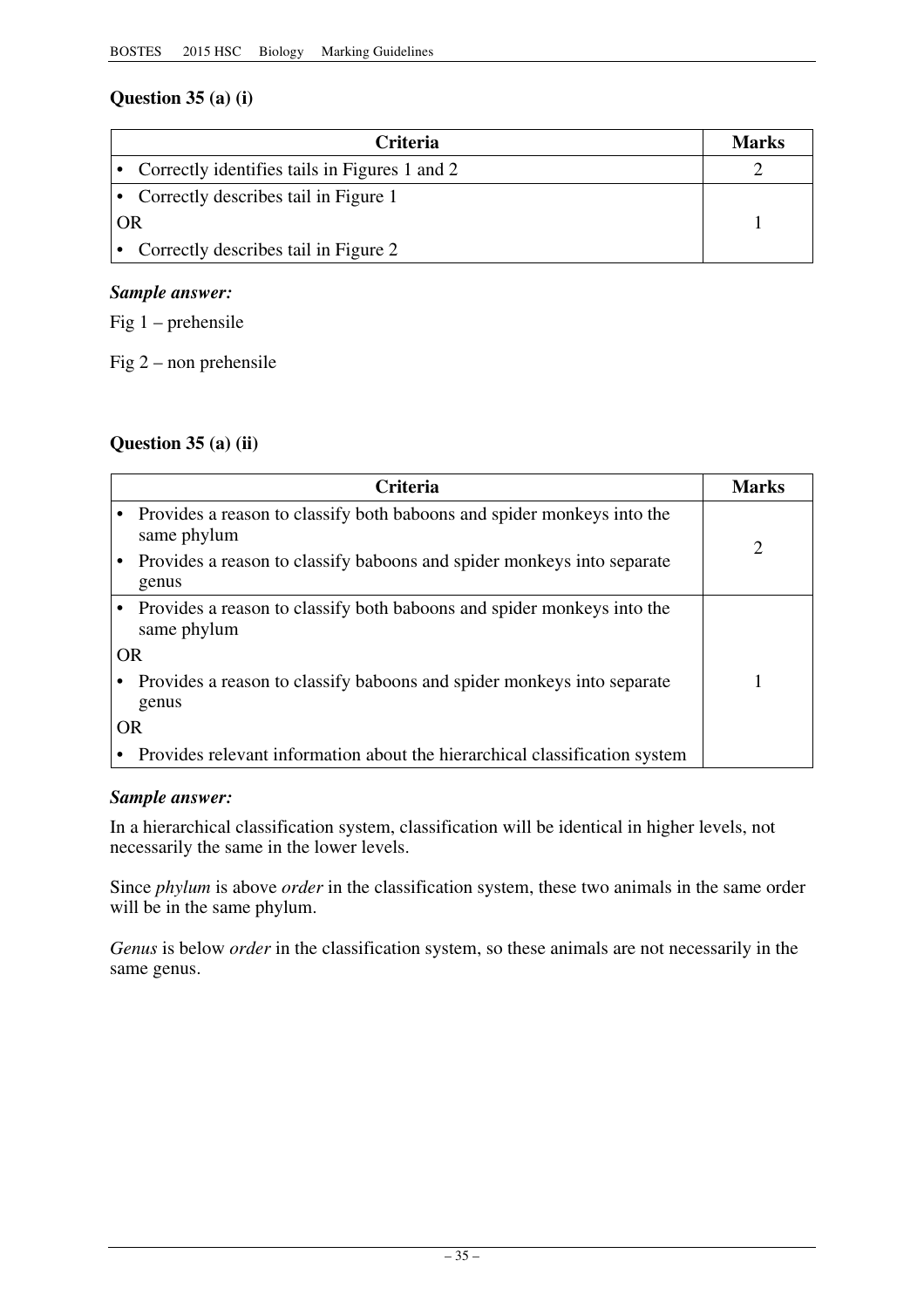## **Question 35 (b)**

|           | <b>Criteria</b>                                                    | Marks          |
|-----------|--------------------------------------------------------------------|----------------|
|           | Demonstrates an understanding of the theory of regional continuity |                |
|           | Describes one piece of evidence for the theory                     |                |
|           | Provides in detail why this evidence supports the theory           | $\overline{4}$ |
|           | Describes one piece of evidence against the theory                 |                |
|           | Provides in detail why this evidence refutes the theory            |                |
|           | Identifies one piece of evidence for AND one against the theory    |                |
|           | Provides why this evidence supports/refutes the theory             |                |
| <b>OR</b> |                                                                    | 3              |
|           | Describes the theory of regional continuity                        |                |
|           | Describes evidence for OR against the theory                       |                |
|           | Provides why this evidence supports or refutes the theory          |                |
|           | Identifies one piece of evidence for OR against the theory         |                |
|           | Provides why this supports or refutes the theory                   |                |
|           | Provides some information relevant to the question                 |                |

### *Sample answer:*

The theory of regional continuity poses that *H.erectus* left Africa 1.0 million years ago and spread to Europe and Asia. Then parallel evolution combined with some gene flow between populations caused the separate emergences of *H.sapiens* in a range of locations over multiple continents.

Evidence for:

Peking Man is a fossil found in China dated to 750,000 years ago with a combination of features of *H.erectus and H.sapiens.* It suggests interbreeding between these groups, or that Peking Man is a transitional form in the development of *H.sapiens* from *H.erectus.* 

#### Evidence against:

The mtDNA in modern African people contains greater variety than modern Chinese people, for example. This suggests that Africa is the source of migrations for human evolution and each isolated population of *H. sapiens* in the rest of the world contains a small portion of the genetic diversity of the African source population.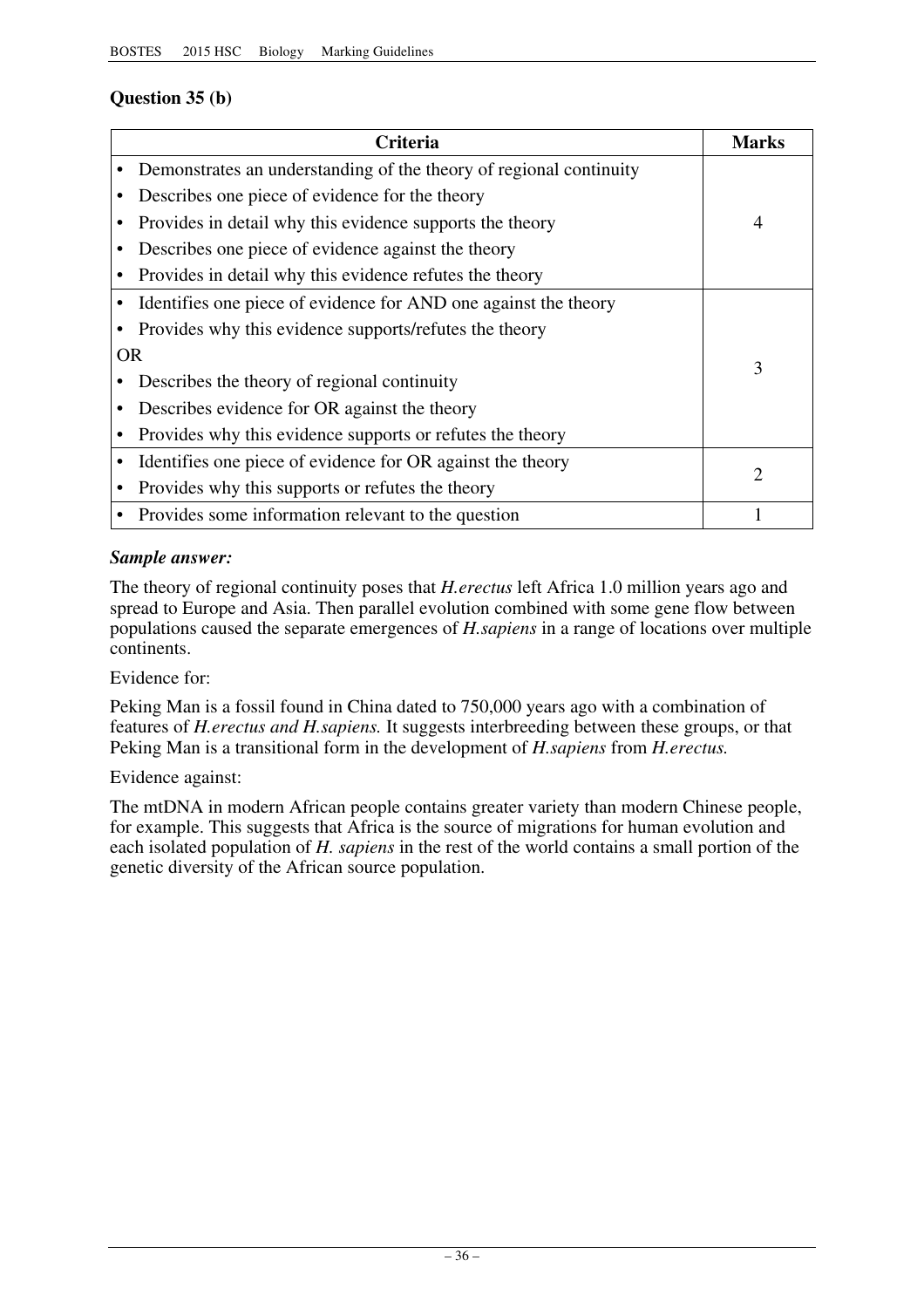## **Question 35 (c)**

| Criteria                                                                                                                | Marks                 |
|-------------------------------------------------------------------------------------------------------------------------|-----------------------|
| Demonstrates thorough knowledge of differences in cultural development<br>of Australopithecus and Homo neanderthalensis |                       |
| Correctly distinguishes the cranial capacities for both hominins                                                        | $\overline{4}$        |
| Thoroughly relates size of brain capacity to the development of culture in<br>both species                              |                       |
| Demonstrates knowledge of differences in cultural development of<br>Australopithecus and Homo neanderthalensis          |                       |
| Correctly distinguishes the cranial capacities for both homining                                                        | 3                     |
| Relates size of brain capacity to the development of culture in both species                                            |                       |
| Demonstrates some knowledge of differences in cultural development of<br>Australopithecus and/or Homo neanderthalensis  |                       |
| <b>OR</b>                                                                                                               | $\mathcal{D}_{\cdot}$ |
| Relates size of brain capacity to the development of culture                                                            |                       |
| Provides some information relevant to the question                                                                      |                       |

### *Sample answer:*

|                                  | Australopithecus        | Homo neanderthalensis          |
|----------------------------------|-------------------------|--------------------------------|
| Identified<br>differences        | No tools                | Stone tools                    |
|                                  | No use of fire          | Bone tools                     |
|                                  | No shelters or clothing | Use of fire                    |
|                                  | Lived in small groups   | Built shelters / clothing      |
|                                  | Scavenged meat          | from animal skins              |
|                                  | No language             | Lived in larger groups         |
|                                  |                         | Hunted large prey in<br>groups |
|                                  |                         | Language                       |
| Cranial capacity<br>$\rm cm^{3}$ | 400                     | 1500                           |

Cranial capacity is related to the development of culture. Higher brain capacity helping to remember and link observations allows for innovation. The development of language allows complex ideas to be shared and cooperative ventures attempted. Language also assists in the development of technologies in the process of articulating and linking concrete as well as abstract ideas.

*Homo neanderthalensis* had much higher cranial capacity, which allowed them to make huge progress in cultural development compared to *Australopithecus* who had much lower cranial capacity.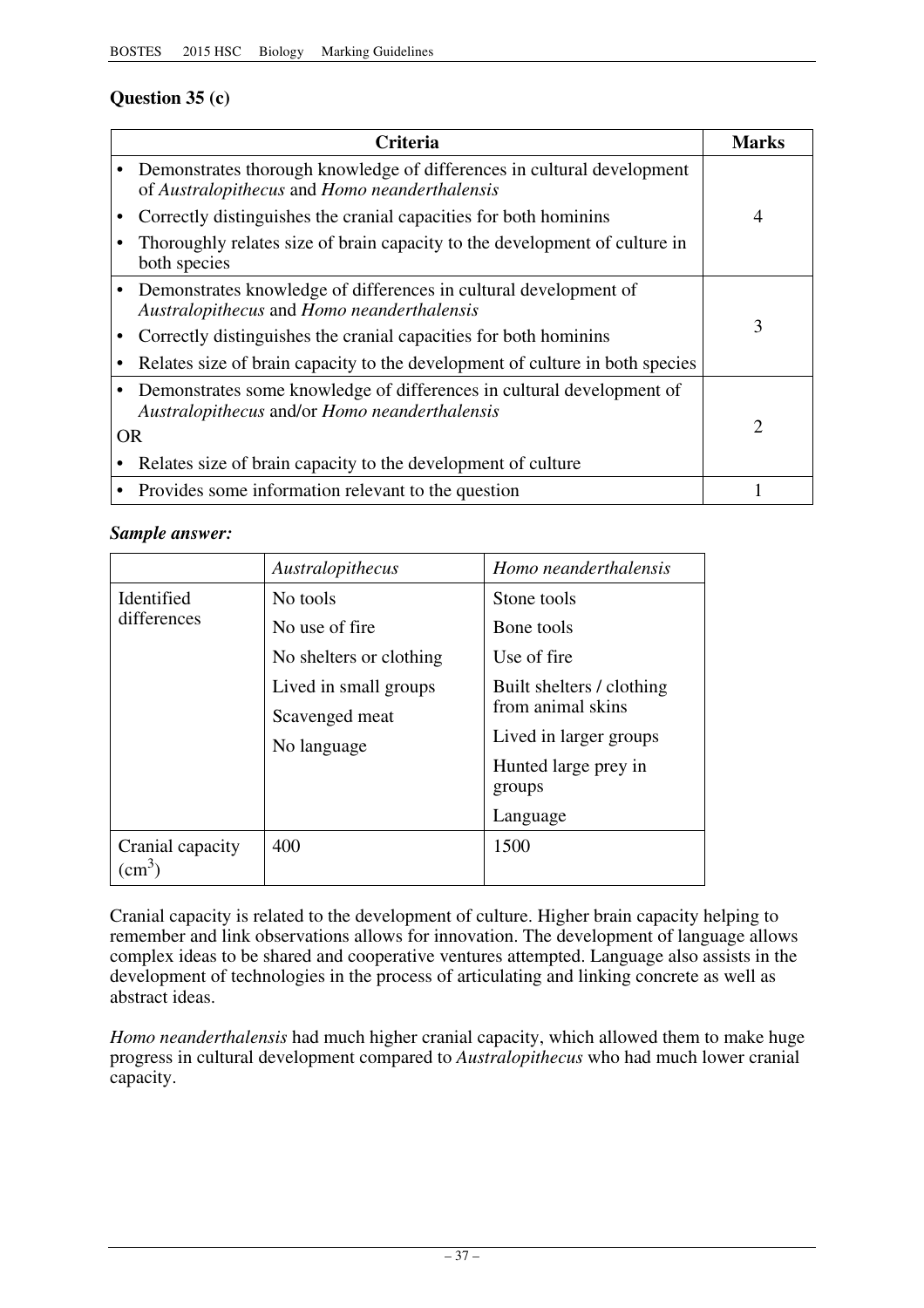## **Question 35 (d) (i)**

| Criteria                                                              | <b>Marks</b> |
|-----------------------------------------------------------------------|--------------|
| • Correctly distinguishes between relative dating and absolute dating |              |
| • Correctly outlines relative dating                                  |              |
| OR                                                                    |              |
| Correctly outlines absolute dating                                    |              |

### *Sample answer:*

Relative dating is able to tell you if one fossil is older or younger than the other. Absolute dating can provide a quantitative value for the age of individual fossils.

## **Question 35 (d) (ii)**

|   | Criteria                                                                                             | <b>Marks</b>   |
|---|------------------------------------------------------------------------------------------------------|----------------|
|   | Correctly analyses relative positions of formerly horizontal strata now<br>folded strata in Figure 1 |                |
|   | Correctly deduces relative ages of fossils using principle of Superposition<br>and radiometric data  | 4              |
|   | Accurately compares ages in Figure 1 and Figure 2                                                    |                |
|   | Makes a judgement about the conclusion                                                               |                |
|   | Deduces relative ages of fossils in Figure 1 using principle of<br>Superposition                     |                |
|   | Correctly deduces the relative ages of fossils in Figure 2 in relation to<br>radiometric data        | 3              |
|   | Compares deduced ages in Figure 1 and Figure 2                                                       |                |
| ٠ | Deduces relative ages of fossils in Figure 1 using principle of<br>Superposition                     |                |
|   | <b>OR</b>                                                                                            | $\overline{2}$ |
|   | Correctly uses radiometric data in Figure 2 to deduce relative ages of<br>fossil formation           |                |
|   | • Provides some information relevant to the question                                                 |                |

#### *Sample answer:*

In Figure 1 the strata that contains fossil A is below the strata that contains fossil B. Fossil B is located lower than Fossil A. This has occurred because the landscape was folded pushing up some of the strata containing fossil A and pushing down the strata containing fossil B. Therefore fossil A is older of the two. Fossil  $\overline{C}$  is younger because it is located in a higher strata than the other two fossils.

In Figure 2, fossil A is shown to have an age of four half-lives of C14, fossil B three half-lives and fossil C one half-life. So fossil A is the oldest and fossil C is much younger.

Therefore the students' conclusion is incorrect.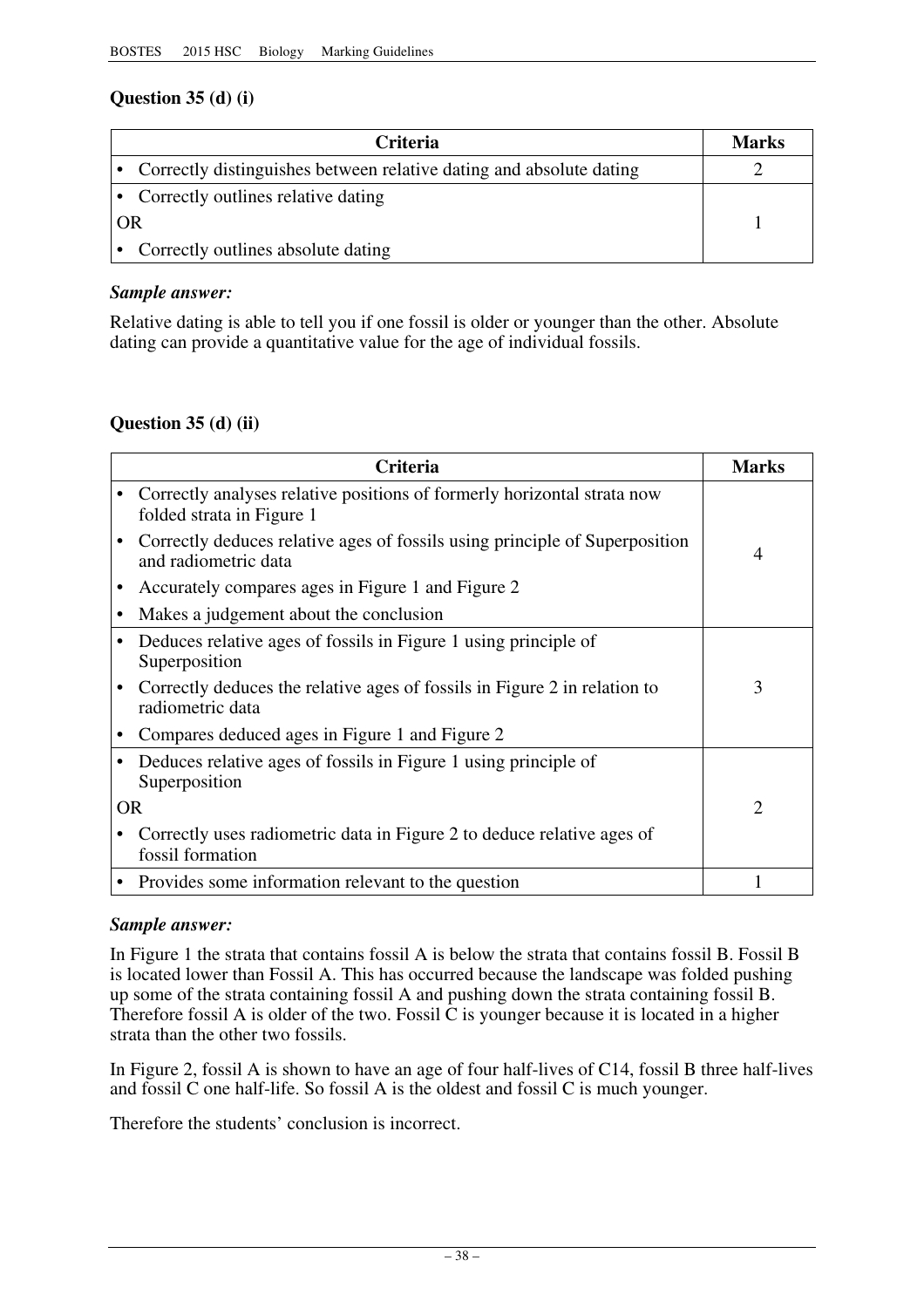## **Question 35 (e)**

|           | Criteria                                                                                                                                                                          | <b>Marks</b>   |
|-----------|-----------------------------------------------------------------------------------------------------------------------------------------------------------------------------------|----------------|
|           | Identifies problems in obtaining useful information on the evolutionary<br>relationships between humans and other primates other than using genetic<br>evidence                   |                |
| ٠         | Describes in depth DNA-DNA hybridisation technology                                                                                                                               | 7              |
| $\bullet$ | Explains how the difference between hybrid DNA and original DNA in<br>terms of adhesions and separation can be used as a measure of the<br>similarity in structure of the DNA     |                |
| ٠         | Describes in depth karyotype technology                                                                                                                                           |                |
| $\bullet$ | Explains how examination of the karyotype can be used to distinguish<br>between species                                                                                           |                |
| $\bullet$ | Explains how the data from each technology can be analysed to determine<br>the evolutionary relationships between the two species                                                 |                |
| ٠         | Explains reasons for society's interest in the matter                                                                                                                             |                |
| $\bullet$ | Describes DNA-DNA hybridisation technology                                                                                                                                        |                |
| ٠         | Explains how the difference between hybrid DNA and original DNA in<br>terms of adhesions and/or separation can be used as a measure of the<br>similarity in structure of the DNA  |                |
| $\bullet$ | Describes karyotype technology                                                                                                                                                    |                |
| ٠         | Explains how examination of the karyotype can be used to distinguish<br>between the two species                                                                                   | $5 - 6$        |
| $\bullet$ | Explains how the data from each technology can be analysed to determine<br>the evolutionary relationships                                                                         |                |
| $\bullet$ | Provides a reasons for society's interest in the matter                                                                                                                           |                |
| $\bullet$ | Describes DNA-DNA hybridisation technology OR karyotype technology                                                                                                                |                |
| ٠         | Explains how examination of the technology can be used to distinguish<br>between the two species                                                                                  | $3 - 4$        |
|           | Provides a reason for society's interest in the matter OR explains how the<br>data from the technology can be used to determine the evolutionary<br>relationships between species |                |
|           | Outlines DNA-DNA hybridisation technology or karyotype technology                                                                                                                 |                |
|           | Explains how examination of the data produced can be used to<br>differentiate between species OR provides a reason for society's interest in<br>the matter                        | $\overline{2}$ |
|           | Provides some information relevant to the question                                                                                                                                | 1              |

### *Sample answer:*

Using comparative morphologies is very limited in determining relationships between humans and other primates. Sometimes morphologies seem very different, yet the changes or modifications required to achieve those differences might be small in number or simple.

Using genetic evidence gives a better picture, but how do you compare the DNA of one species to another? Chromosomes are not visible in most cells, and DNA is a fine thread-like material difficult to manipulate.

Scientists have developed procedures to overcome those obstacles.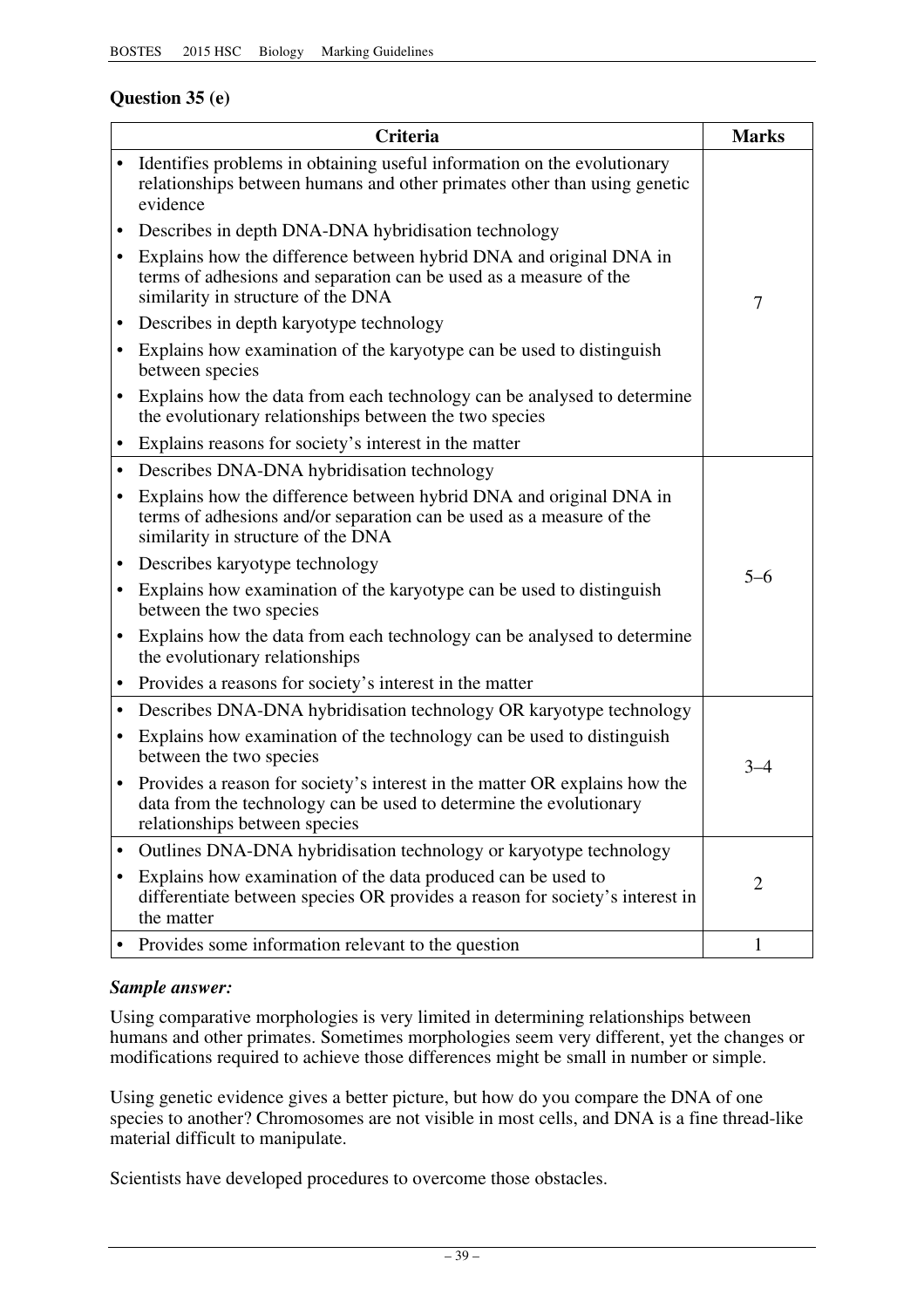DNA-DNA Hybridisation can be used to show how genetically similar two species are. DNA from a human and a chimpanzee (other primate) can be tested for melting point. Then it can be melted into single strands. The single strands are combined into hybrid DNA, in which some hydrogen bonding between base pairs does not happen because they are not complementary. The lower the hybrid DNA M.P. is compared to the original DNA is a measure of how similar the original DNA was. When the DNA is similar the two species are seen to be close in evolutionary terms.

Karyotype Analysis involves using a chemical to kill a cell during cell division when the chromosomes can be seen individually. Photos are taken and the chromosome pictures arranged in pairs of increasing size. This picture of all the chromosomes in the genome is a karyotype. Comparing the number, size, shape and banding pattern of chromosomes allows scientists to observe differences between species. The fewer differences between the karyotypes, the closer the species are in evolutionary terms.

People are interested to study our closest living relatives, as it helps us to understand where we have come from. It helps us to understand ourselves as a species when we can identify our closest living relatives and see our unique or common features and behaviours. We can understand how the primate group of organisms came to be what it is today.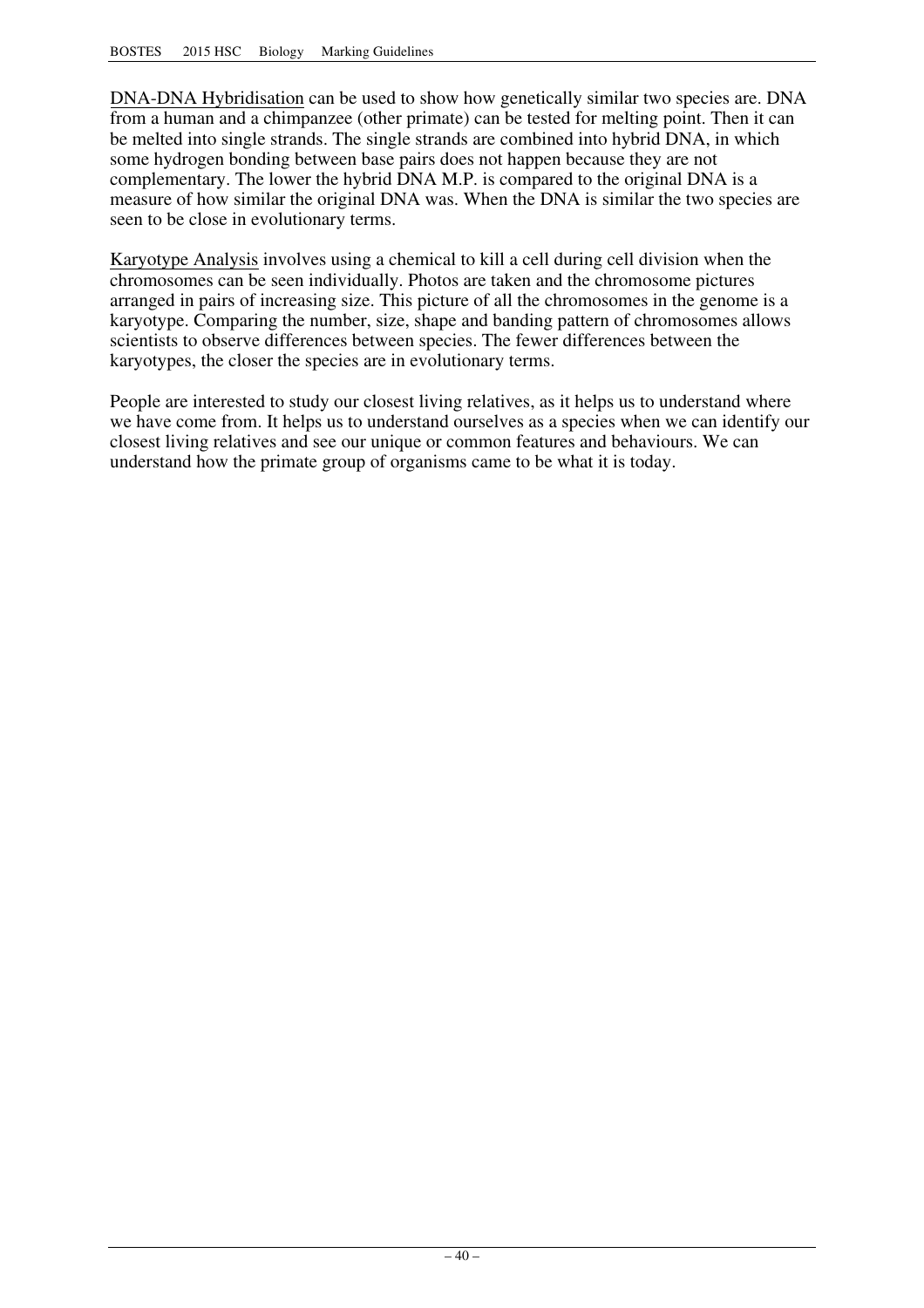## **Question 36 (a) (i)**

| <b>Criteria</b>               | Marks |
|-------------------------------|-------|
| Provides an appropriate label |       |

*Sample answer:* 

Chlorophyll molecules (chloroplasts not accepted)

### **Question 36 (a) (ii)**

| <b>Criteria</b>                                                                                                                                            | Marks |
|------------------------------------------------------------------------------------------------------------------------------------------------------------|-------|
| Identifies different action spectra for each photosystem                                                                                                   |       |
| Explains the summative nature of energy provided to electrons in<br>successive photosystems                                                                |       |
| Relates the systems to efficiency of the light reaction                                                                                                    |       |
| Identifies different action spectra for each photosystem OR explains the<br>summative nature of energy provided to electrons in successive<br>photosystems |       |
| Relates the systems to efficiency of the light reaction                                                                                                    |       |
| Provides some information relevant to the question                                                                                                         |       |

### *Sample answer:*

Photosystem I is activated by light at the red and violet parts of the spectrum. Photosystem II is activated by light at the blue and orange parts of the spectrum. By acting together a larger component of the incident white light is used and photosynthesis is more efficient. The excited electrons pass from one photosystem to another. Excited electrons are energised by the other photosystem, in this way a higher energy level for excited electrons is made possible and reactions of the light reaction can happen eg reducing NADP+.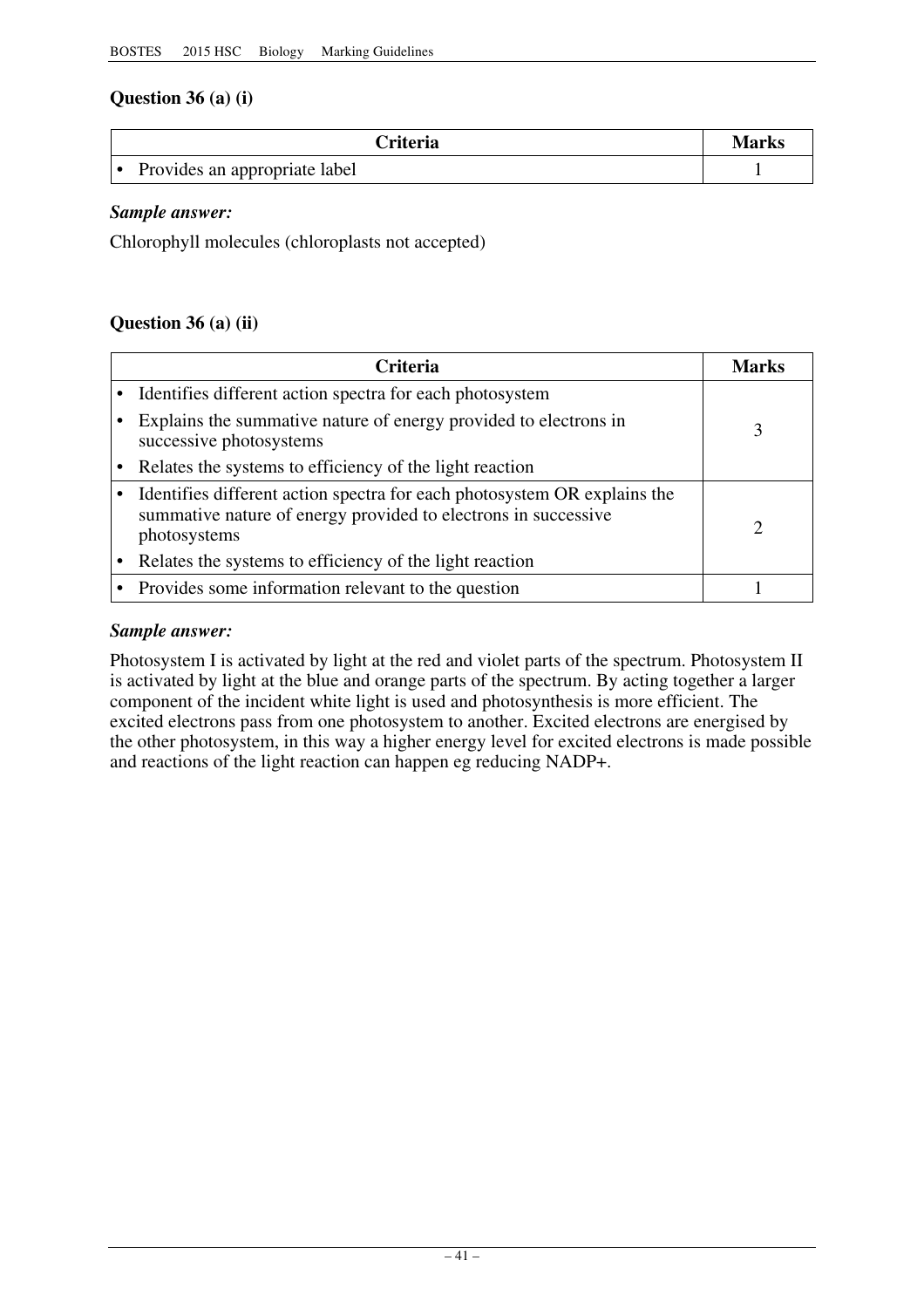## **Question 36 (b)**

|           | <b>Criteria</b>                                                                                                                                                                                                                                                                    | <b>Marks</b>   |
|-----------|------------------------------------------------------------------------------------------------------------------------------------------------------------------------------------------------------------------------------------------------------------------------------------|----------------|
|           | Describes Blackman and Mathgel's experiments, varying temperature<br>regularly for different fixed temperatures                                                                                                                                                                    |                |
| $\bullet$ | Describes results of Blackman and Mathgel's experiments in terms of<br>rates of photosynthesis reaction as light is increased at each temperature                                                                                                                                  |                |
|           | Explains the common low rate of photosynthesis for all experiments at<br>low light intensities in terms of the slow rate of the light dependent<br>reaction                                                                                                                        | 4              |
|           | Explains higher plateauing for higher temperature runs at higher light<br>intensity in terms of lack of bottlenecks                                                                                                                                                                |                |
| $\bullet$ | Outlines Blackman and Mathgel's experiments, varying temperature<br>regularly for different fixed temperatures                                                                                                                                                                     |                |
| $\bullet$ | Outlines results of Blackman and Mathgel's experiments in terms of rates<br>of photosynthesis reaction as light is increased at each temperature                                                                                                                                   | 3              |
| $\bullet$ | Explains the common low rate of photosynthesis for all experiments at<br>low light intensities in terms of the slow rate of the light dependent<br>reaction OR explains higher plateauing for higher temperature runs at<br>higher light intensity in terms of lack of bottlenecks |                |
| $\bullet$ | Identifies Blackman and Mathgel's experiments, varying temperature<br>regularly for different fixed temperatures                                                                                                                                                                   | $\overline{2}$ |
| $\bullet$ | Identifies results of Blackman and Mathgel's experiments in terms of rates<br>of photosynthesis reaction as light is increased at each temperature                                                                                                                                 |                |
| $\bullet$ | Provides some information relevant to the question                                                                                                                                                                                                                                 |                |

### *Sample answer:*

At low light levels, the rate of photosynthesis for all experiments no matter the temperature had low rates of photosynthesis. The light was the limiting factor, and the light dependent reaction must be happening at a slow rate.

As light is initially increased, the rate of photosynthesis for all experiments no matter the temperature gradually increased at the same rate. Again the light is the limiting factor, and the light dependent reaction speeds up at the same rate for each experiment as light is gradually increased.

As light intensity is further increased, the rate of photosynthesis in each experiment plateaus. The value for the rate of photosynthesis at each plateau was higher for experiments conducted at higher temperatures. This suggests that there is another factor limiting rate of reaction, that is temperature. Even if the rate of the light reaction may be occurring faster at higher light intensities there is a bottleneck for the temperature dependent reaction if the temperature is low.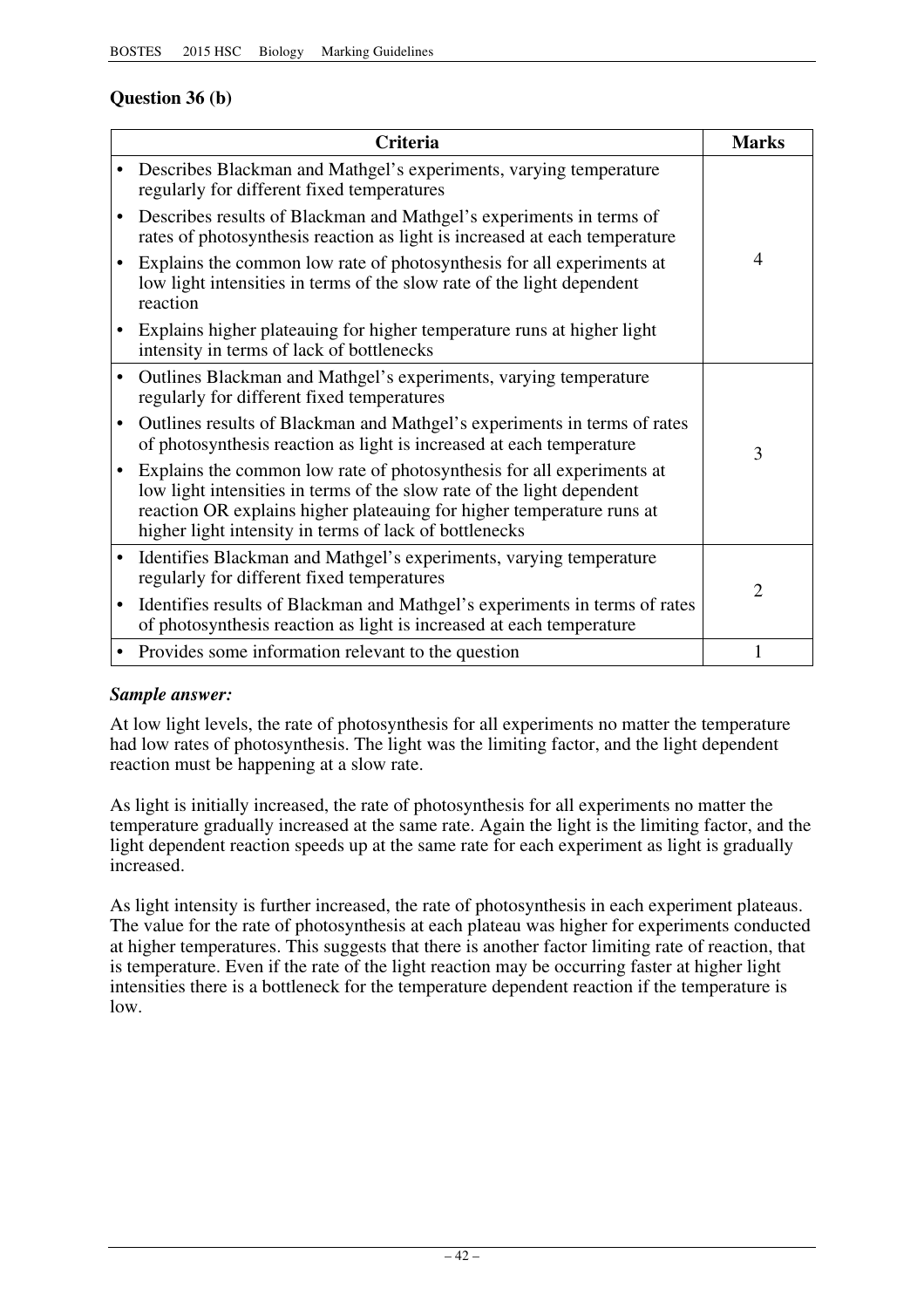## **Question 36 (c)**

|           | <b>Criteria</b>                                                                        | Marks                       |
|-----------|----------------------------------------------------------------------------------------|-----------------------------|
|           | Provides correct location for each reaction (light and dark) within the<br>chloroplast |                             |
|           | Correctly describe a relevant feature at each location                                 | 4                           |
|           | Relates the features to each reaction (light and dark)                                 |                             |
|           | Provides correct location for each reaction (light or dark) within the<br>chloroplast  |                             |
|           | Correctly outlines a relevant feature at either location                               | 3                           |
|           | Relates the feature to a reaction (light or dark)                                      |                             |
| $\bullet$ | Provides correct location for each reaction (light or dark) within the<br>chloroplast  | $\mathcal{D}_{\mathcal{L}}$ |
|           | Correctly identifies a relevant feature at each location is                            |                             |
|           | Provides some information relevant to the question                                     |                             |

### *Sample answer:*

The light reaction happens on the thylakoid membranes of the chloroplast. The thylakoid membranes have chlorophyll molecules embedded in them as well as receiver molecules of the electron transport chain. When light strikes this membrane it is harnessed by the chlorophyll molecules and excited electrons sent along the electron transport chain.

The dark reaction happens within the chloroplast in a fluid stroma that fills the organelle and surrounds the thylakoid sacs. The stroma contains the enzymes for the dark reaction and can accept the ATP and NADPH from the thylakoid sacs.

## **Question 36 (d) (i)**

| <b>Criteria</b>                    | <b>Marks</b> |
|------------------------------------|--------------|
| • Outlines physical actions        |              |
| Identifies chemical solvent        |              |
| Provides some relevant information |              |

#### *Sample answer:*

Leaf is crushed using a mortar and pestle while covered in a solvent like methylated spirits.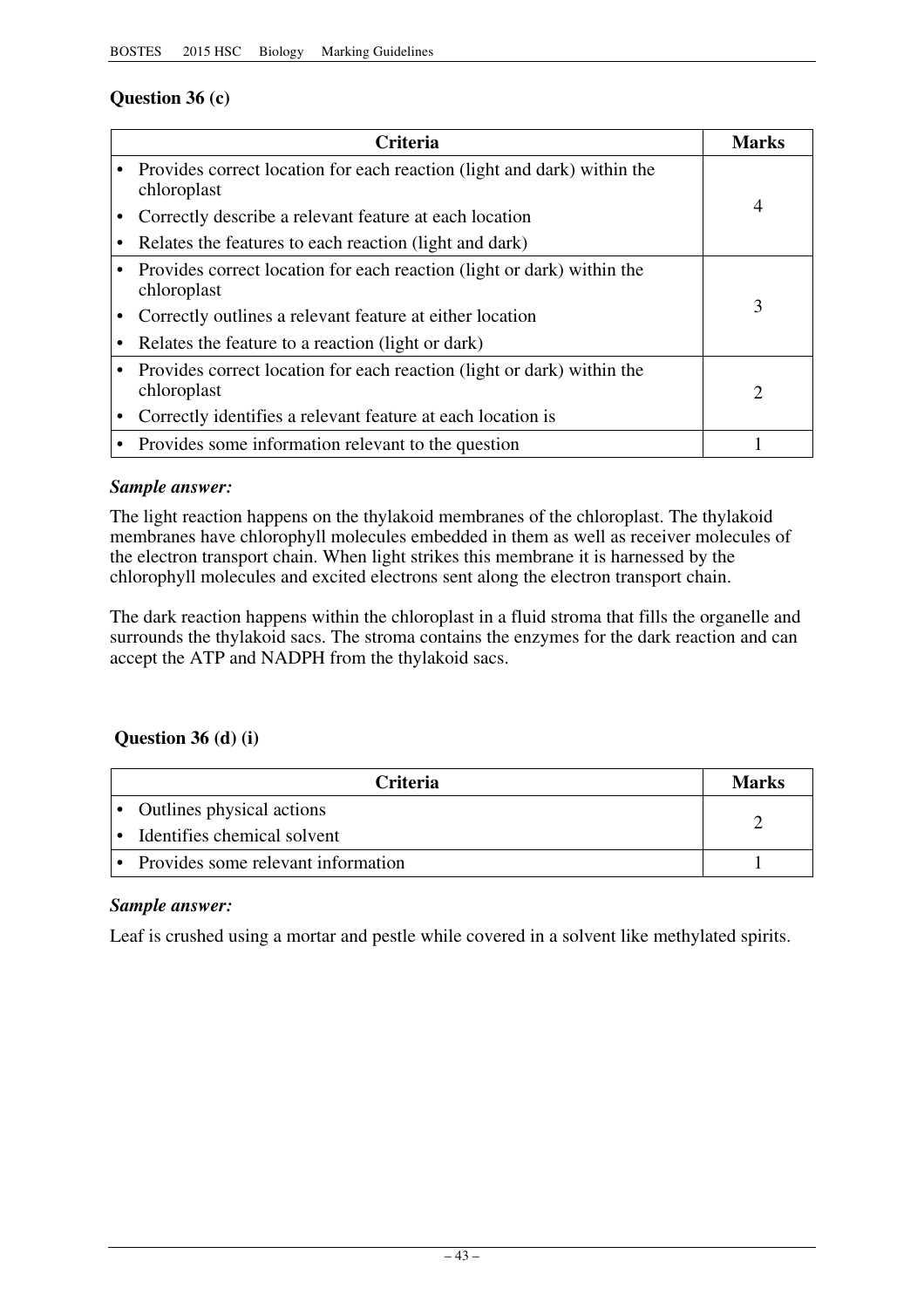## **Question 36 (d) (ii)**

| <b>Criteria</b>                                                                              | Marks                       |
|----------------------------------------------------------------------------------------------|-----------------------------|
| Makes a judgement on the students' conclusion based on criteria                              |                             |
| Identifies variable controlled: solvent                                                      |                             |
| Demonstrates pigments have risen the same proportion of the distance of<br>the solvent front | 4                           |
| Identifies pigment colours in new plant the same as for chlorophylls a<br>and b              |                             |
| Makes a judgement on the students' conclusion based on criteria                              | 3                           |
| Provides reasons to support their judgement with reference to the data                       |                             |
| Identifies data relevant to the students' conclusion                                         | $\mathcal{D}_{\mathcal{L}}$ |
| • Provides some information relevant to the question                                         |                             |

## *Sample answer:*

The students are wrong to conclude that the new plant has a unique pigment system.

The pigment system of the new plant is chlorophyll a and chlorophyll b because:

(i) Pigments have climbed the same proportion of the solvent front (same solvent) distance in each experiment

$$
\frac{9.1}{10.7} = 0.85 = \frac{4.25}{5.0}
$$
 chlorophyll a  

$$
\frac{6.2}{10.7} = 0.58 = \frac{2.89}{5.0}
$$
 chlorophyll b

(ii) The colours for the two pigments of the new plant are similar as for chlorophyll a and b. Dark and light shades may be due to different relative amounts of each pigment.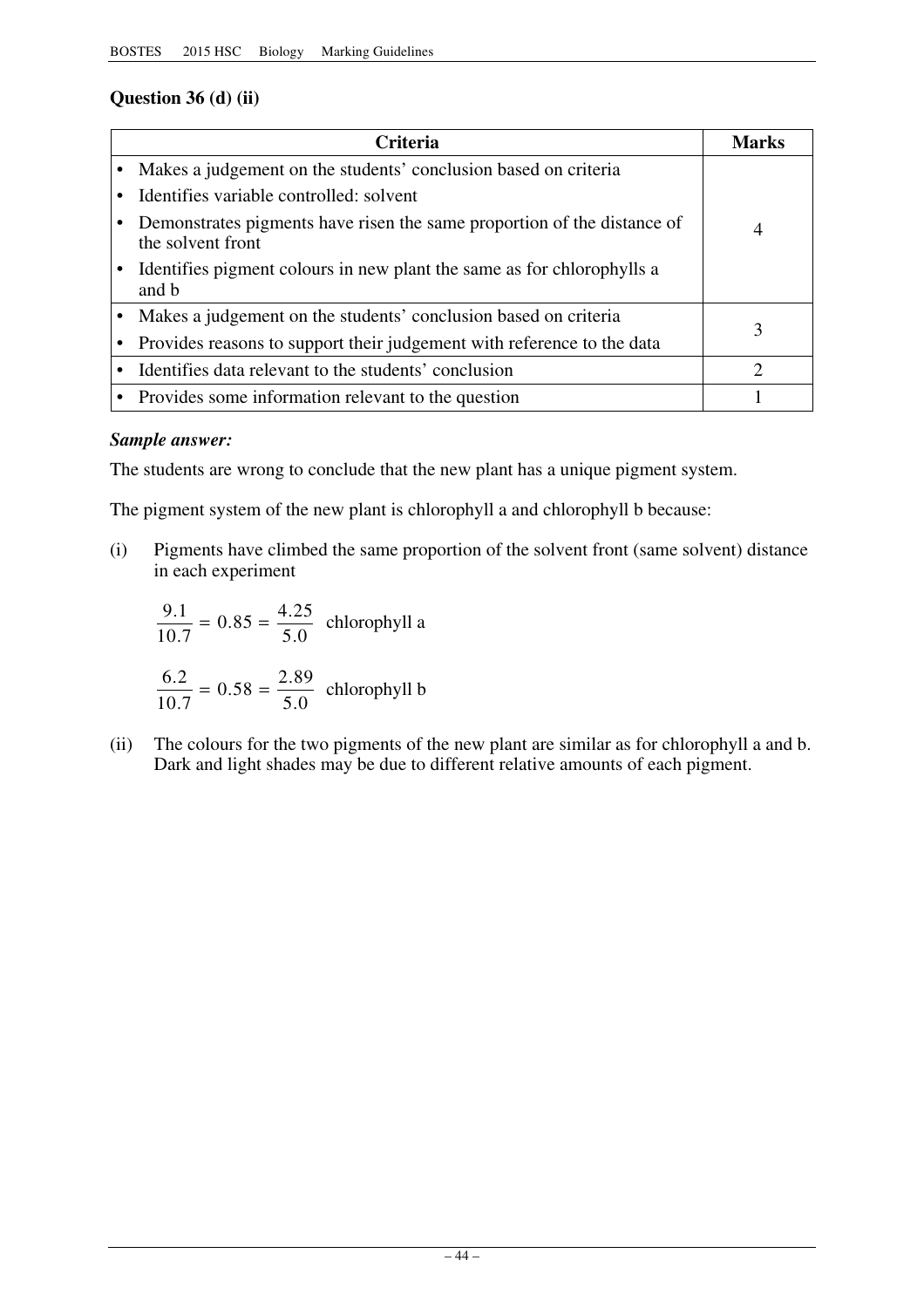## **Question 36 (e)**

|           | <b>Criteria</b>                                                                                          | <b>Marks</b>   |
|-----------|----------------------------------------------------------------------------------------------------------|----------------|
| $\bullet$ | Describes why the study of photosynthesis was limited prior to the<br>development of radioactive tracers |                |
| ٠         | Describes the science which explains any radioactive tracer and its use                                  |                |
| ٠         | Names relevant radioactive tracers relevant to the study of photosynthesis                               |                |
| ٠         | Describes how the tracers are used in the study of photosynthesis                                        | 7              |
| $\bullet$ | Describes the new information on photosynthesis which was provided by<br>the use of tracers              |                |
| $\bullet$ | Explains why society benefits from this new information                                                  |                |
| $\bullet$ | Outlines why the study of photosynthesis was limited prior to the<br>development of radioactive tracers  |                |
| ٠         | Describes the science which explains any radioactive tracer and its use                                  |                |
| ٠         | Names relevant radioactive tracers relevant to the study of photosynthesis                               | $5 - 6$        |
| ٠         | Describes how the tracers are used in the study of photosynthesis                                        |                |
| $\bullet$ | Describes the new information on photosynthesis which was provided by<br>the use of tracers              |                |
|           | Identifies why society benefits from this new information                                                |                |
| $\bullet$ | Outlines the science which explains any radioactive tracer and its use                                   |                |
| ٠         | Names relevant radioactive tracers relevant to the study of photosynthesis                               |                |
| ٠         | Outlines how a tracer is used in the study of photosynthesis                                             | $3 - 4$        |
| $\bullet$ | Identifies the new information on photosynthesis which was provided by<br>the use of the tracer          |                |
| $\bullet$ | Identifies why society benefits from this new information                                                |                |
| $\bullet$ | Names a relevant radioactive tracer relevant to the study of photosynthesis                              |                |
| $\bullet$ | Outlines the new information on photosynthesis which was provided by<br>the use of the tracer            | $\overline{2}$ |
|           | • Provides some information relevant to the question                                                     | $\mathbf{1}$   |

## *Sample answer:*

It is difficult to study the biochemical pathways of photosynthesis. It is hard to see what happens to the reactants in a chemical reaction inside a plant. Science has developed ways to tag atoms of the reactants and follow their pathway in the complex reactions of photosynthesis within the plant.

Radioactive atoms release radiation that can be seen by technologies like X-ray film, geiger counters etc. Radioactive tracers are molecules which contain radioactive atoms, and which can be readily taken up by a living thing like a plant. The pathway of a radioactive substance through the living thing can be followed, as can the biochemical pathways that the molecule/atom is involved in using other technologies like chromatography.

 $C^{14}O_2$  and H<sub>2</sub>O<sup>18</sup> are both radioactive tracers that can be used to study photosynthesis.

If plants are surrounded by  $C^{14}O_2(g)$  the radioactivity is soon seen in starch granules in the leaves of the plant. This shows that the starch is formed from the  $CO<sub>2</sub>$  in the air, and is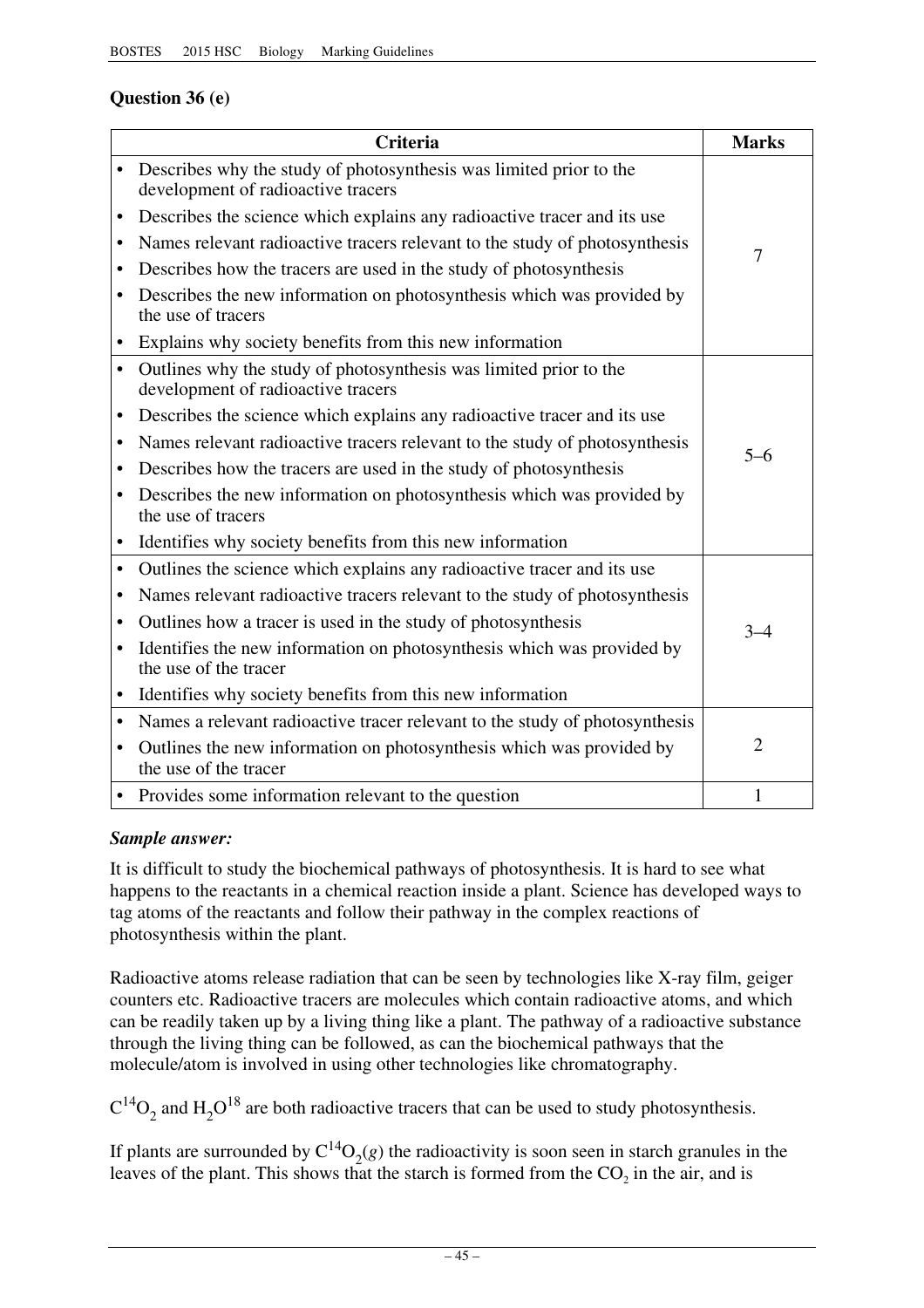composed of carbon atoms from the air. None of the  $C^{14}$  in the  $C^{14}O_2(g)$  taken in by the plant is lost.

If plants are watered with  $H_2O^{18}(l)$  the radioactivity is seen in the  $O_2$  that the plant releases into the air around the plant and not in molecules constructed by photosynthesis contained within the leaf. Therefore in photosynthesis the water is split and the oxygen released into the atmosphere, the H incorporated into the plant within intermediate molecules in a biochemical pathway, and then finally into a starch molecule.

This knowledge is of benefit to society because we need to find ways of reducing the carbon in the atmosphere because of excess use of fossil fuel combustion and its resultant climate change. We can understand that land clearing with its removal of photosynthetic species will exacerbate the build up of carbon in the atmosphere because of the loss of photosynthesis it causes.

Society is also concerned about the need to generate oxygen in the context of massive amounts of fossil fuel combustion also removing oxygen from the atmosphere. Understanding that plants release oxygen in photosynthesis is part of the offsets for fossil fuel use in re-forestation projects as the carbon is locked up in the plant and oxygen is released into the atmosphere.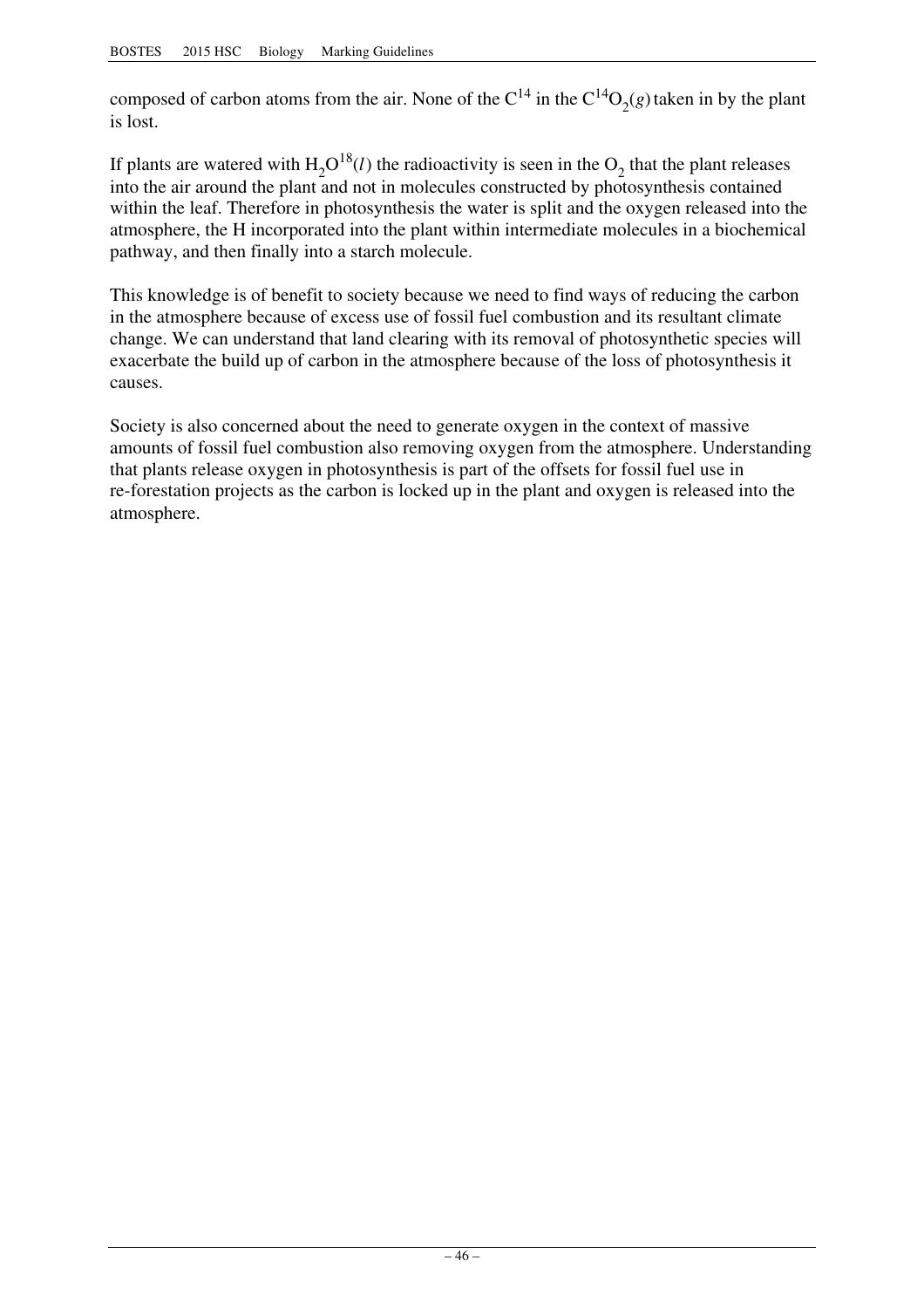# **2015 HSC Biology Mapping Grid**

**Section I Part A** 

| <b>Question</b> | <b>Marks</b> | <b>Content</b>                | <b>Syllabus outcomes</b> |
|-----------------|--------------|-------------------------------|--------------------------|
| $\mathbf{1}$    | $\mathbf{1}$ | 9.3.4.2.7                     | H10                      |
| $\overline{2}$  | $\mathbf{1}$ | 9.3.2.2.5                     | H <sub>6</sub>           |
| 3               | $\mathbf{1}$ | 9.2.3.2.9                     | H <sub>6</sub>           |
| $\overline{4}$  | $\mathbf{1}$ | 9.4.1.2.2, 9.4.4.2.4          | H <sub>6</sub>           |
| 5               | $\mathbf{1}$ | 9.2.1.2.1                     | H6, H13, H13.1(e)        |
| 6               | $\mathbf{1}$ | 9.2.1.3.1                     | H <sub>6</sub>           |
| 7               | $\mathbf{1}$ | 9.2.1.3.2                     | H <sub>6</sub>           |
| 8               | $\mathbf{1}$ | 9.2.1.2.8, 9.2.1.3.3          | H <sub>6</sub>           |
| 9               | $\mathbf{1}$ | 9.2.2.3.2, 9.4.3.2.2, 12.3    | H12                      |
| 10              | $\mathbf{1}$ | 9.3.1.2.2                     | H <sub>6</sub>           |
| 11              | $\mathbf{1}$ | 9.3.4.2.5                     | H10                      |
| 12              | $\mathbf{1}$ | 9.4.7.2.2, 9.4.7.3.3, 12.3(c) | H12                      |
| 13              | $\mathbf{1}$ | 9.4.7.3.2                     | H <sub>8</sub>           |
| 14              | $\mathbf{1}$ | 9.3.4.2.2                     | H <sub>4</sub>           |
| 15              | $\mathbf{1}$ | 9.3.3.3.2, 9.3.3.2.8          | H <sub>9</sub>           |
| 16              | $\mathbf{1}$ | 9.4.3.2.1, 9.4.6              | H <sub>2</sub>           |
| 17              | $\mathbf{1}$ | 9.4.5.2.2, 9.4.5.2.1          | H <sub>6</sub>           |
| 18              | $\mathbf{1}$ | 9.2.1.3.1, 13.1(a)            | H13                      |
| 19              | $\mathbf{1}$ | 9.4.5.2.3, 14.1(a)            | H6, H8, H14              |
| 20              | $\mathbf{1}$ | 9.4.4.3.1, 14.1(a)            | H14, H8, H6, H14         |

#### **Section I Part B**

| Question | <b>Marks</b>   | Content              | <b>Syllabus outcomes</b>         |
|----------|----------------|----------------------|----------------------------------|
| 21       | 2              | 9.4.3.3.2            | H8                               |
| 22       | 2              | 9.2.3.3.5            | H <sub>6</sub>                   |
| 23(a)    | 1              | 9.3.4.2.1            | H <sub>9</sub>                   |
| 23(b)    | 2              | 9.3.3.2.3            | H9                               |
| 24(a)    | 1              | 9.2.2.3.3, 11.1(d)   | H <sub>6</sub> . H <sub>11</sub> |
| 24(b)    | 2              | 9.4.1.2.1, 14.1(b)   | H <sub>2</sub> , H <sub>14</sub> |
| 24(c)    | $\overline{4}$ | 9.2.2.3.3, 11.3(c)   | H11                              |
| 25(a)    | 2              | 9.4.2.3.1, 12.1(b)   | H11                              |
| 25(b)    | 3              | 9.4.2.3.1, 13.1(e)   | H <sub>13</sub>                  |
| 26       | 5              | 9.2.2.2.6            | H <sub>6</sub>                   |
| 27(a)    | 2              | 9.2.2.3.4            | H <sub>4</sub>                   |
| 27(b)    | 3              | 9.2.2.3.4, 9.4.5.2.1 | H2, H3, H4, H14.1(g)             |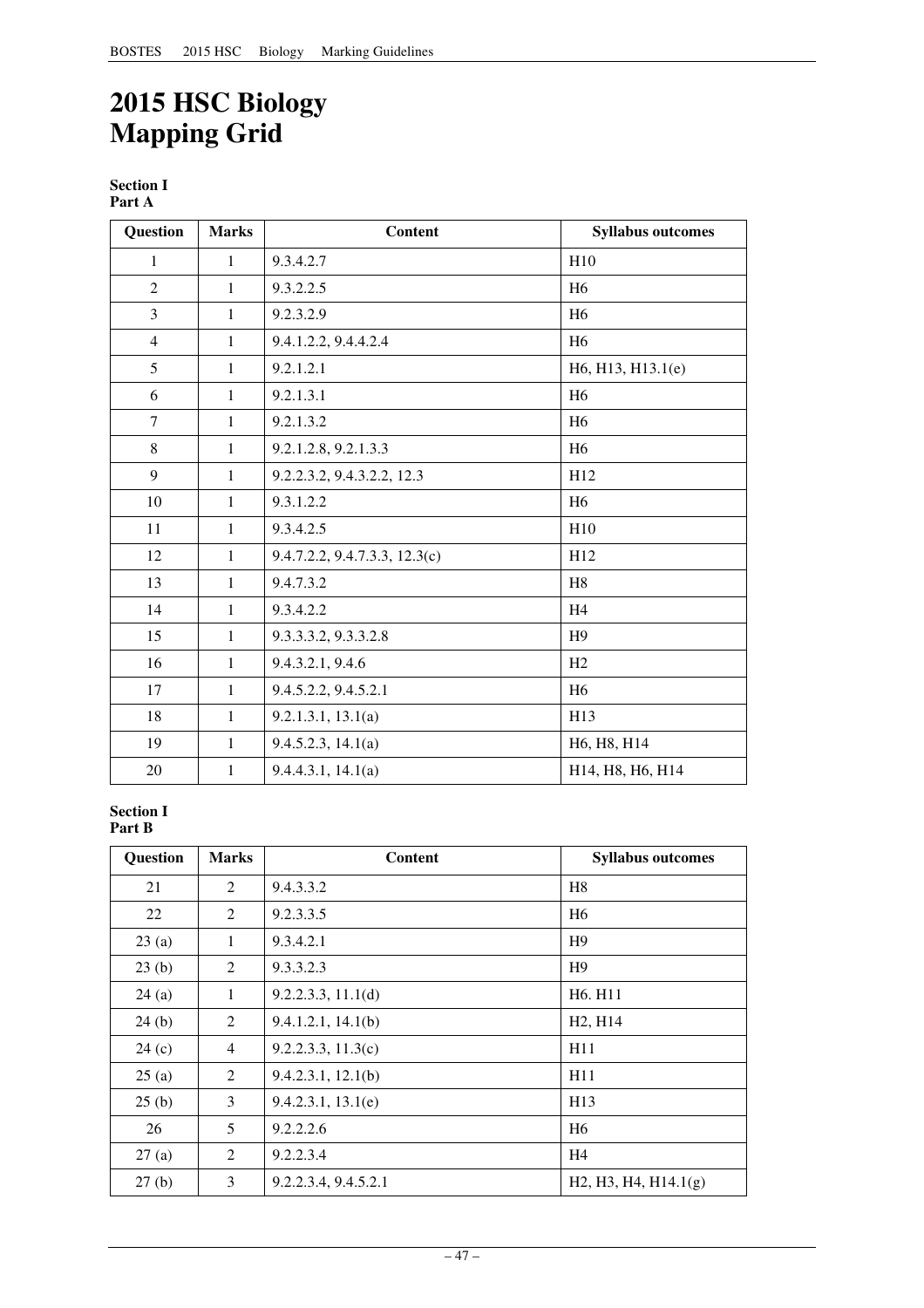| <b>Ouestion</b> | <b>Marks</b>   | <b>Content</b>                                           | <b>Syllabus outcomes</b> |
|-----------------|----------------|----------------------------------------------------------|--------------------------|
| 28(a)           | 3              | 9.3.3.3.3, 9.1                                           | H <sub>14</sub>          |
| 28(b)           | 2              | 9.3.3.3.3, 9.1                                           | H <sub>13</sub>          |
| 29              | 6              | 9.3.5.2.3, 9.3.5.2.1                                     | H7                       |
| 30(a)           |                | 9.1.12.3(c)                                              | H12.3(c)                 |
| $30(b)$ (i)     | 2              | 9.3.1.2.1, 9.3.1.3.1                                     | H7, H14.1(a)             |
| $30(b)$ (ii)    | $\overline{4}$ | 9.3.1.2.1, 9.3.1.3.1, 12.3(c), 14.1(a), 14.3(c)          | H7, H12, H14.1(a)        |
| 31              | 8              | 9.2.3.3.2, 9.2.3.2.4, 9.4.5.2.4, 9.4.4.2.3,<br>9.4.4.2.2 | H3, H4, H6               |

#### **Section II**

| Question       | <b>Marks</b>             | Content                                                                                                                                  | <b>Syllabus outcomes</b>         |
|----------------|--------------------------|------------------------------------------------------------------------------------------------------------------------------------------|----------------------------------|
| Question<br>32 |                          | Communication                                                                                                                            |                                  |
| $(a)$ $(i)$    | $\overline{2}$           | 9.5.7.3.3, 12.3(c)                                                                                                                       | H <sub>6</sub> , H <sub>12</sub> |
| $(a)$ $(ii)$   | 2                        | $9.5.7.2.3, 9.5.7.3.3, 14.1(f), 14.1(g)$                                                                                                 | H6, H14                          |
| (b)            | $\overline{4}$           | 9.5.2.2.2, 9.5.4.3.1, 9.5.4.3.2                                                                                                          | H7                               |
| (c)            | 4                        | 9.5.1.2.1, 9.5.1.1.1, 9.5.7.1.1, 9.5.7.3.2                                                                                               | H <sub>6</sub>                   |
| $(d)$ $(i)$    | $\overline{2}$           | $9.5.6.2.6$ , 12.4 (b), 14.1(b)                                                                                                          | H12, H14                         |
| $(d)$ (ii)     | 4                        | 9.5.6.2.6, 9.5.5.3.1, 12.3(c), 12.3(d), 14.1(b),<br>14.1(f), 14.2(b)                                                                     | H12, H14                         |
| (e)            | 7                        | 9.5.3.2.5, 9.5.3.3.3, 9.5.6.3.3                                                                                                          | H <sub>4</sub> , H <sub>13</sub> |
| Question<br>33 |                          | <b>Biotechnology</b>                                                                                                                     |                                  |
| $(a)$ $(i)$    | $\overline{2}$           | 9.6.2.2.1, 9.6.2.3.1                                                                                                                     | H <sub>6</sub>                   |
| $(a)$ $(ii)$   | 2                        | 9.6.3.2.1, 9.6.3.3.1, 9.6.3.3.2                                                                                                          | H1, H6                           |
| (b)            | 4                        | 9.6.5.3.1, 11.2(c), 11.2(d), 11.3(a), 11.3(c)                                                                                            | H6, H11                          |
| (c)            | 4                        | 9.6.5.2.1, 9.6.5.2.2, 9.6.5.3.2, 9.6.5.3.3                                                                                               | H3, H6                           |
| $(d)$ $(i)$    | $\overline{2}$           | 9.6.2.2.1, 9.6.3.3.1                                                                                                                     | H <sub>6</sub>                   |
| $(d)$ (ii)     | $\overline{4}$           | $9.6.2.2.1, 9.6.4.3.1, 12.4(c), 12.4(d)$                                                                                                 | H <sub>14</sub>                  |
| (e)            | 7                        | 9.6.5.2.1, 9.6.5.2.2, 9.6.5.3.1, 9.6.5.3.2,<br>9.6.5.3.3, 9.6.5.3.4, 9.6.7.3.1, 9.6.6.2.1,<br>9.6.6.2.2, 9.6.6.2.3, 9.6.6.2.4, 9.6.6.3.1 | H4                               |
| Question<br>34 |                          | <b>Genetics: The Code Broken?</b>                                                                                                        |                                  |
| $(a)$ $(i)$    | $\mathbf{1}$             | 9.7.3.2.1                                                                                                                                | H <sub>9</sub>                   |
| $(a)$ $(ii)$   | 3                        | 9.7.6.2.4                                                                                                                                | H <sub>9</sub>                   |
| (b)            | $\overline{4}$           | 9.7.1.2.1, 9.7.1.3.2, 13.1(e)                                                                                                            | H9                               |
| (c)            | $\overline{\mathcal{L}}$ | 9.7.8.2.2, 9.7.8.2.3, 9.7.8.2.4, 9.7.6.2.1                                                                                               | H1                               |
| $(d)$ $(i)$    | 2                        | 9.7.3.2.3, 9.7.3.2.4, 14.3c                                                                                                              | H9, H14                          |
| $(d)$ (ii)     | 2                        | 9.7.3.2.2, 9.7.3.2.3, 9.7.3.2.4, 9.7.3.3.1,<br>$14.1(a)$ , $14.1(b)$ , $14.1(c)$ , $14.1(e)$ , $14.1(f)$ ,<br>14.1(g)                    | H <sub>2</sub> , H <sub>14</sub> |
| $(d)$ (iii)    | 2                        | 9.7.3.2.2, 9.7.3.2.3, 9.7.3.2.4, 9.7.3.3.1,<br>14.1(a), 14.1(b), 14.1(c), 14.1(e), 14.1(f),<br>14.1(g)                                   | H <sub>2</sub> , H <sub>14</sub> |
| (e)            | 7                        | 9.7.2.2.4, 9.7.2.3.1, 9.7.5, 9.7.7, 9.7.6.3.1                                                                                            | H <sub>4</sub>                   |